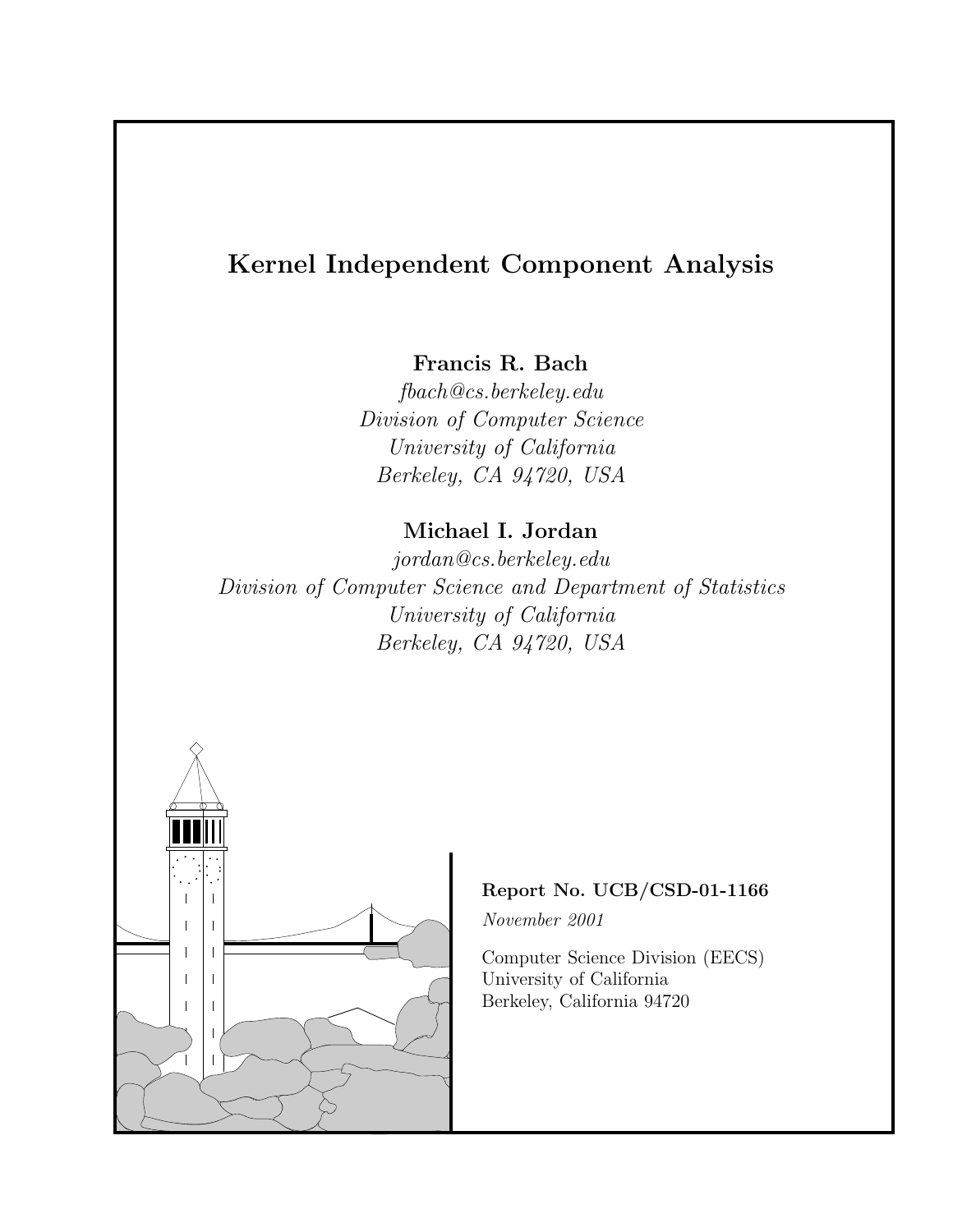# **Kernel Independent Component Analysis**

**Francis R. Bach**

fbach@cs.berkeley.edu Division of Computer Science University of California Berkeley, CA 94720, USA

### **Michael I. Jordan**

jordan@cs.berkeley.edu Division of Computer Science and Department of Statistics University of California Berkeley, CA 94720, USA

November 2001

#### **Abstract**

We present a class of algorithms for Independent Component Analysis (ICA) which use contrast functions based on canonical correlations in a reproducing kernel Hilbert space. On the one hand, we show that our contrast functions are related to mutual information and have desirable mathematical properties as measures of statistical dependence. On the other hand, building on recent developments in kernel methods, we show that these criteria and their derivatives can be computed efficiently. Minimizing these criteria leads to flexible and robust algorithms for ICA. We illustrate with simulations involving a wide variety of source distributions, showing that our algorithms outperform many of the presently known algorithms.

### **1 Introduction**

Independent component analysis (ICA) is the problem of recovering a latent random vector  $x = (x_1, \ldots, x_m)$  from observations of m unknown linear functions of that vector. The components of x are assumed to be mutually independent. Thus, an observation  $y =$  $(y_1,\ldots,y_m)$  is modeled as:

$$
y = Ax,\tag{1}
$$

where x is a latent random vector with independent components, and where A is an  $m \times m$ matrix of parameters. Given N independently, identically distributed observations of y, we hope to estimate  $A$  and thereby to recover the latent vector  $x$  corresponding to any particular y by solving a linear system.

By specifying distributions for the components  $x_i$ , one obtains a parametric model that can be estimated via maximum likelihood (Bell and Sejnowski, 1995, Cardoso, 1999).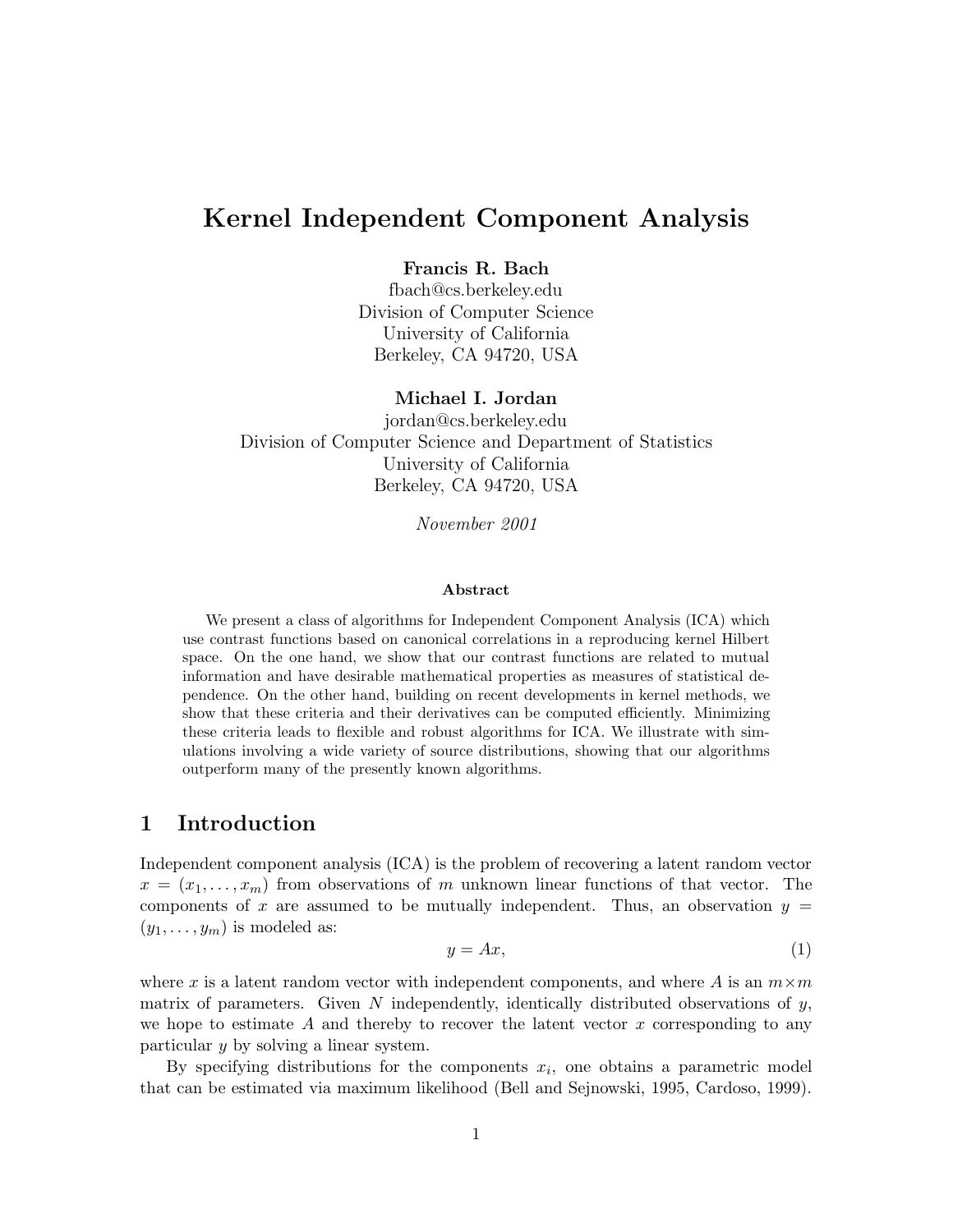Working with  $W = A^{-1}$  as the parameterization, one readily obtains a gradient or fixedpoint algorithm that yields an estimate  $\hat{W}$  and provides estimates of the latent components via  $\hat{x} = Wy$  (Hyvärinen et al., 2001).

In practical applications, however, one does not generally know the distributions of the components  $x_i$ , and it is preferable to view the ICA model in Eq.  $(1)$  as a *semiparametric model* in which the distributions of the components of x are left unspecified (Bickel et al., 1998). Maximizing the likelihood in the semiparametric ICA model is essentially equivalent to minimizing the mutual information between the components of the estimate  $\hat{x} = Wy$  (Cardoso, 1999). Thus it is natural to view mutual information as a *contrast function* to be minimized in estimating the ICA model. Moreover, given that the mutual information of a random vector is nonnegative, and zero if and only if the components of the vector are independent, the use of mutual information as a function to be minimized is well motivated, quite apart from the link to maximum likelihood (Comon, 1994).

Unfortunately, the mutual information is difficult to approximate and optimize on the basis of a finite sample, and much research on ICA has focused on alternative contrast functions (Amari et al., 1996, Comon, 1994, Hyvärinen and Oja, 1997). These have either been derived as expansion-based approximations to the mutual information, or have had a looser relationship to the mutual information, essentially borrowing its key property of being equal to zero if and only if the arguments to the function are independent.

The earliest ICA algorithms were (in retrospect) based on contrast functions defined in terms of expectations of a single fixed nonlinear function, chosen in an ad-hoc manner (Jutten and Herault, 1991). More sophisticated algorithms have been obtained by careful choice of a single fixed nonlinear function, such that the expectations of this function yield a robust approximation to the mutual information (Hyvärinen and Oja, 1997). An interesting feature of this approach is that links can be made to the parametric maximum likelihood formulation, in which the nonlinearities in the contrast function are related to the assumed densities of the independent components. All of these developments have helped to focus attention on the choice of particular nonlinearities as the key to the ICA problem.

In the current paper, we provide a new approach to the ICA problem based not on a single nonlinear function, but on an entire function space of candidate nonlinearities. In particular, we work with the functions in a reproducing kernel Hilbert space, and make use of the "kernel trick" to search over this space efficiently.

We define a contrast function in terms of a rather direct measure of the dependence of a set of random variables. Considering the case of two univariate random variables  $x_1$ and  $x_2$ , for simplicity, and letting F be a vector space of functions from R to R, define the F-correlation  $\rho$ <sub>F</sub> as the maximal correlation between the random variables  $f_1(x_1)$  and  $f_2(x_2)$ , where  $f_1$  and  $f_2$  range over  $\mathcal{F}$ :

$$
\rho_{\mathcal{F}} = \max_{f_1, f_2 \in \mathcal{F}} \text{corr}(f_1(x_1), f_2(x_2)) = \max_{f_1, f_2 \in \mathcal{F}} \frac{\text{cov}(f_1(x_1), f_2(x_2))}{(\text{var } f_1(x_1))^{1/2}(\text{var } f_2(x_2))^{1/2}}.
$$

Clearly, if the variables  $x_1$  and  $x_2$  are independent, then the *F*-correlation is equal to zero. Moreover, if the set  $\mathcal F$  is large enough, the converse is also true. For example, it is well known that if F contains the Fourier basis (all functions of the form  $x \mapsto e^{i\omega x}$  where  $\omega \in \Re$ ), then  $\rho$ <sub>F</sub> = 0 implies that  $x_1$  and  $x_2$  are independent.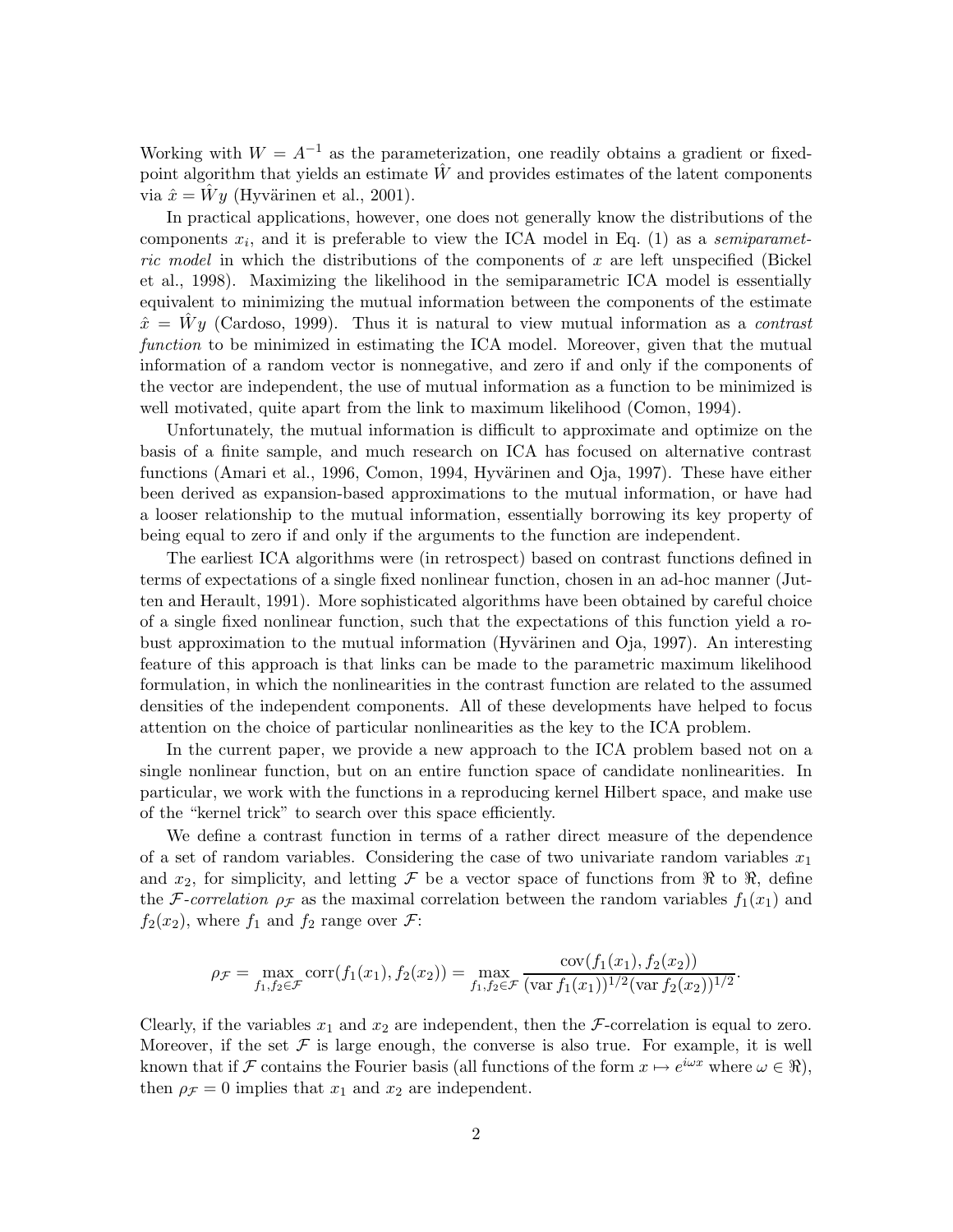To obtain a computationally tractable implementation of the  $\mathcal F$ -correlation, we make use of reproducing kernel Hilbert space (RKHS) ideas. Let  $\mathcal F$  be an RKHS on  $\Re$ , let  $K(x, y)$  be the associated kernel, and let  $\Phi(x) = K(\cdot, x)$  be the feature map, where  $K(\cdot, x)$  is a function in  $\mathcal F$  for each x. We then have the well-known *reproducing property* (Saitoh, 1988):

$$
f(x) = \langle \Phi(x), f \rangle, \quad \forall f \in \mathcal{F}, \ \forall x \in \mathcal{X}.
$$

This implies:

$$
corr(f_1(x_1), f_2(x_2)) = corr\left(\langle \Phi(x_1), f_1 \rangle, \langle \Phi(x_2), f_2 \rangle\right).
$$

Consequently,  $F$ -correlation is the maximal possible correlation between one-dimensional linear projections of  $\Phi(x_1)$  and  $\Phi(x_2)$ . This is exactly the definition of the first *canonical correlation* between  $\Phi(x_1)$  and  $\Phi(x_2)$  (Hotelling, 1936). This suggests that we can base an ICA contrast function on the computation of a canonical correlation in function space.

Canonical correlation analysis (CCA) is a multivariate statistical technique similar in spirit to principal component analysis (PCA). While PCA works with a single random vector and maximizes the variance of projections of the data, CCA works with a pair of random vectors (or in general with a set of m random vectors) and maximizes correlation between sets of projections. While PCA leads to an eigenvector problem, CCA leads to a generalized eigenvector problem. Finally, just as PCA can be carried out efficiently in an RKHS by making use of the "kernel trick" (Schölkopf et al., 1998), so too can CCA (as we show in Section 3.2). Thus we can employ a "kernelized" version of CCA to compute a flexible contrast function for ICA.

There are several issues that must be faced in order to turn this line of reasoning into an ICA algorithm. First, we must show that the  $\mathcal{F}\text{-correlation}$  in fact has the properties that are required of a contrast function; we do this in Section 3.1. Second, we must show how to formulate the canonical correlation problem with m random variables, and show how to solve the problem efficiently using kernel functions. This is easily done, as we show in Section 3.2. Third, our method turns out to require the computation of generalized eigenvectors of matrices of size  $mN\times mN$ . A naive implementation of our algorithm would therefore require  $O(m^3N^3)$  operations. As we show in Section 4, however, by making use of incomplete Cholesky decomposition we are able to solve the kernelized CCA problem in time  $O(N(h(N/\eta))^2)$ , where  $\eta$  is a precision parameter and  $h(t)$  is a slowly growing function of t. Moreover, in computing the contrast function, the precision  $\eta$  need only be linear in N; consequently, we have a linear time algorithm. Finally, our goal is not simply that of computing the contrast function, but of optimizing it, and for this we require derivatives of the contrast function. Although incomplete Cholesky factorization cannot be used directly for computing these derivatives, we are able to derive an algorithm for computing derivatives with similar linear complexity in  $N$  (see Section 4.6).

There are a number of other interesting relationships between CCA and ICA that we explore in this paper. In particular, for Gaussian variables the CCA spectrum (i.e., all of the eigenvalues of the generalized eigenvector problem) can be used to compute the mutual information (essentially as a product of these eigenvalues). This suggests a general connection between our contrast function and the mutual information, and it also suggests an alternative contrast function for ICA, one based on all of the eigenvalues and not simply the maximal eigenvalue. We discuss this connection in Section 3.4.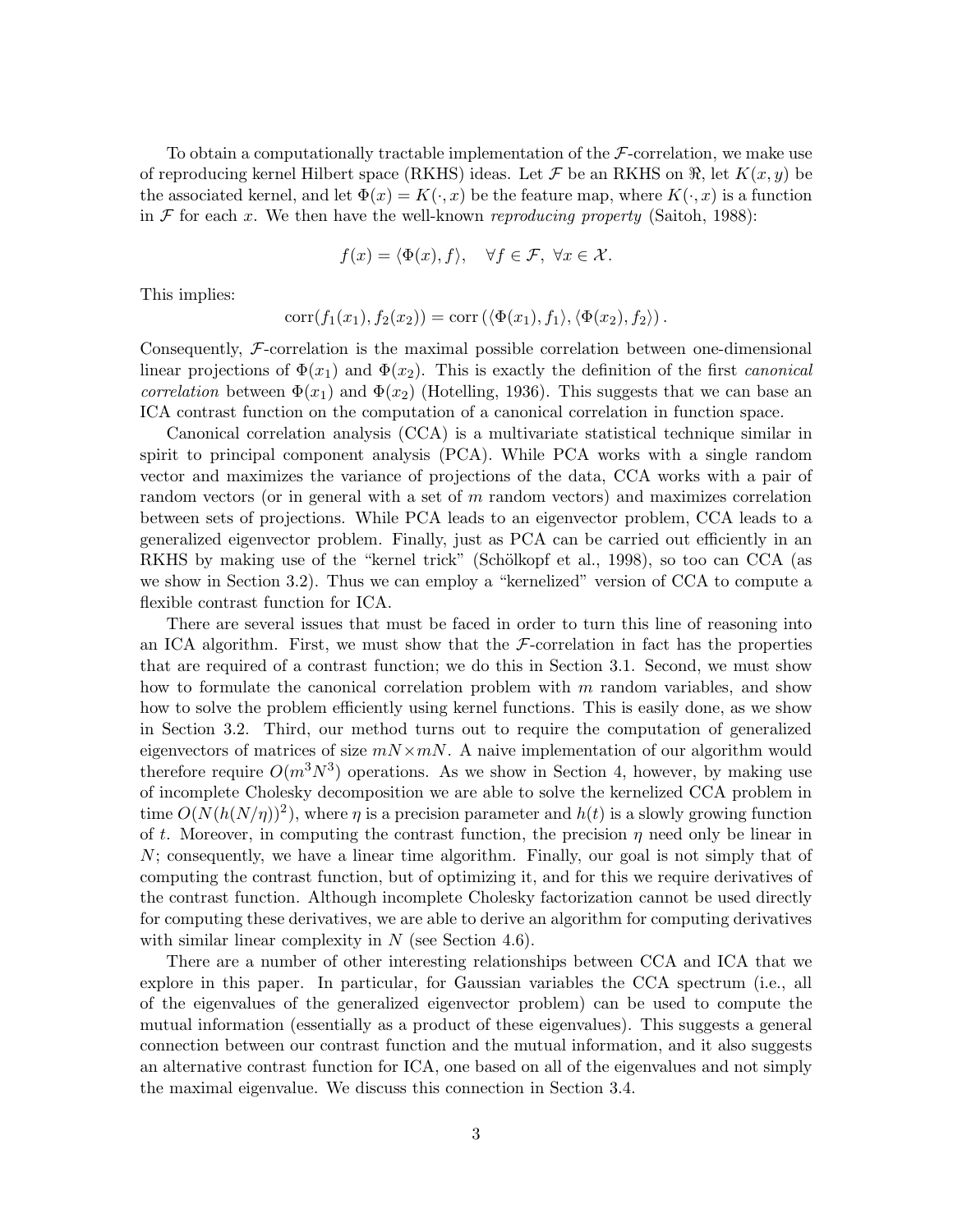The remainder of the paper is organized as follows. In Section 2, we present background material on CCA, RKHS methods, and ICA. Section 3 provides a discussion of the contrast functions underlying our new approach to ICA, as well as a high-level description of our ICA algorithms. We discuss the numerical linear algebra underlying our algorithms in Section 4, the optimization methods in Section 5, and the computational complexity in Section 6. Finally, comparative empirical results are presented in Section 7, and we conclude in Section 8.

### **2 Background**

In this section we provide enough basic background on canonical correlation, kernel methods and ICA so as to make the paper self-contained. For additional discussion of CCA see Borga et al.  $(1997)$ , for kernel methods see Schölkopf and Smola  $(2001)$ , and for ICA see Hyvärinen et al. (2001).

### **2.1 Canonical correlation**

Given a random vector x, *principal component analysis (PCA)* is concerned with finding a linear transformation such that the components of the transformed vector are uncorrelated. Thus PCA diagonalizes the covariance matrix of  $x$ . Similarly, given two random vectors,  $x_1$  and  $x_2$ , of dimension  $p_1$  and  $p_2$ , *canonical correlation analysis (CCA)* is concerned with finding a pair of linear transformations such that one component within each set of transformed variables is correlated with a single component in the other set. Thus, the correlation matrix between  $x_1$  and  $x_2$  is reduced to a block diagonal matrix with blocks of size two, where each block is of the form  $\begin{pmatrix} 1 & \rho_i \\ \rho_i & 1 \end{pmatrix}$ ). The  $\rho_i$ , at most  $p = \min\{p_1, p_2\}$  of which are nonzero, are called the *canonical correlations*.

As in the case of PCA, CCA can be defined recursively, component by component. Indeed, the first canonical correlation can be defined as the maximum possible correlation between the two projections  $\xi_1^T x_1$  and  $\xi_2^T x_2$  of  $x_1$  and  $x_2$ :

$$
\rho(x_1, x_2) = \max_{\xi_1, \xi_2} \text{corr}(\xi_1^T x_1, \xi_2^T x_2)
$$
  
= 
$$
\max_{\xi_1, \xi_2} \frac{\text{cov}(\xi_1^T x_1, \xi_2^T x_2)}{(\text{var } \xi_1^T x_1)^{1/2} (\text{var } \xi_2^T x_2)^{1/2}}
$$
  
= 
$$
\max_{\xi_1, \xi_2} \frac{\xi_1^T C_{12} \xi_2}{(\xi_1^T C_{11} \xi_1)^{1/2} (\xi_2^T C_{22} \xi_2)^{1/2}},
$$

where  $C = \begin{pmatrix} C_{11} & C_{12} \\ C_{21} & C_{22} \end{pmatrix}$  denotes the covariance matrix of  $(x_1, x_2)$ . Taking derivatives with respect to  $\xi_1$  and  $\xi_2$ , we obtain:

$$
C_{12}\xi_2 = \frac{\xi_1^T C_{12}\xi_2}{\xi_1^T C_{11}\xi_1} C_{11}\xi_1
$$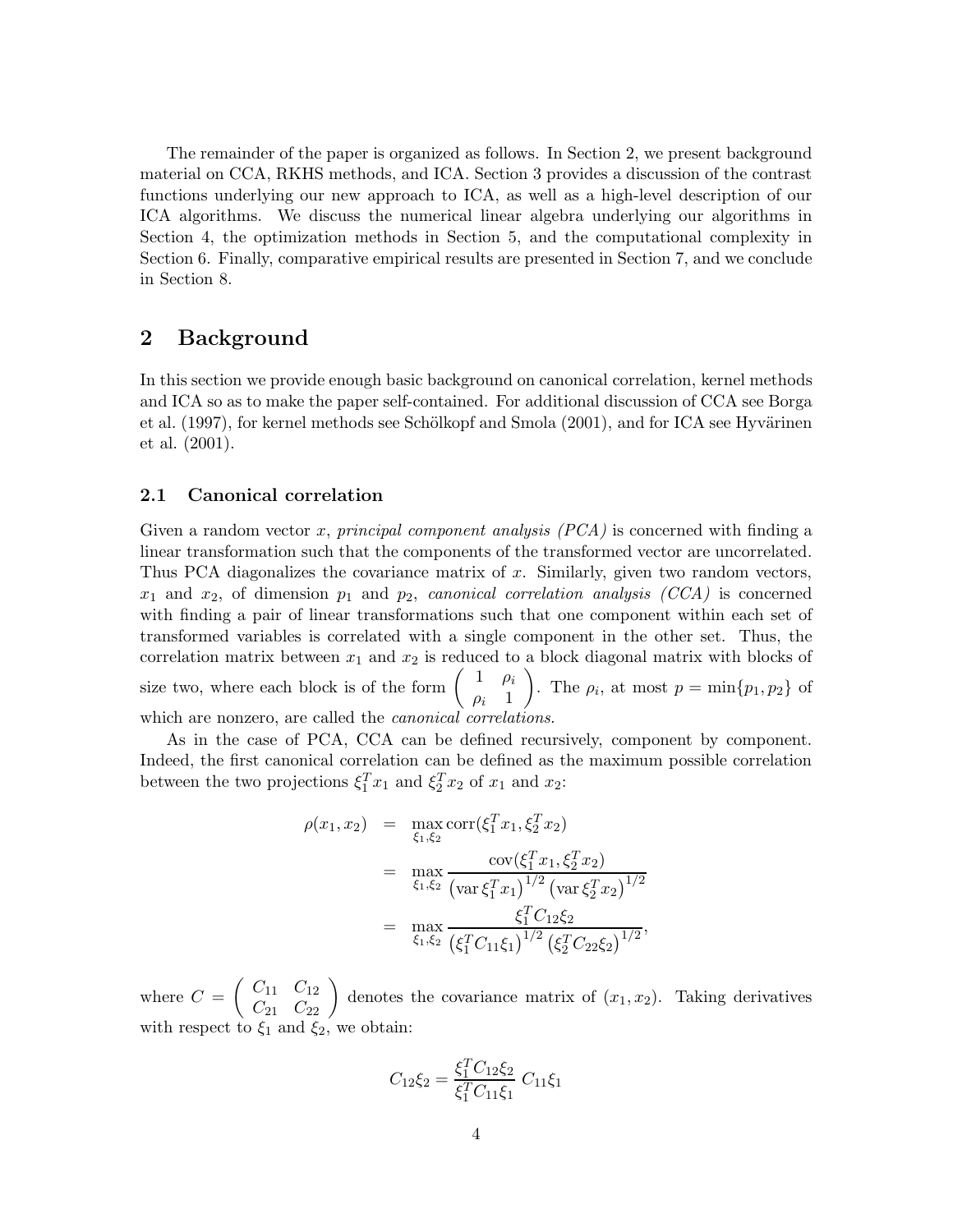and

$$
C_{21}\xi_1 = \frac{\xi_1^T C_{12}\xi_2}{\xi_2^T C_{22}\xi_2} C_{22}\xi_2.
$$

Normalizing the vectors  $\xi_1$  and  $\xi_2$  by letting  $\xi_1^T C_{11} \xi_1 = 1$  and  $\xi_2^T C_{22} \xi_2 = 1$ , we see that CCA reduces to the following generalized eigenvalue problem:

$$
\begin{pmatrix} 0 & C_{12} \\ C_{21} & 0 \end{pmatrix} \begin{pmatrix} \xi_1 \\ \xi_2 \end{pmatrix} = \rho \begin{pmatrix} C_{11} & 0 \\ 0 & C_{22} \end{pmatrix} \begin{pmatrix} \xi_1 \\ \xi_2 \end{pmatrix}.
$$
 (2)

This problem has  $p_1 + p_2$  eigenvalues:  $\{\rho_1, -\rho_1, \ldots, \rho_p, -\rho_p, 0, \ldots, 0\}.$ 

Note that the generalized eigenvector problem in Eq. (2) can also be written in following form:

$$
\left(\begin{array}{cc} C_{11} & C_{12} \\ C_{21} & C_{22} \end{array}\right) \left(\begin{array}{c} \xi_1 \\ \xi_2 \end{array}\right) = (1+\rho) \left(\begin{array}{cc} C_{11} & 0 \\ 0 & C_{22} \end{array}\right) \left(\begin{array}{c} \xi_1 \\ \xi_2 \end{array}\right),
$$

with eigenvalues  $\{1 + \rho_1, 1 - \rho_1, \ldots, 1 + \rho_p, 1 - \rho_p, 1, \ldots, 1\}$ . Note, moreover, that the problem of finding the maximal generalized eigenvalue,  $\lambda_{max} = 1 + \rho_{max}$ , where  $\rho_{max}$  is the first canonical correlation, is equivalent to finding the minimal generalized eigenvalue,  $\lambda_{min} = 1 - \rho_{max}$ . In fact, this latter quantity is bounded between zero and one, and turns out to provide a more natural upgrade path when we consider the generalization to more than two variables. Thus henceforth our computational task will be that of finding *minimum* generalized eigenvalues.

#### **2.1.1 Generalizing to more than two variables**

There are several ways to generalize CCA to more than two sets of variables (Kettenring, 1971). The generalization that we consider in this paper, justified in Appendix A, is the following. Given m multivariate random variables,  $x_1, \ldots, x_m$ , we find the smallest generalized eigenvalue  $\lambda(x_1,\ldots,x_m)$  of the following problem:

$$
\begin{pmatrix}\nC_{11} & C_{12} & \cdots & C_{1n} \\
C_{21} & C_{22} & \cdots & C_{2n} \\
\vdots & \vdots & & \vdots \\
C_{n1} & C_{n2} & \cdots & C_{nn}\n\end{pmatrix}\n\begin{pmatrix}\n\xi_1 \\
\xi_2 \\
\vdots \\
\xi_m\n\end{pmatrix} = \lambda \begin{pmatrix}\nC_{11} & 0 & \cdots & 0 \\
0 & C_{22} & \cdots & 0 \\
\vdots & \vdots & & \vdots \\
0 & 0 & \cdots & C_{nn}\n\end{pmatrix}\n\begin{pmatrix}\n\xi_1 \\
\xi_2 \\
\vdots \\
\xi_m\n\end{pmatrix},
$$
\n(3)

or, in short,  $C\xi = \lambda D\xi$ , where C is the covariance matrix of  $(x_1, x_2, \ldots, x_m)$  and D is the block-diagonal matrix of covariances of the individual vectors  $x_i$ .

As we discuss in Appendix A, the minimal generalized eigenvalue has the fixed range [0, 1], whereas the maximal generalized eigenvalue has a range dependent on the dimensions of the variables. Thus the minimal generalized eigenvalue is more convenient for our purposes.

### **2.2 Reproducing kernel Hilbert spaces**

Let  $K(x, y)$  be a Mercer kernel (Saitoh, 1988) on  $\mathcal{X} = \mathbb{R}^p$ , that is, a function for which the *Gram matrix*  $K_{ij} = K(x_i, x_j)$  is positive semidefinite for any collection  $\{x_i\}_{i=1,\dots,N}$  in X.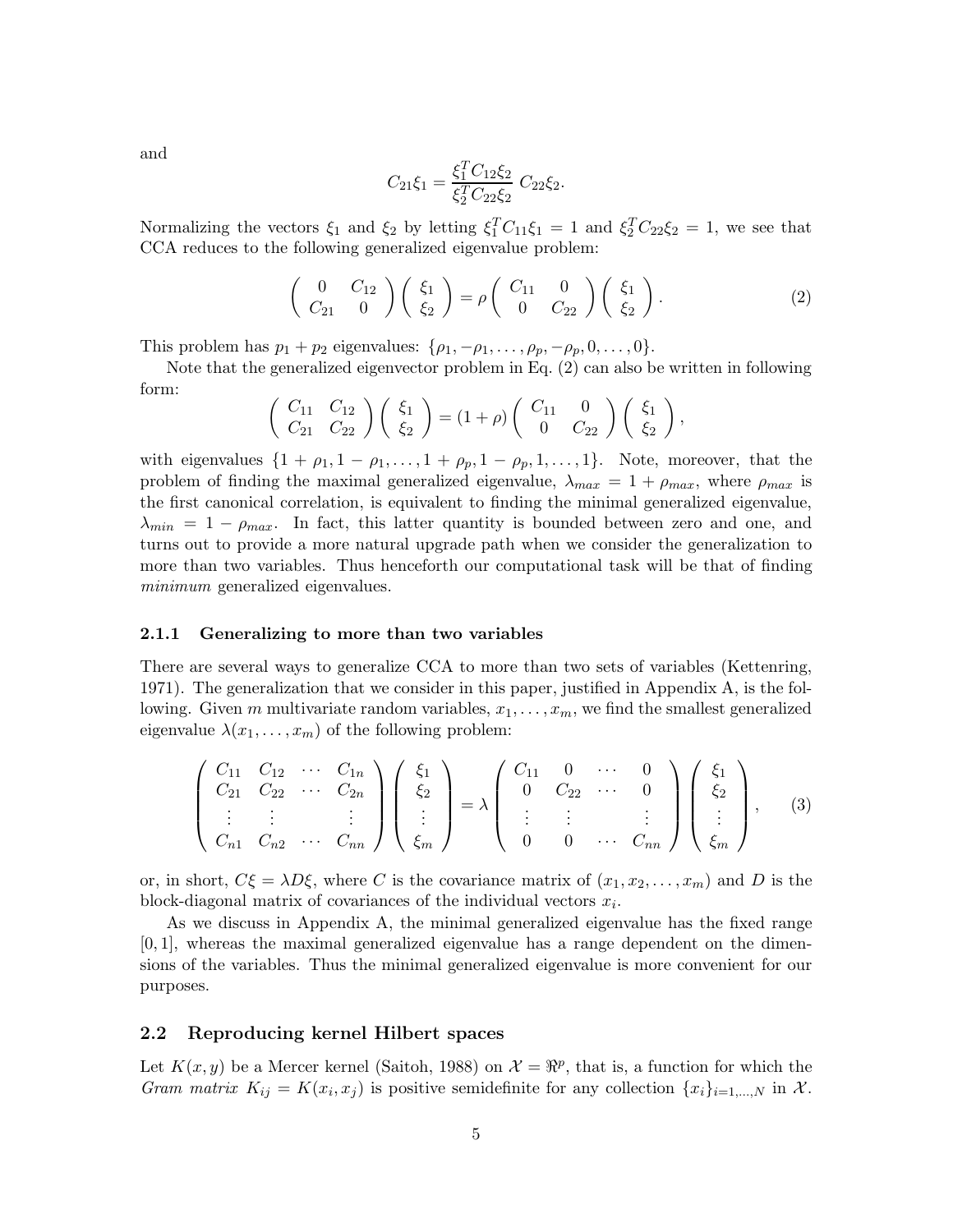Corresponding to any such kernel K there is a map  $\Phi$  from X to a *feature space* F, such that:

$$
K(x, y) = \langle \Phi(x), \Phi(y) \rangle.
$$

That is, the kernel can be used to evaluate an inner product in the feature space. This is often referred to as the "kernel trick."

One particularly attractive instantiation of such a feature space is the *reproducing kernel Hilbert space (RKHS)* associated with K. Consider the set of functions  $\{K(\cdot, x) : x \in \mathcal{X}\}\,$ where the dot represents the argument to a given function and  $x$  indexes the set of functions. Define a linear function space as the span of such functions. Such a function space is unique and can always be completed into a Hilbert space (Saitoh, 1988). The crucial property of these Hilbert spaces is the "reproducing property" of the kernel:

$$
f(x) = \langle K(\cdot, x), f \rangle \quad \forall f \in \mathcal{F}.\tag{4}
$$

Note in particular that if we define  $\Phi(x) = K(\cdot, x)$  as a map from the input space into the RKHS, then we have:

$$
\langle \Phi(x), \Phi(y) \rangle = \langle K(\cdot, x), K(\cdot, y) \rangle = K(x, y),
$$

and thus  $\Phi(x) = K(\cdot, x)$  is indeed an instantiation of the "kernel trick."

For concreteness we restrict ourselves to translation-invariant kernels in this paper; that is, to kernel functions of the form  $K(x, y) = k(x - y)$ . In this case the RKHS can be described succinctly using Fourier theory (Girosi et al., 1995, Smola et al., 1998). Indeed, for a given function k, F is composed of functions  $f \in L^2(\mathbb{R}^p)$  such that:

$$
\int_{\Re^p} \frac{|\hat{f}(\omega)|^2}{\nu(\omega)} d\omega < \infty,\tag{5}
$$

where  $\hat{f}(\omega)$  is the Fourier transform of f and  $\nu(\omega)$  is the Fourier transform of k (which must be real and positive to yield a Mercer kernel). This interpretation shows that functions in the RKHS  $\mathcal F$  have a Fourier transform that decays rapidly, implying that  $\mathcal F$  is a space of smooth functions.

Finally, consider the case of an isotropic Gaussian kernel in  $p$  dimensions:

$$
K(x,y) = G_{\sigma}(x-y) = \exp\left(-\frac{1}{2\sigma^2}||x-y||^2\right).
$$

In this case the Fourier transform is  $\nu(\omega) = (2\pi\sigma^2)^{p/2} \exp\left(-\frac{\sigma^2}{2}||\omega||^2\right)$ , and the feature space  $\mathcal{F}_{\sigma}$  contains functions whose Fourier transform decays very rapidly. Alternatively, functions in  $\mathcal{F}_{\sigma}$  can be seen as convolutions of functions of  $L^2$  with a Gaussian kernel  $G_{\sigma/\sqrt{2}}(x) = \exp\left(-\frac{1}{\sigma^2}||x||^2\right)$ . Note that, as  $\sigma$  increases from 0 to  $\infty$ , the functions  $G_{\sigma/\sqrt{2}}$ range from an impulse to a constant function, and the spaces  $\mathcal{F}_{\sigma}$  decrease from  $L^2(\mathbb{R}^p)$  to ∅.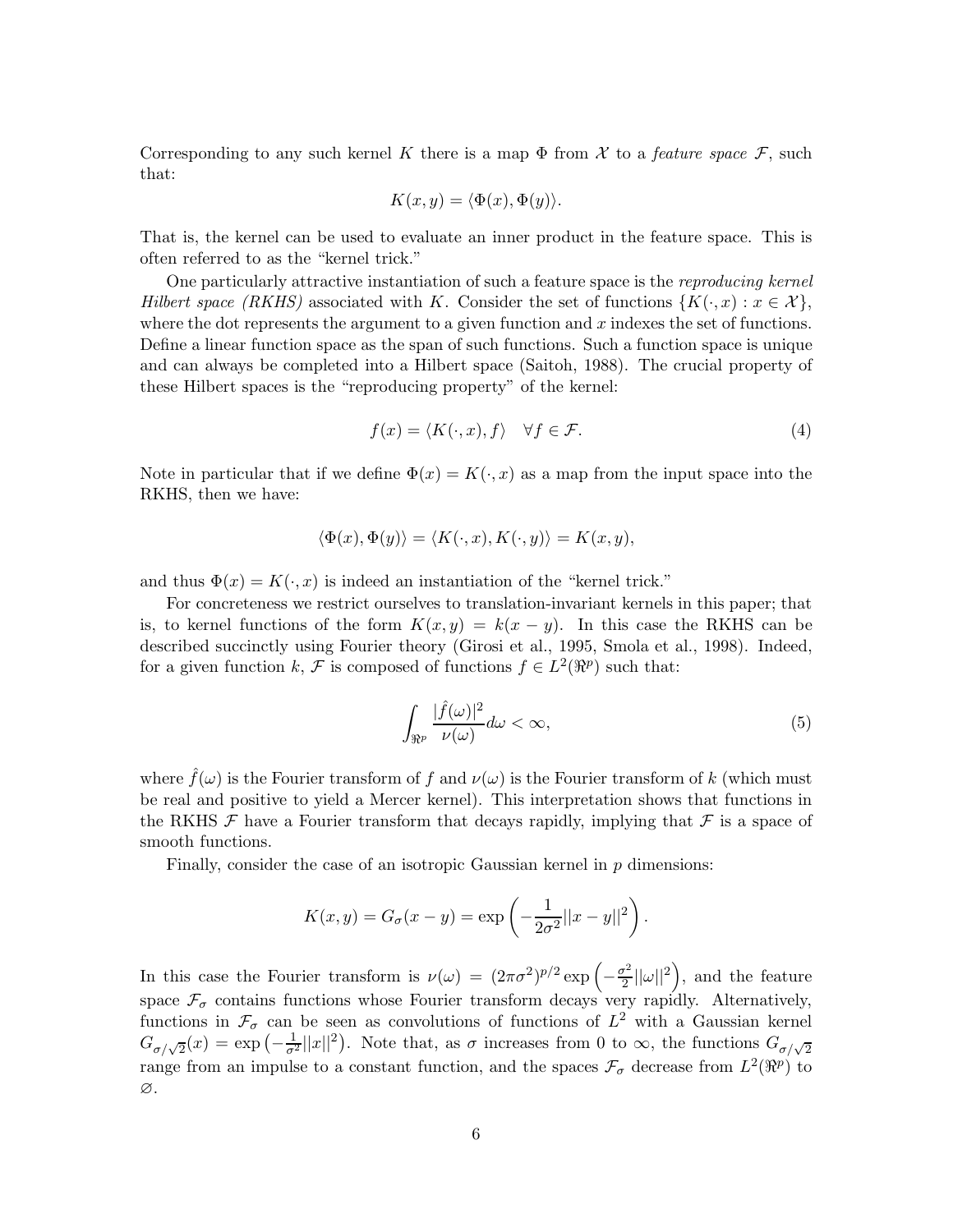#### **2.3 Independent component analysis**

The independent component analysis (ICA) problem that we consider in this paper is based on the following statistical model:

$$
y = Ax,\tag{6}
$$

where x is a latent random vector with m independent components, A is an  $m \times m$  matrix of parameters, assumed invertible, and  $y$  is an observed vector with  $m$  components. Based on a set of N independent, identically distributed observations of the vector  $y$ , we wish to estimate the parameter matrix  $A$ <sup>1</sup>. From the estimate of A we can estimate the values of x corresponding to any observed y by solving a linear system of equations. The distribution of  $x$  is assumed unknown, and we do not care to estimate this distribution. Thus we formulate ICA as a semiparametric model (Bickel et al., 1998).

Our goal is to find a maximum likelihood estimate of A. Let us first consider the population version of ICA, in which  $p^*(y)$  denotes the true distribution of y, and  $p(y)$ denotes the model. We wish to minimize the Kullback-Leibler (KL) divergence between the distributions p<sup>\*</sup> and p:  $D(p^*(y) || p(y))$ . Define  $W = A^{-1}$ , so that  $x = Wy$ . Since the KL divergence is invariant with respect to an invertible transformation, we can apply  $W$  to  $y$ in both arguments of the KL divergence, which implies our problem is equivalent to that of minimizing  $D(p^*(x) || p(x))$ .

Let  $\tilde{p}(x)$  denote the joint probability distribution obtained by taking the product of the marginals of  $p^*(x)$ . We have the following decomposition of the KL divergence (see Cover and Thomas, 1991):

$$
D(p^*(x) \| p(x)) = D(p^*(x) \| \tilde{p}(x)) + D(\tilde{p}(x) \| p(x)),
$$

for any distribution  $p(x)$  with independent components. Consequently, for a given A, the minimum over all possible  $p(x)$  is attained precisely at  $p(x)=\tilde{p}(x)$ , and the minimal value is  $D(p^*(x) \mid \tilde{p}(x))$ , which is exactly the mutual information between the components of  $x = Wy$ . Thus, the problem of maximizing the likelihood with respect to W is equivalent to the problem of minimizing the mutual information between the components of  $x = Wy$ .

ICA can be viewed as a generalization of principal components analysis (PCA). While PCA yields uncorrelated components, and is based solely on second moments, ICA yields independent components, and is based on the mutual information, which is in general a function of higher-order moments. Clearly an ICA solution is also a PCA solution, but the converse is not true. In practice, ICA algorithms often take advantage of this relationship, treating PCA as a preprocessing phase. Thus one *whitens* the random variable y, multiplying y by a matrix P such that  $\tilde{y} = Py$  has an identity covariance matrix. (P can be chosen as the inverse of the square root of the covariance matrix of  $y$ ). There is a computational advantage to this approach: once the data are whitened, the matrix  $W$  is necessarily orthogonal (Hyvärinen et al., 2001). This reduces the number of parameters to be estimated, and, as we discuss in Section 5, enables the use of efficient optimization techniques based on the Stiefel manifold of orthogonal matrices.

<sup>&</sup>lt;sup>1</sup>The identifiability of the ICA model has been discussed by Comon (1994). Briefly, the matrix A is identifiable, up to permutation and scaling of its columns, if and only if at most one of the component distributions  $p(x_i)$  is Gaussian.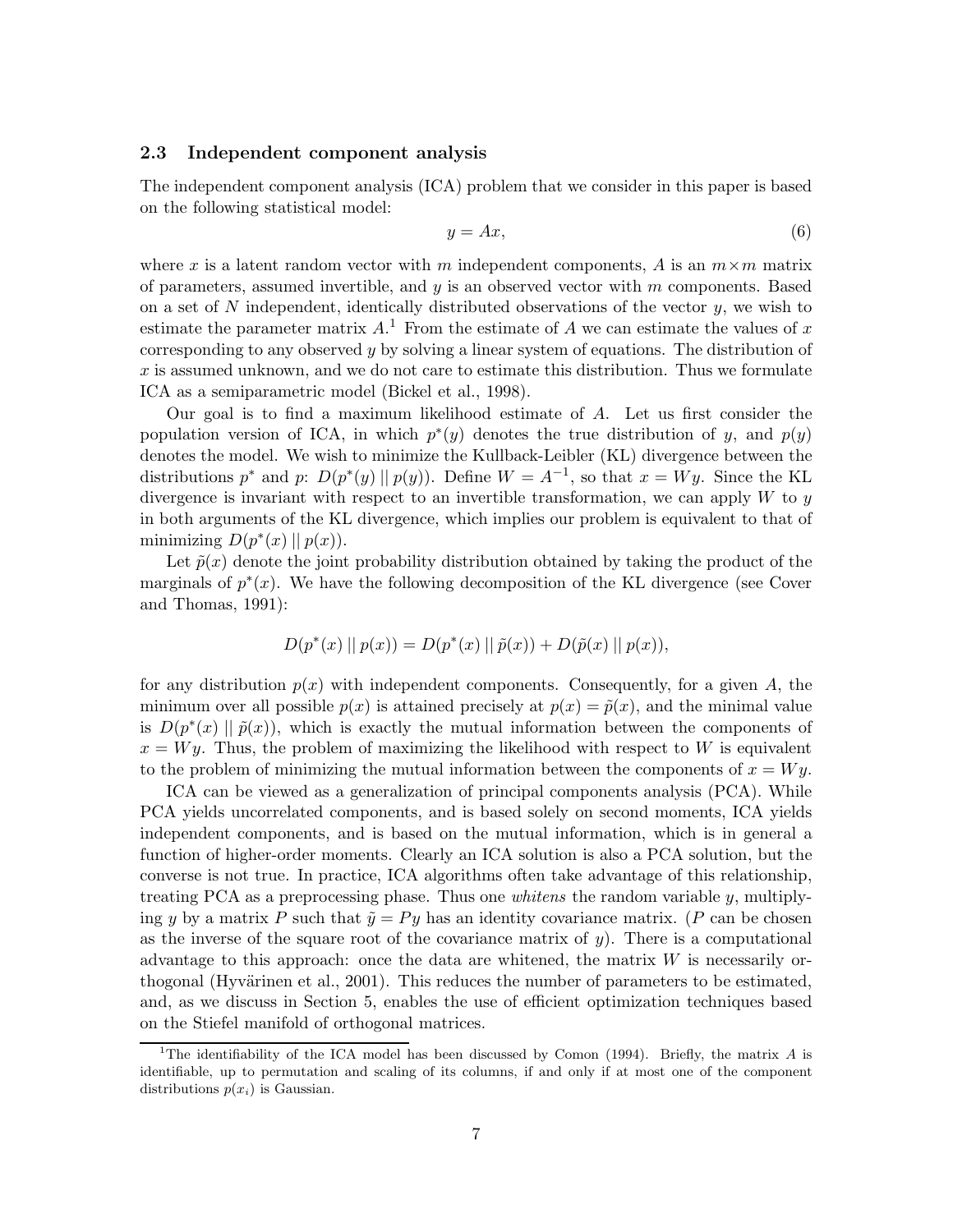In practice we do not know  $p^*(y)$  and thus the estimation criteria—mutual information or KL divergence—must be replaced with empirical estimates. While in principle one could form an empirical mutual information or empirical likelihood, which is subsequently optimized with respect to  $W$ , the more common approach to ICA is to work with approximations to the mutual information (Amari et al., 1996, Comon, 1994, Hyvärinen, 1999), or to use alternative contrast functions (Jutten and Herault, 1991). For example, by using Edgeworth or Gram-Charlier expansions one can develop an approximation of the mutual information in terms of skew and kurtosis. Forming an empirical estimate of the skew and kurtosis via the method of moments, one obtains a function of W that can be optimized.

We propose two new ICA contrast functions in this paper. The first is based on the  $\mathcal F$ -correlation, which, as we briefly discussed in Section 1, can be obtained by computing the first canonical correlation in a reproducing kernel Hilbert space. The second is based on computing not only the first canonical correlation, but the entire CCA spectrum, a quantity known as the "generalized variance." We describe both of these contrast functions, and their relationship to the mutual information, in the following section.

### **3 Kernel independent component analysis**

We refer to our general approach to ICA, based on the optimization of canonical correlations in a reproducing kernel Hilbert space, as KERNELICA. In this section we describe two contrast functions that exemplify our general approach, and we present the resulting KERNELICA algorithms.

#### **3.1 The** F**-correlation**

We begin by studying the  $F$ -correlation in more detail. We restrict ourselves to two random variables in this section and present the generalization to  $m$  variables in Section 3.2.1.

**Theorem 1** Let  $x_1$  and  $x_2$  be random variables in  $\mathcal{X} = \mathbb{R}^p$ . Let  $K_1$  and  $K_2$  be Mercer *kernels with feature maps*  $\Phi_1$ ,  $\Phi_2$  *and feature spaces*  $\mathcal{F}_1$ ,  $\mathcal{F}_2 \subset \mathbb{R}^{\mathcal{X}}$ *. Then the canonical correlation*  $\rho_{\mathcal{F}}$  *between*  $\Phi_1(x_1)$  *and*  $\Phi_2(x_2)$ *, which is defined as* 

$$
\rho_{\mathcal{F}} = \max_{(f_1, f_2) \in \mathcal{F}_1 \times \mathcal{F}_2} \text{corr}(\langle \Phi_1(x_1), f_1 \rangle, \langle \Phi_2(x_2), f_2 \rangle),
$$

*is equal to*

$$
\rho_{\mathcal{F}} = \max_{(f_1, f_2) \in \mathcal{F}_1 \times \mathcal{F}_2} \text{corr}(f_1(x_1), f_2(x_2)).
$$
\n(7)

П

**Proof** This is immediate from the reproducing property  $(4)$ .

The choice of kernels  $K_1$  and  $K_2$  specifies the sets  $\mathcal{F}_1$  and  $\mathcal{F}_2$  of functions that we use to characterize independence, via the correlation between  $f_1(x_1)$  and  $f_2(x_2)$ . While in general we can use different kernels for  $x_1$  and  $x_2$ , for notational simplicity we restrict ourselves in the remainder of the paper to cases in which the two kernels and the two feature spaces are equal, denoting them as K and  $\mathcal F$ , respectively.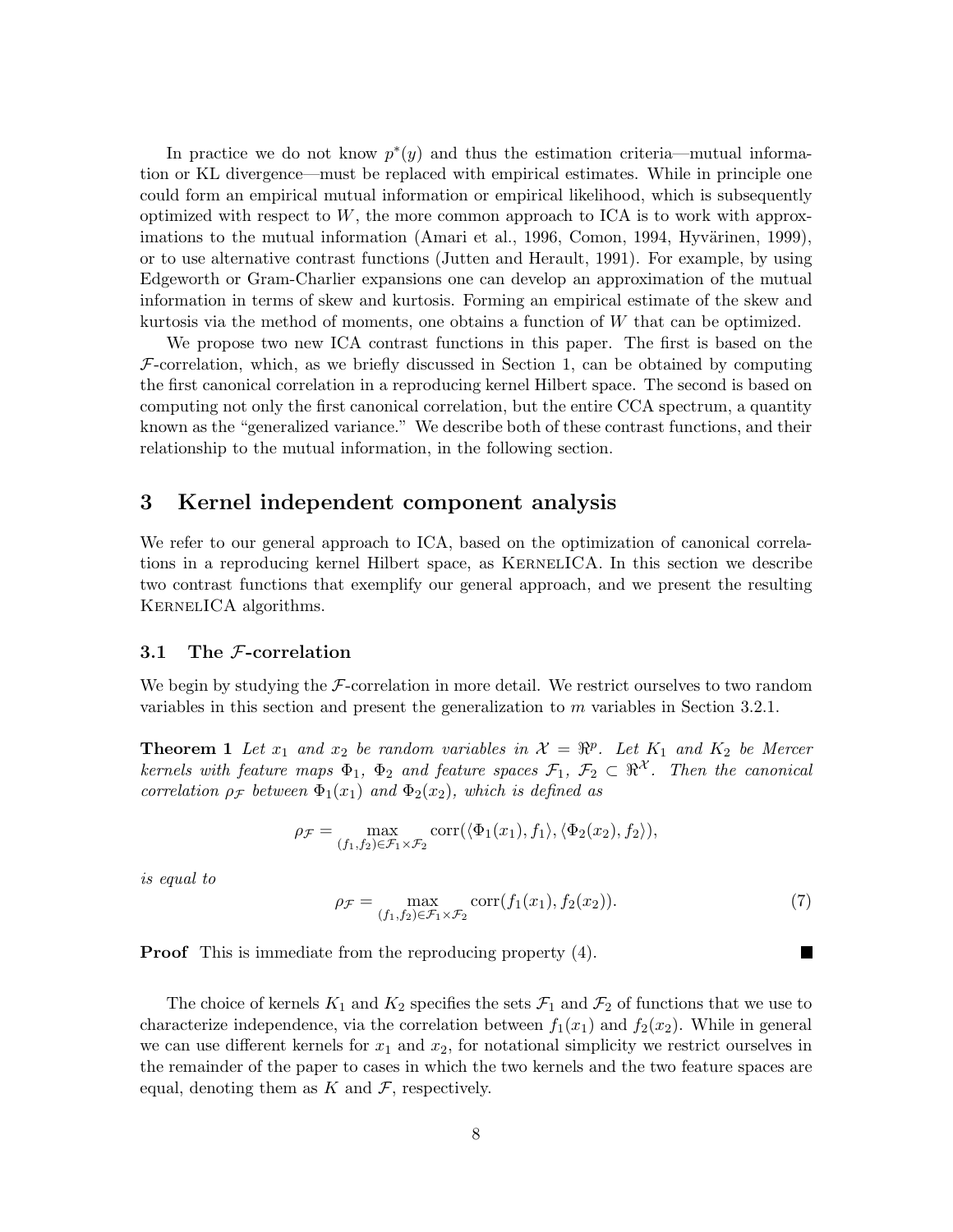Note that the larger  $\mathcal F$  is, the larger the value of the  $\mathcal F$ -correlation. For Gaussian kernels in particular, the F-correlation increases as  $\sigma$  decreases. But for any value of  $\sigma$ , the Fcorrelation turns out to provide a sound basis for assessing independence, as the following theorem makes precise:

**Theorem 2 (Independence and** F**-correlation)** *If* F *is the RKHS corresponding to a Gaussian kernel,*  $\rho_{\mathcal{F}} = 0$  *if and only if the variables*  $y_1$  *and*  $y_2$  *are independent.* 

**Proof** We mentioned earlier that the first implication is trivial. Let us now assume that  $\rho_{\mathcal{F}} = 0$ . Since  $\mathcal F$  is a vector space, we have:

$$
\rho_{\mathcal{F}} = \max_{(f_1, f_2) \in \mathcal{F} \times \mathcal{F}} |\text{corr}(f_1(x_1), f_2(x_2))|,
$$

which implies  $cov(f_1(x_1), f_2(x_2)) = 0$ , or, equivalently,  $E(f_1(x_1)f_2(x_2)) = E(f_1(x_1))E(f_2(x_2))$ , for all  $f_1, f_2 \in \mathcal{F}$ . For any given  $\omega_0 \in \Re$  and  $\tau > 0$ , the function  $x \mapsto e^{-x^2/2\tau^2} e^{i\omega_0 x}$  has a Fourier transform equal to  $\sqrt{2\pi}\tau e^{-\tau^2(\omega-\omega_0)^2/2}$ , and thus satisfies the condition in Eq. (5) as long as  $\tau > \sigma/\sqrt{2}$ . Consequently, if  $\tau > \sigma/\sqrt{2}$ , it belongs to F and we have, for all real  $\omega_1$  and  $\omega_2$ :

$$
E\left(e^{i\omega_1x_1+i\omega_2x_2}e^{-(x_1^2+x_2^2)/2\tau^2}\right) = E\left(e^{i\omega_1x_1}e^{-x_1^2/2\tau^2}\right)E\left(e^{i\omega_2x_2}e^{-x_2^2/2\tau^2}\right).
$$

Letting  $\tau$  tend to infinity, we find that for all  $\omega_1$  and  $\omega_2$ :

$$
E\left(e^{i\omega_1 x_1 + i\omega_2 x_2}\right) = E\left(e^{i\omega_1 x_1}\right) E\left(e^{i\omega_2 x_2}\right)
$$

which implies that  $x_1$  and  $x_2$  are independent (Durrett, 1996).

### **3.2 Kernelization of CCA**

To employ the  $\mathcal F$ -correlation as a contrast function for ICA, we need to be able to compute canonical correlations in feature space. We also need to be able to optimize the canonical correlation, but for now our focus is simply that of computing the canonical correlations in an RKHS.<sup>2</sup> (We discuss the optimization problem in Section 5).

In the case of two variables the goal is to maximize the correlation between projections of the data in the feature space. A naive implementation would simply map each data point to feature space and use CCA directly in the feature space. This is likely to be very inefficient computationally, however, if not impossible, and we would prefer to perform all of our calculations in the input space.

Let  $\{x_1^1, \ldots, x_1^N\}$  and  $\{x_2^1, \ldots, x_2^N\}$  denote sets of N empirical observations of  $x_1$  and respectively and let  $\{\Phi_1(x^1), \ldots, \Phi_k(x^N)\}$  and  $\{\Phi_2(x^1), \ldots, \Phi_k(x^N)\}$  denote the correctively  $x_2$ , respectively, and let  $\{\Phi_1(x_1^1), \ldots, \Phi_1(x_1^N)\}\$  and  $\{\Phi_2(x_2^1), \ldots, \Phi_2(x_2^N)\}\$  denote the corresponding images in feature space. Suppose (momentarily) that the data are centered in feature space (i.e.,  $\sum_{k=1}^{N} \Phi_1(x_1^k) = \sum_{k=1}^{N} \Phi_2(x_2^k) = 0$ ). We let  $\rho_{\mathcal{F}}(x_1, x_2)$  denote the

<sup>&</sup>lt;sup>2</sup> Melzer et al. (2001) have independently derived the kernelized CCA algorithm for two variables that we present in this section. A similar but not identical algorithm, also restricted to two variables, has been described by Fyfe and Lai (2000).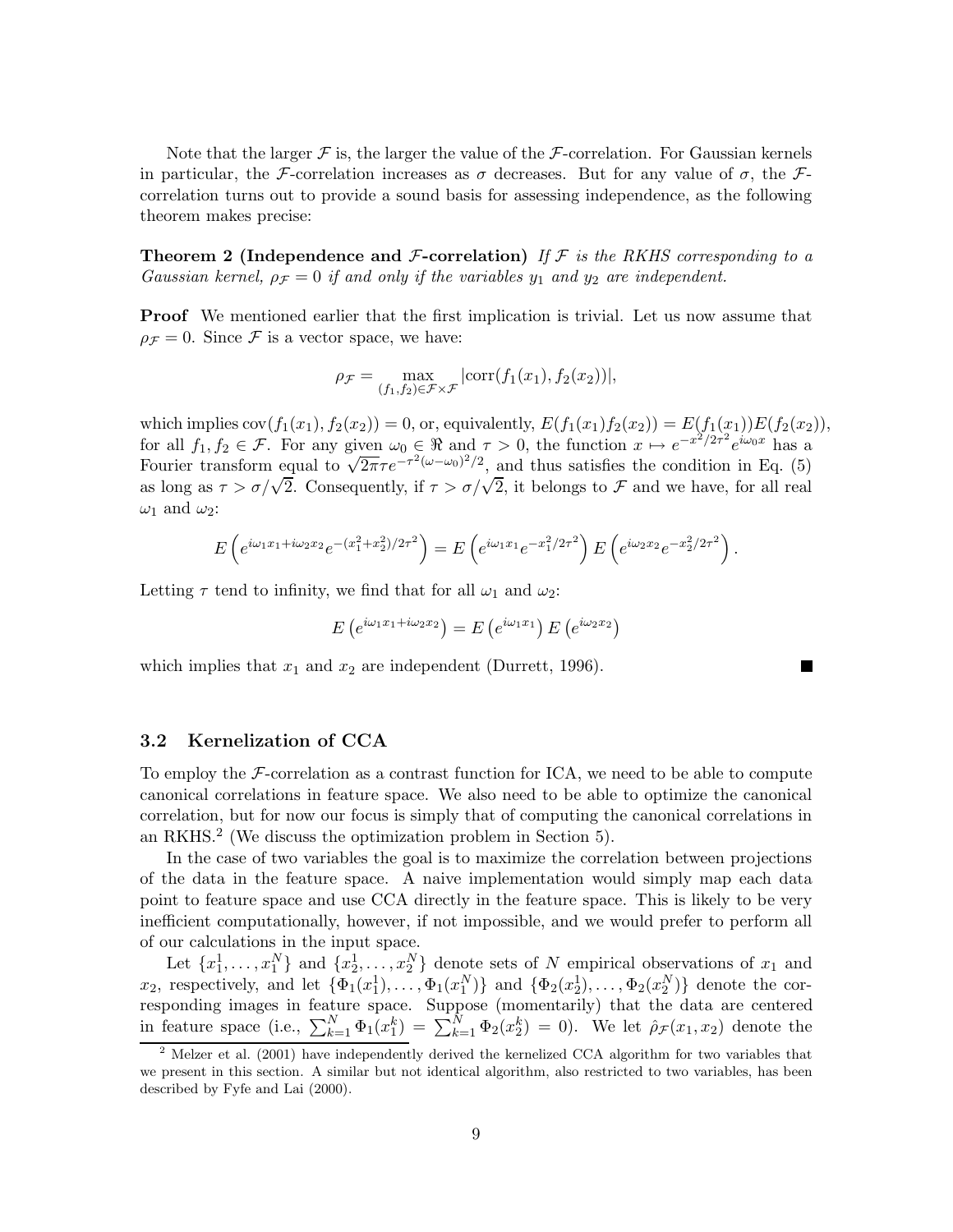empirical canonical correlation; that is, the canonical correlation based not on population covariances but on empirical covariances. Since, as we shall see,  $\hat{\rho}_{\mathcal{F}}(x_1, x_2)$  depends only on the Gram matrices  $K_1$  and  $K_2$  of these observations, we also use the notation  $\hat{\rho}_{\mathcal{F}}(K_1, K_2)$ to denote this canonical correlation.

As in kernel PCA (Schölkopf et al., 1998), the key point to notice is that we only need to consider the subspace of  $\mathcal F$  that contains the span of the data. For fixed  $f_1$  and  $f_2$ , the empirical covariance of the projections in feature space can be written:

$$
\widehat{\text{cov}}(\langle \Phi_1(x_1), f_1 \rangle, \langle \Phi_2(x_2), f_2 \rangle) = \frac{1}{N} \sum_{k=1}^N \left\langle \Phi_1(x_1^k), f_1 \right\rangle \left\langle \Phi_2(x_2^k), f_2 \right\rangle. \tag{8}
$$

Let  $S_1$  and  $S_2$  represent the linear spaces spanned by the  $\Phi$ -images of the data points. Thus  $\mathcal{L}_2 = \sum_{k=1}^{N} e^{k\Phi(x^k)} + \mathcal{L}_1 + \mathcal{L}_2 = \sum_{k=1}^{N} e^{k\Phi(x^k)} + \mathcal{L}_2 + \mathcal{L}_3$ we can write  $f_1 = \sum_{k=1}^N \alpha_1^k \Phi(x_1^k) + f_1^{\perp}$  and  $f_2 = \sum_{k=1}^N \alpha_2^k \Phi(x_2^k) + f_2^{\perp}$ , where  $f_1^{\perp}$  and  $f_2^{\perp}$  are<br>orthogonal to  $S_2$  and  $S_3$  respectively. We have: orthogonal to  $S_1$  and  $S_2$ , respectively. We have:

$$
\begin{aligned}\n\widehat{\text{cov}}(\langle \Phi_1(x_1), f_1 \rangle, \langle \Phi_2(x_2), f_2 \rangle) &= \frac{1}{N} \sum_{k=1}^N \left\langle \Phi_1(x_1^k), \sum_{i=1}^N \alpha_1^i \Phi(x_1^i) \right\rangle \left\langle \Phi_2(x_2^k), \sum_{j=1}^N \alpha_2^j \Phi(x_2^j) \right\rangle \\
&= \frac{1}{N} \sum_{k=1}^N \sum_{i=1}^N \sum_{j=1}^N \alpha_1^i K_1(x_1^i, x_1^k) K_2(x_2^j, x_2^k) \alpha_2^j \\
&= \frac{1}{N} \alpha_1^T K_1 K_2 \alpha_2,\n\end{aligned}
$$

where  $K_1$  and  $K_2$  are the Gram matrices associated with the data sets  $\{x_1^i\}$  and  $\{x_2^i\}$ , respectively. We also obtain:

$$
\widehat{\text{var}}\left(\langle \Phi_1(x_1), f_1 \rangle\right) = \frac{1}{N} \alpha_1^T K_1 K_1 \alpha_1
$$

and

$$
\widehat{\text{var}}\left(\langle \Phi_2(x_2), f_2 \rangle\right) = \frac{1}{N} \alpha_2^T K_2 K_2 \alpha_2.
$$

Putting these results together, our kernelized CCA problem becomes that of performing the following maximization:

$$
\hat{\rho}_{\mathcal{F}}(K_1, K_2) = \max_{\alpha_1, \alpha_2 \in \mathbb{R}^N} \frac{\alpha_1^T K_1 K_2 \alpha_2}{(\alpha_1^T K_1^2 \alpha_1)^{1/2} (\alpha_2^T K_2^2 \alpha_2)^{1/2}}.
$$

But this is equivalent to performing  $CCA$  on two vectors of dimension  $N$ , with covariance matrix equal to  $\begin{pmatrix} K_1^2 & K_1K_2 \ K_2 & K_1 \end{pmatrix}$  $K_2K_1$   $K_2^2$ <br>the following 2 of CCA by solving the following generalized eigenvalue problem: . Thus we see that we can perform a kernelized version

$$
\begin{pmatrix} 0 & K_1K_2 \ K_2K_1 & 0 \end{pmatrix} \begin{pmatrix} \alpha_1 \\ \alpha_2 \end{pmatrix} = \rho \begin{pmatrix} K_1^2 & 0 \\ 0 & K_2^2 \end{pmatrix} \begin{pmatrix} \alpha_1 \\ \alpha_2 \end{pmatrix}
$$
 (9)

based on the Gram matrices  $K_1$  and  $K_2$ .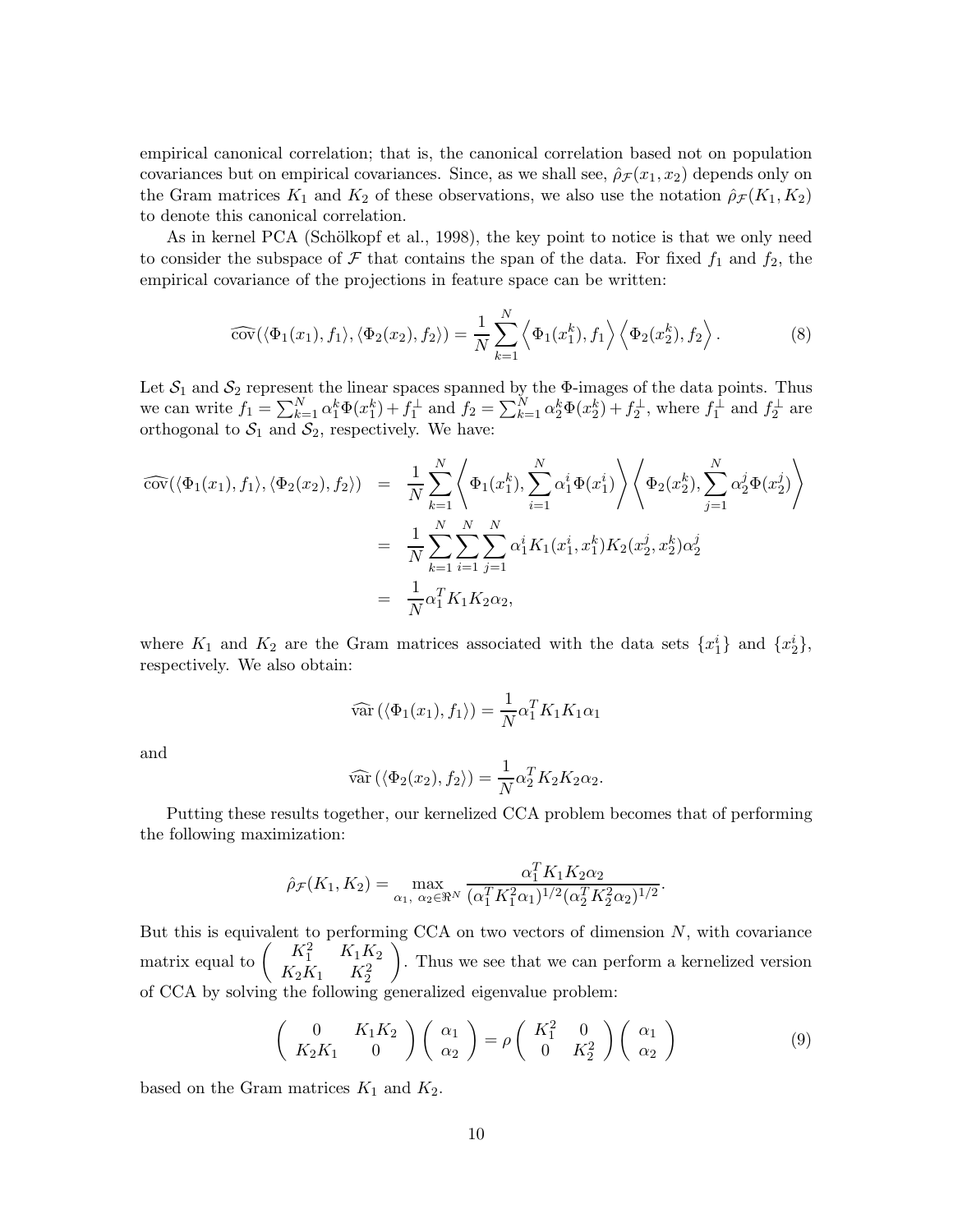If the points  $\Phi(x_i^k)$  are not centered, then although it is impossible to actually center them in feature space, it is possible to find the Gram matrix of the centered data points (Schölkopf et al., 1998). That is, if K is the  $N \times N$  Gram matrix of the non-centered data points, then the Gram matrix  $\tilde{K}$  of the centered data points is  $\tilde{K} = N_0 K N_0$  where  $N_0 = I - \frac{1}{N}$ **1** is a constant matrix.<sup>3</sup> Whenever we use a Gram matrix, we assume that it has been centered in this way.

#### **3.2.1 Generalizing to more than two variables**

The generalization of kernelized canonical correlation to more than two sets of variables is straightforward, given our generalization of CCA to more than two sets of variables. We simply denote by K the  $mN \times mN$  matrix whose blocks are  $\mathcal{K}_{ij} = K_i K_j$ , and we let D denote the  $mN \times mN$  block-diagonal matrix with blocks  $K_i^2$ . We obtain the following generalized eigenvalue problem:

$$
\begin{pmatrix}\nK_1^2 & K_1K_2 & \cdots & K_1K_m \\
K_2K_1 & K_2^2 & \cdots & K_2K_m \\
\vdots & \vdots & & \vdots \\
K_mK_1 & K_mK_2 & \cdots & K_m^2\n\end{pmatrix}\n\begin{pmatrix}\n\alpha_1 \\
\alpha_2 \\
\vdots \\
\alpha_m\n\end{pmatrix} = \lambda \begin{pmatrix}\nK_1^2 & 0 & \cdots & 0 \\
0 & K_2^2 & \cdots & 0 \\
\vdots & \vdots & & \vdots \\
0 & 0 & \cdots & K_m^2\n\end{pmatrix}\n\begin{pmatrix}\n\alpha_1 \\
\alpha_2 \\
\vdots \\
\alpha_m\n\end{pmatrix},
$$
\n(10)

or  $\mathcal{K}\alpha = \lambda \mathcal{D}\alpha$  for short. The minimal eigenvalue of this problem will be denoted  $\lambda_{\mathcal{F}}(K_1,\ldots,K_m)$ and referred to as the *first kernel canonical correlation*. We also extend our earlier terminology and refer to this eigenvalue as an  $\mathcal{F}\text{-correlation}.$ 

Note that in the two-variable case we defined a function  $\rho_{\mathcal{F}}(x_1, x_2)$  that depends on the covariances of the random variables  $x_1$  and  $x_2$ , and we obtained an empirical contrast function  $\hat{\rho}_{\mathcal{F}}(x_1, x_2)$  from  $\rho_{\mathcal{F}}(x_1, x_2)$  by substituting empirical covariances for population covariances.<sup>4</sup> In the *m*-variable case, we have (thus far) defined only the empirical function  $\hat{\lambda}_{\mathcal{F}}(K_1,\ldots,K_m)$ . In Appendix A.3, we study the properties of the population version of this quantity,  $\lambda_{\mathcal{F}}(x_1,\ldots,x_m)$ , by relating  $\lambda_{\mathcal{F}}(x_1,\ldots,x_m)$  to a generalized notion of "correlation" among m variables. By using this definition, we show that  $\lambda_{\mathcal{F}}(x_1,\ldots,x_m)$  is always between zero and one, and is equal to one if and only if the variables  $x_1, \ldots, x_m$  are independent. Thus we obtain an analog of Theorem 2 for the *m*-variable case.

For reasons that will become clear in Section 3.4, where we discuss a relationship between canonical correlations and mutual information, it is convenient to define our contrast functions in terms of the negative logarithm of canonical correlations. Thus we define a contrast function  $M_{\lambda_{\mathcal{F}}}(x_1,\ldots,x_m) = -\frac{1}{2} \log \lambda_{\mathcal{F}}(x_1,\ldots,x_m)$  and ask to minimize this function.<br>The result alluded to in the preceding paragraph shows that this quantity is nonnegative The result alluded to in the preceding paragraph shows that this quantity is nonnegative, and equal to zero if and only if the variables  $x_1, \ldots, x_m$  are independent, thus mimicking a key property of the mutual information.

<sup>&</sup>lt;sup>3</sup>The matrix **1** is an  $N \times N$  matrix composed of ones. Note that  $\mathbf{1}^2 = N \mathbf{1}$ .<br><sup>4</sup>In fact the word "contrast function" is generally reserved for a quantity that depends only on data and parameters, and is to be extremized in order to obtain parameter estimates. Thus  $\hat{p}_{\mathcal{F}}(x_1, x_2)$  is a contrast function. By also refering to the population version  $\rho_{\mathcal{F}}(x_1, x_2)$  as a "contrast function," we are abusing terminology. But this is a standard abuse in the ICA literature, where, for example, the mutual information is viewed as a "contrast function."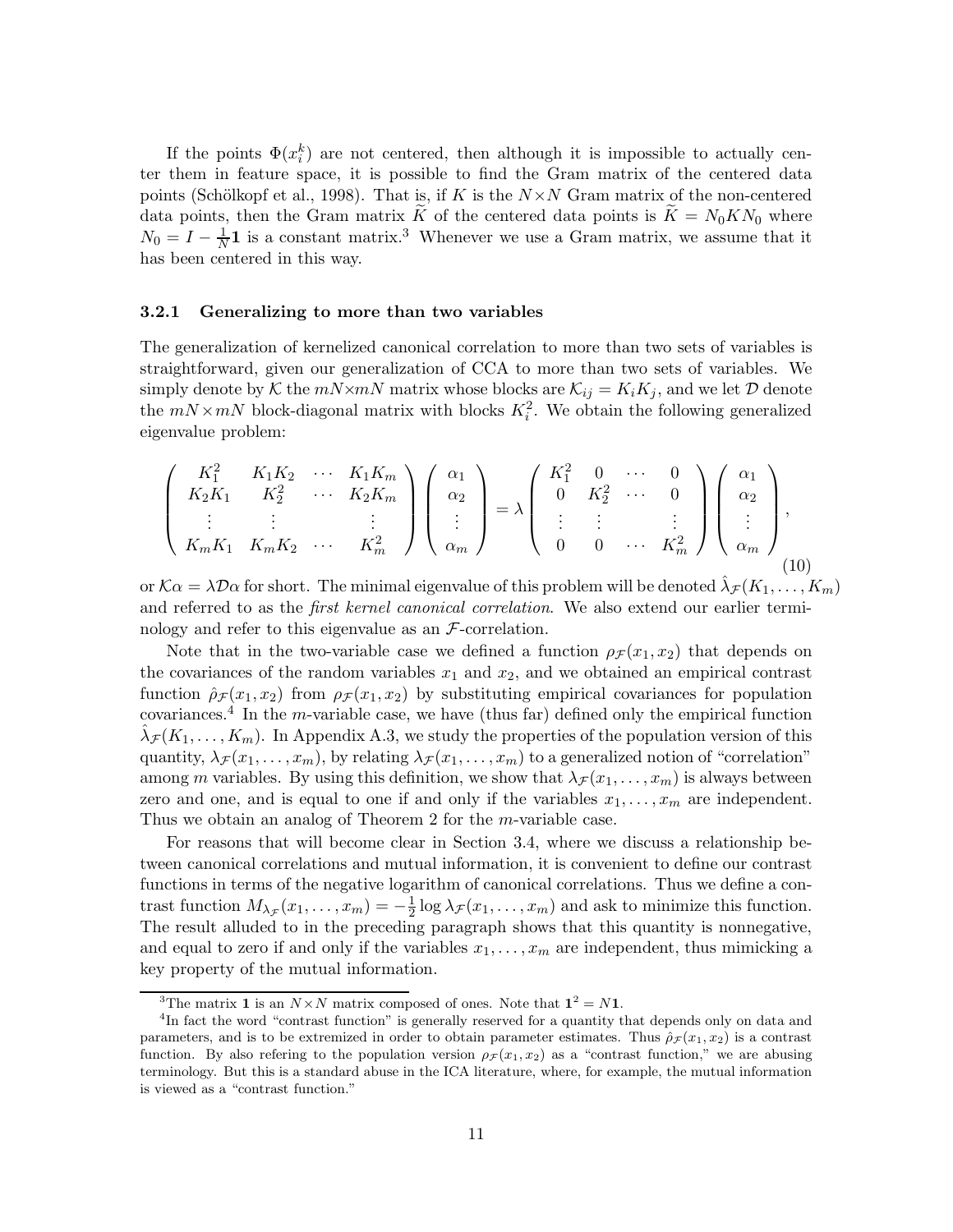Algorithm KernelICA-KCCA

**Input:** Data vectors  $y^1, y^2, \ldots, y^N$ Kernel  $K(x, y)$ 

1. Whiten the data

2. Compute the centered Gram matrices  $K_1, K_2, \ldots, K_m$  of the estimated sources  $\{x^1, x^2, \ldots, x^N\}$ , where  $x^i = Wy^i$ 

3. Define  $\lambda_{\mathcal{F}}(K_1,\ldots,K_m)$  as the first eigenvalue of the generalized eigenvector equation  $K\alpha = \lambda \mathcal{D}\alpha$ 

4. Minimize  $\hat{M}_{\lambda_{\mathcal{F}}}(K_1,\ldots,K_m) = -\frac{1}{2}\log \hat{\lambda}_{\mathcal{F}}(K_1,\ldots,K_m)$  with respect to W

**Output:** W

Figure 1: A high-level description of the KERNELICA-KCCA algorithm for estimating the parameter matrix  $W$  in the ICA model. Note that steps  $(2)$  through  $(4)$  are executed iteratively until a convergence criterion is met.

For the empirical contrast function, we will use the notation  $\hat{M}_{\lambda\tau}(K_1,\ldots,K_m)$  =  $-\frac{1}{2}\log \hat{\lambda}_{\mathcal{F}}(K_1,\ldots,K_m)$ , emphasizing the fact that this contrast function depends on the data only through the Gram matrices data only through the Gram matrices.

### **3.3 The** KernelICA-KCCA **algorithm**

Let us now apply the machinery that we have developed to the ICA problem. Given a set of data vectors  $y^1, y^2, \ldots, y^N$ , and given a parameter matrix W, we set  $x^i = Wy^i$ , for each i, and thereby form a set of estimated source vectors  $\{x^1, x^2, \ldots, x^N\}$ . The m components of these vectors yield a set of m Gram matrices,  $K_1, K_2, \ldots, K_m$ , and these Gram matrices define a contrast function  $\hat{M}_{\lambda_{\mathcal{F}}}(K_1,\ldots,K_m)$ . We obtain an ICA algorithm by minimizing this function with respect to  $W$ .

A high-level description of the resulting algorithm, which we refer to as KERNELICA-KCCA, is provided in Figure 1.

We still have a significant amount of work to do to turn the high-level description in Figure 1 into a practical algorithm. The numerical linear algebra and optimization procedures that complete our description of the algorithm are presented in Sections 4 and 5. Before turning to those details, however, we turn to the presentation of an alternative contrast function based on generalized variance.

#### **3.4 Kernel generalized variance**

As we have discussed, the mutual information provides a natural contrast function for ICA, because of its property of being equal to zero if and only if the components are independent, and because of the link to the semiparametric likelihood. As we show in this section, there is a natural generalization of the  $\mathcal F$ -correlation that has a close relationship to the mutual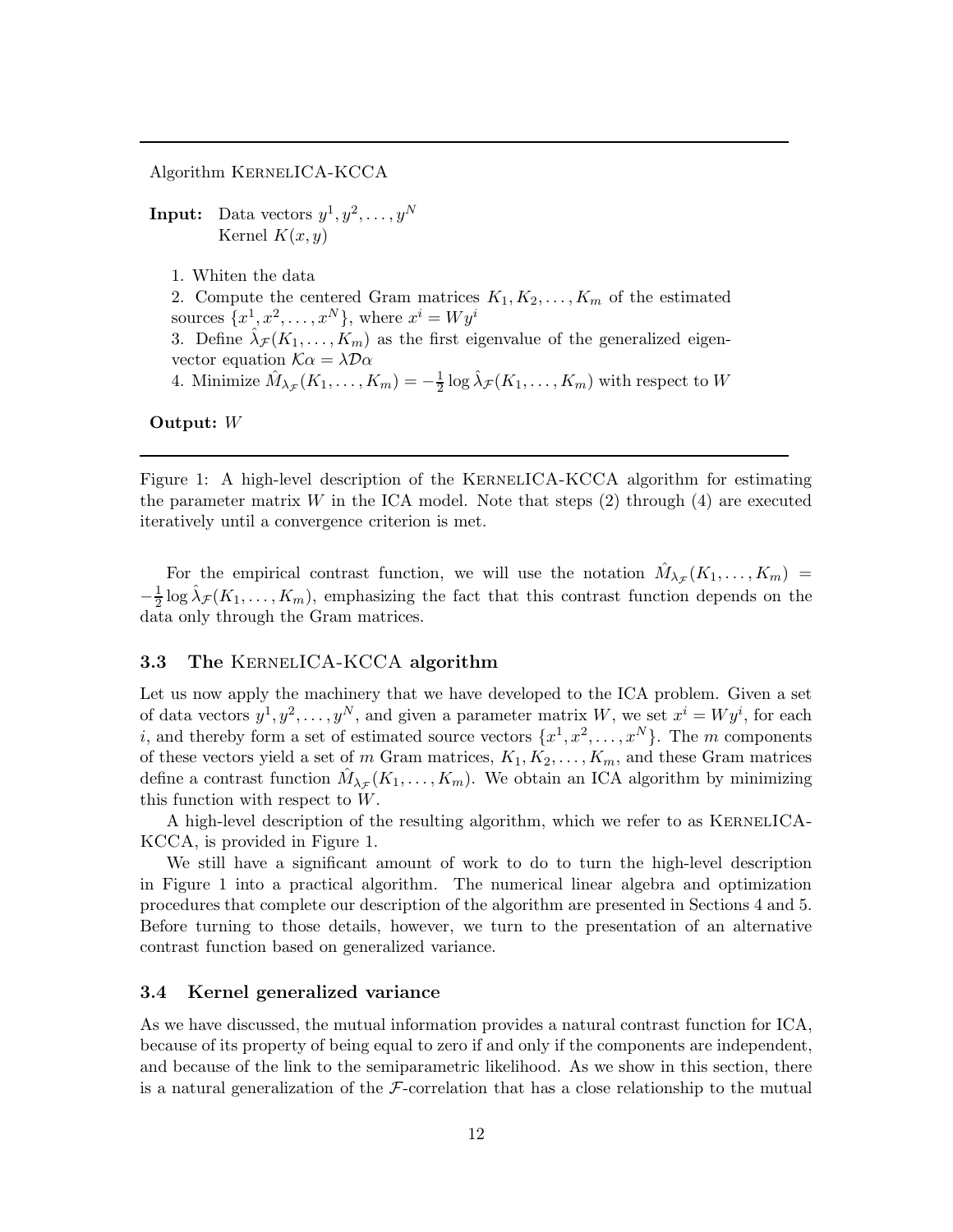information. We develop this generalization in this section, and use it to define a second ICA contrast function.

Our generalization is inspired by an interesting link that exists between canonical correlations and mutual information in the case of Gaussian variables. As we show in Appendix A, for jointly-Gaussian variables  $x_1$  and  $x_2$ , the mutual information,  $M(x_1, x_2)$ , can be written as follows:  $\overline{p}$ 

$$
M(x_1, x_2) = -\frac{1}{2} \sum_{i=1}^{p} \log(1 - \rho_i^2),
$$

where  $\rho_i$  are the canonical correlations. Thus CCA can be used to compute the mutual information between a pair of Gaussian variables. Moreover, Appendix A also shows that this link can be extended to the mutual information between  $m$  variables. Thus, the  $m$ way mutual information between m Gaussian random variables,  $M(x_1, x_2, \ldots, x_m)$ , can be obtained from the set of eigenvalues obtained from the generalized eigenvector problem  $C\xi = \lambda D\xi$  that we defined in Section 2.1.1. In particular, Appendix A shows the following:

$$
M(x_1, x_2, \dots, x_m) = -\frac{1}{2} \log \frac{\det C}{\det D} = -\frac{1}{2} \sum_{i=1}^p \log \lambda_i,
$$
 (11)

where  $\lambda_i$  are the generalized eigenvalues of  $C\xi = \lambda D\xi$ .

This result suggests that it may be worth considering a contrast function based on more than the first canonical correlation, and holds open the possibility that such a contrast function, if based on the nonlinearities provided by an RKHS, might provide an approximation to the mutual information between non-Gaussian variables.

Let us define the *generalized variance* associated with the generalized eigenvector problem  $C\xi = \lambda D\xi$  as the ratio det  $C/\det D$ . The result in Eq. (11) shows that for Gaussian variables the mutual information is equal to minus one-half the logarithm of the generalized variance.

We make an analogous definition in the kernelized CCA problem, defining the *kernel generalized variance* to be the product of the eigenvalues of the generalized eigenvector problem in Eq. (10), or equivalently the ratio of determinants of the matrices in this problem. That is, given the generalized eigenvector problem  $\mathcal{K}\alpha = \lambda \mathcal{D}\alpha$ , we define:

$$
\hat{\delta}_{\mathcal{F}}(K_1,\ldots,K_m)=\frac{\det \mathcal{K}}{\det \mathcal{D}}
$$

as the kernel generalized variance. We also define a contrast function  $\tilde{M}_{\delta_{\mathcal{F}}}(K_1,\ldots,K_m)$ :

$$
\hat{M}_{\delta_{\mathcal{F}}}(K_1,\ldots,K_m)=-\frac{1}{2}\log\hat{\delta}_{\mathcal{F}}(K_1,\ldots,K_m),
$$

by analogy with the mutual information for the Gaussian case.

Although we have proceeded by analogy with the Gaussian case, which is of little interest in the ICA setting, it turns out that  $\hat{M}_{\delta_{\mathcal{F}}}(K_1,\ldots,K_m)$  has as its population counterpart a function  $M_{\delta_{\mathcal{F}}}(x_1,\ldots,x_m)$  that is actually closely related to the mutual information between the original non-Gaussian variables in the input space. This result, whose proof is sketched in Appendix B, holds for translation-invariant kernels of the form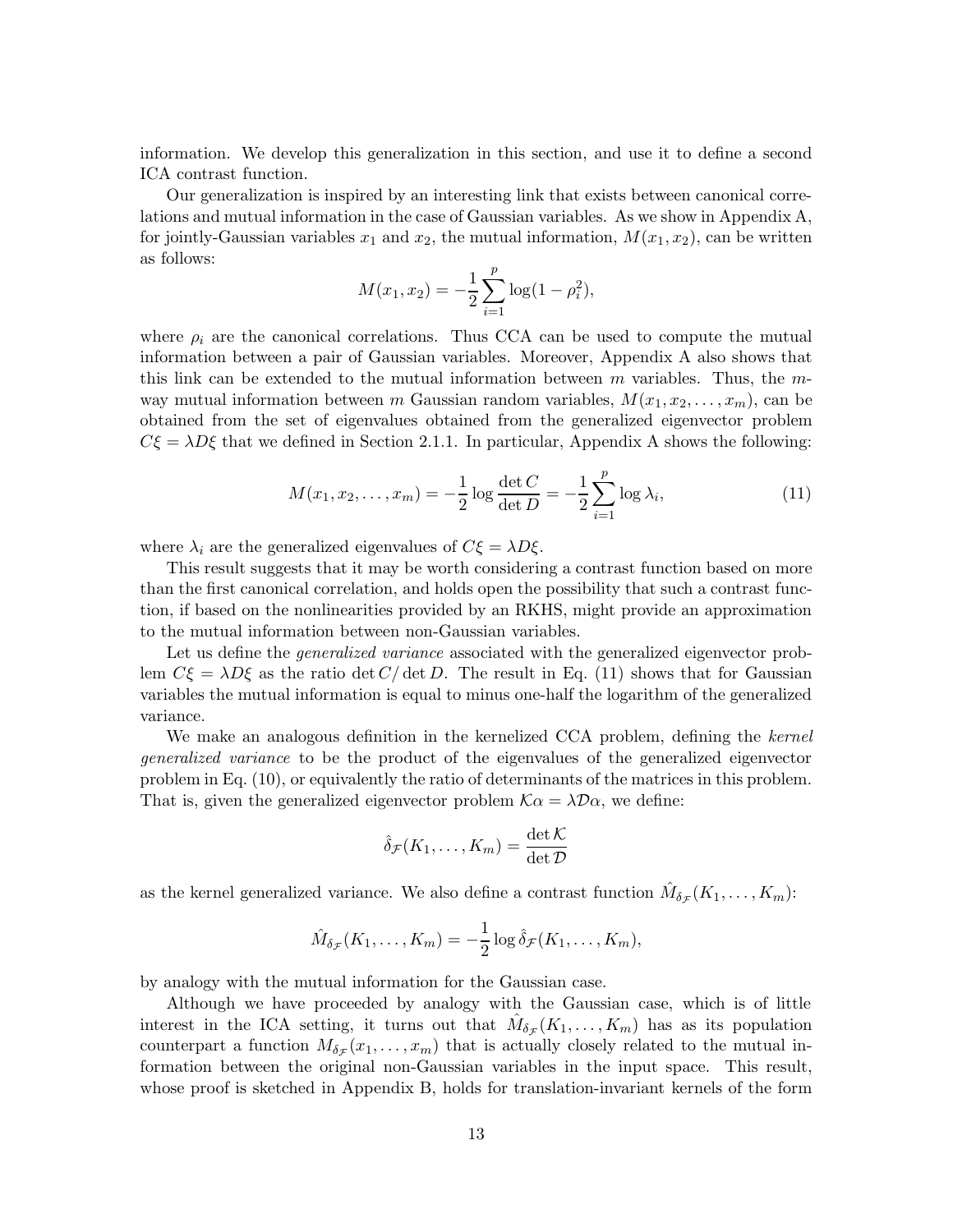

Figure 2: The mutual information (dashed), the approximation  $M_{\delta_{\mathcal{F}}}(x_1, x_2)$  for  $\sigma =$  $.5, 1, 2, 4, 8, 16$  (dotted), and the limit  $\mathcal{I}(x_1, x_2)$  as  $\sigma$  tends to zero (solid). The abscissa is the angle of the first independent component in a two-source ICA problem. As  $\sigma$  decreases,  $M_{\delta_{\mathcal{F}}}$  increases towards  $\mathcal{I}$ . See the text for details.

 $K_{\sigma}(x,y) = G((x-y)/\sigma)$ . In particular, we show that, as  $\sigma$  tends to zero,  $M_{\delta_{\mathcal{F}}}(x_1,\ldots,x_m)$ tends to a limit  $\mathcal{I}(x_1,\ldots,x_m)$  that is independent of the particular choice of G, for G that satisfies positivity and decay conditions. Moreover, this limit is equal to the mutual information up to second order, when we expand the mutual information around distributions that are "nearly independent."

Our result is illustrated in Figure 2. We compute the mutual information for a whitened ICA problem with two known sources and two components, as the angle of the estimated first component ranges from 0 to 90 degrees, with the independent component occurring at 36.5 degrees. The graph plots the true mutual information, the approximation  $M_{\delta_{\mathcal{F}}}(x_1, x_2)$ , for various values of  $\sigma$ , and the limit  $\mathcal{I}(x_1, x_2)$ . The close match of the shape of  $\mathcal{I}(x_1, x_2)$ and the mutual information is noteworthy.

### **3.5 The** KernelICA-KGV **algorithm**

In the previous section, we defined an alternative contrast function,  $M_{\delta_{\mathcal{F}}}(x_1,\ldots,x_m)$ , in terms of the generalized variance associated with the generalized eigenvector problem  $\mathcal{K}\alpha =$  $\lambda \mathcal{D} \alpha$ . Essentially, instead of computing only the first eigenvalue of this problem, as in the case of the  $F$ -correlation contrast function, we compute the entire spectrum.

Based on this contrast function, we define a second KERNELICA algorithm, the KERNELICA-KGV algorithm outlined in Figure 3.

In summary, we have defined two KERNELICA algorithms, both based on contrast functions defined in terms of the eigenvalues of the generalized eigenvector problem  $\mathcal{K}\alpha =$  $\lambda \mathcal{D}\alpha$ . We now turn to a discussion of the computational methods by which we evaluate and optimize these contrast functions.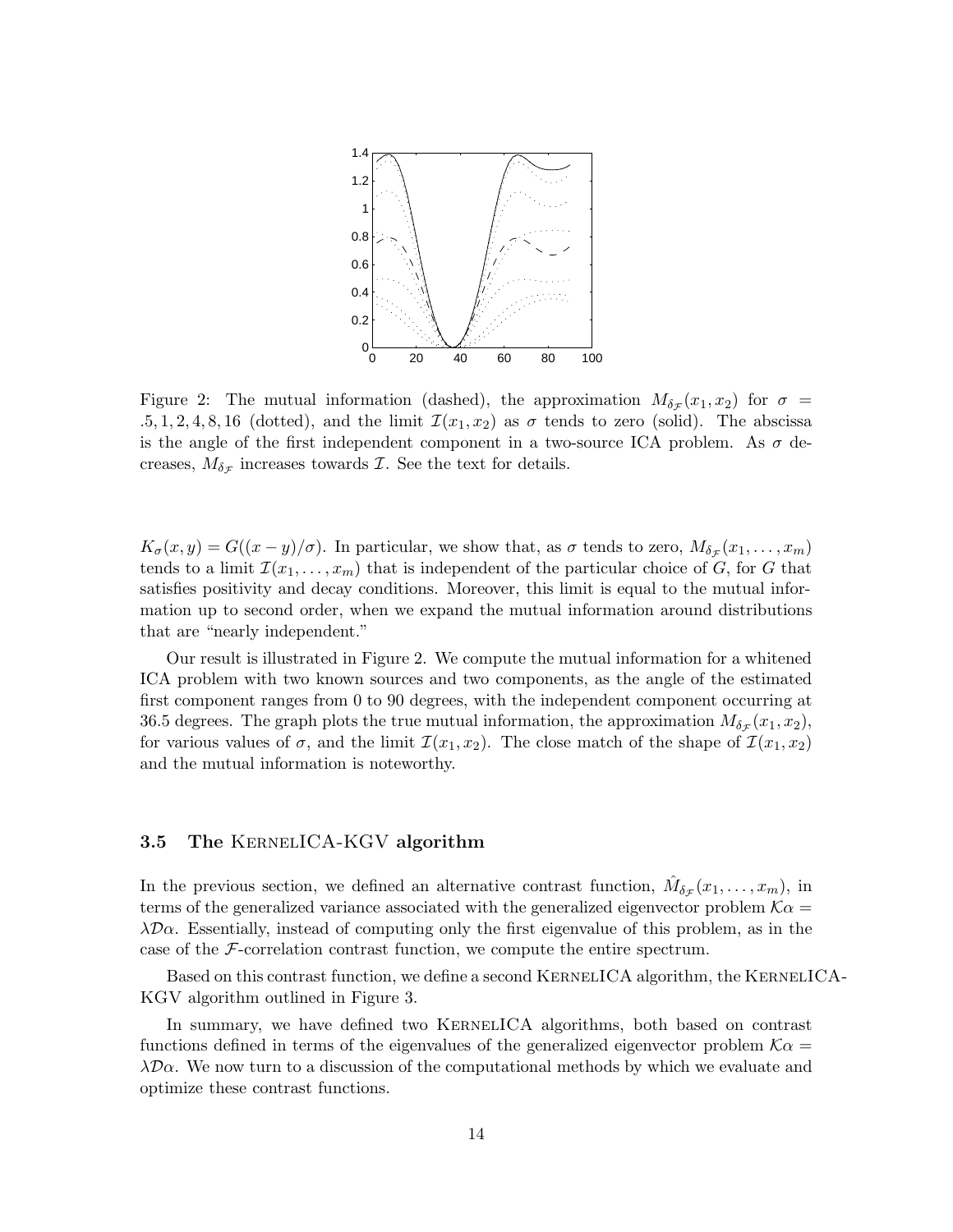Algorithm KernelICA-KGV

**Input:** Data vectors  $y^1, y^2, \ldots, y^N$ Kernel  $K(x, y)$ 

1. Whiten the data

2. Compute the centered Gram matrices  $K_1, K_2, \ldots, K_m$  of the estimated

sources  $\{x^1, x^2, \ldots, x^N\}$ , where  $x^i = Wy^i$ 

3. Define  $\hat{\delta}_{\mathcal{F}}(K_1,\ldots,K_m) = \det \mathcal{K}/\det \mathcal{D}$ 

4. Minimize  $\hat{M}_{\delta_{\mathcal{F}}}(K_1,\ldots,K_m) = -\frac{1}{2}\log \hat{\delta}_{\mathcal{F}}(K_1,\ldots,K_m)$  with respect to W

**Output:** W

Figure 3: A high-level description of the KERNELICA-KGV algorithm for estimating the parameter matrix W in the ICA model.

### **4 Computational issues**

The algorithms that we have presented involve finding generalized eigenvalues of matrices of dimension  $mN \times mN$ , where N is the number of data points and m the number of sources. A naive implementation of these algorithms would therefore scale as  $O(m^3N^3)$ , a computational complexity whose cubic growth in the number of data points would be a serious liability in applications to large data sets. As noted by several researchers, however, the spectrum of Gram matrices tends to show rapid decay, and low-rank approximations of Gram matrices can therefore often provide sufficient fidelity for the needs of kernel-based algorithms (Williams and Seeger, 2001, Smola and Schölkopf, 2000). Indeed, building on these observations, we describe an implementation of KERNELICA whose computational complexity is linear in the number of data points.

We have two goals in this section. The first is to overview theoretical results that support the use of low-rank approximations to Gram matrices. Our presentation of these results will be concise, with a detailed discussion deferred to Appendix C. Second, we present a KernelICA implementation based on low-rank approximations obtained from incomplete Cholesky decomposition. We show both how to compute the KERNELICA contrast functions, and how to compute derivatives of the contrast functions.

### **4.1 Theory**

In Appendix C, we present theoretical results that show that in order to achieve a given required precision  $\eta$ , the rank M of an approximation to a Gram matrix K can be chosen as  $M = h(N/\eta)$ , where  $h(t)$  is a function that depends on the underlying distribution  $p(x)$ of the data. Moreover, the growth of  $h(t)$  as t tends to infinity depends only on the decay of  $p(x)$  as |x| tends to infinity. In particular, in the univariate case, when this decay is exponential (Gaussian-like), we have  $h(t) = O(\log t)$ . When the decay is polynomial, i.e.,  $x^{-d}$ , then  $h(t) = O(t^{1/d+\varepsilon})$ , for arbitrary  $\varepsilon > 0$ .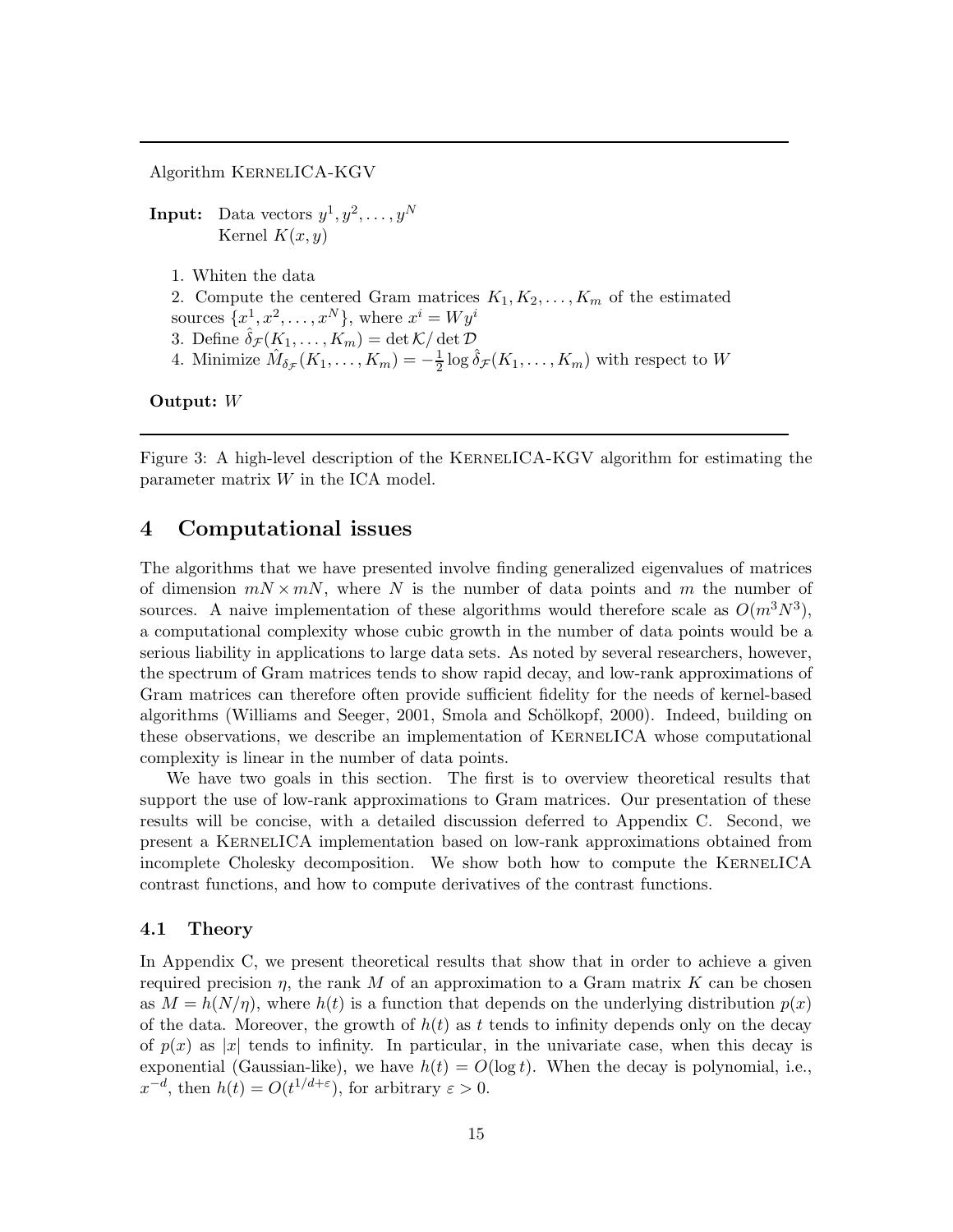These results imply that if we require a constant precision  $\eta$ , it suffices to find an approximation of rank  $M = O(\log N)$ , for exponentially-decaying input distributions, and rank  $M = O(N^{1/d+\epsilon})$  for polynomially-decaying input distributions. These results are applicable to any method based on Gram matrices, and thus we can expect that kernel algorithms should generally be able to achieve a substantial reduction in complexity via approximations whose rank grows slowly with respect to N.

We will separately show in Section 4.3, however, that in the context of  $\mathcal{F}\text{-correlation}$  and the KGV, the precision  $\eta$  can be taken to be linear in N. This implies that the rank of the approximation can be taken to be bounded by a constant in the ICA setting, and provides an even stronger motivation for basing an implementation of KERNELICA on low-rank approximations.

### **4.2 Incomplete Cholesky decomposition**

We aim to find low-rank approximations of Gram matrices of rank  $M \ll N$ . Note that even calculating a full Gram matrix is to be avoided because it is already an  $O(N^2)$  operation. Fortunately, the fact that Gram matrices are positive semidefinite is a rather strong constraint, allowing approximations to Gram matrices to be found in  $O(M^2N)$  operations. Following Fine and Scheinberg (2001), the particular tool that we employ here is the incomplete Cholesky decomposition, commonly used in implementations of interior point methods for linear programming (Wright, 1999). Alternatives to incomplete Cholesky decomposition are provided by methods based on the Nyström approximation (Williams and Seeger, 2001, Smola and Schölkopf, 2000). A difficulty with these methods in our context, however, is that they require the matrix being approximated to be a Gram matrix with a specified kernel (and not merely a general positive semidefinite matrix). This suffices for the computation of the ICA contrast functions, but cannot be used for the computation of the derivatives of the contrast functions, which involve matrices that cannot be expressed as Gram matrices.

Let us turn to a short description of incomplete Cholesky decomposition. A positive semidefinite matrix K can always be factored as  $GG<sup>T</sup>$ , where G is an  $N \times N$  matrix. This factorization can be found via Cholesky decomposition (which is essentially a variant of Gaussian elimination). Our goal, however, is to find a matrix  $\tilde{G}$  of dimension  $N \times M$ matrix, for small M, such that the difference  $K - \widetilde{G}\widetilde{G}^T$  has norm less than a given value  $\eta$ . This can be achieved via incomplete Cholesky decomposition.

Incomplete Cholesky decomposition differs from standard Cholesky decomposition in that all pivots that are below a certain threshold are simply skipped. If  $M$  is the number of non-skipped pivots, then we obtain a lower triangular matrix  $\tilde{G}$  with only M nonzero columns. Symmetric permutations of rows and columns are necessary during the factorization if we require the rank to be as small as possible (Golub and Loan, 1983). In that case, the stopping criterion involves the sum of remaining pivots.

An algorithm for incomplete Cholesky decomposition is presented in Figure 4. The algorithm involves picking one column of  $K$  at a time, choosing the column to be added by greedily maximizing a lower bound on the reduction in the error of the approximation. After l steps, we have an approximation of the form  $\widetilde{K}_l = \widetilde{G}_l \widetilde{G}_l^T$ , where  $G_l$  is  $N \times l$ . The ranking of the  $N - l$  vectors that might be added in the following step is done by comparing the diagonal elements of the remainder matrix  $K - \tilde{G}_l \tilde{G}_l^T$ . Each of these elements requires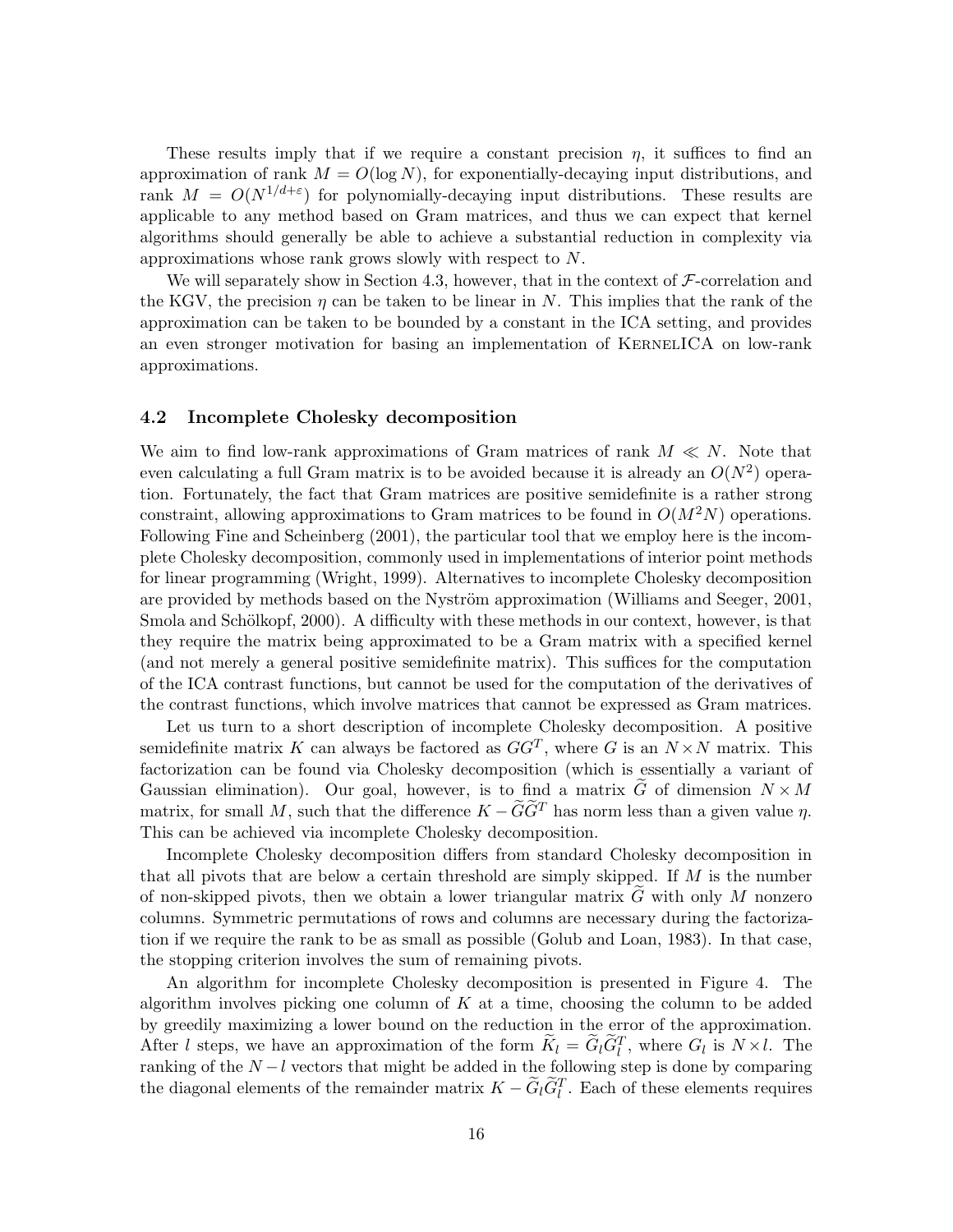$O(l)$  operations to compute. Moreover, the update of  $\tilde{G}_l$  has a cost of  $O(lN)$ , so that the overall complexity is  $O(M^2N)$ .

The incomplete Cholesky method has many attractive features. Not only is its time complexity  $O(M^2N)$ , but also the only elements of K that are needed in memory are the diagonal elements (which are equal to one for Gaussian kernels<sup>5</sup>). Most of the other elements are never used and those that are needed can be computed on demand. The storage requirement is thus  $O(MN)$ . Also, the number M can be chosen online such that the approximation is as tight as desired.<sup>6</sup>

#### **4.3 Regularization**

Before turning to a discussion of how to use incomplete Cholesky decomposition to compute the eigenstructure needed for our ICA contrast functions, we discuss the generalized eigenvector problem that we must solve in more detail.

We must solve the generalized eigenvector problem  $K\alpha = \lambda \mathcal{D}\alpha$ . The classical method for solving such a problem involves finding a matrix C such that  $\mathcal{D} = \mathcal{C}^T \mathcal{C}$ , defining  $\beta = \mathcal{C}\alpha$ , and thereby transforming the problem into a standard eigenvector problem  $C^{-T} \mathcal{K} C^{-1} \beta = \lambda \beta$ . Unfortunately, however, our matrix  $\mathcal D$  is singular (due to the centering). We thus need to "regularize"  $\mathcal{D}$ , replacing  $\mathcal{K}$  and  $\mathcal{D}$  by  $\mathcal{K}_{\kappa}$  and  $\mathcal{D}_{\kappa}$  defined as:

$$
\mathcal{K}_{\kappa} = \begin{pmatrix}\n(K_1 + \kappa I)^2 & K_1 K_2 & \cdots & K_1 K_m \\
K_2 K_1 & (K_2 + \kappa I)^2 & \cdots & K_2 K_m \\
\vdots & \vdots & & \vdots \\
K_m K_1 & K_m K_2 & \cdots & (K_m + \kappa I)^2\n\end{pmatrix}
$$
\n
$$
\mathcal{D}_{\kappa} = \begin{pmatrix}\n(K_1 + \kappa I)^2 & 0 & \cdots & 0 \\
0 & (K_2 + \kappa I)^2 & \cdots & 0 \\
\vdots & \vdots & & \vdots \\
0 & 0 & \cdots & (K_2 + \kappa I)^2\n\end{pmatrix}
$$

where  $\kappa$  is a small positive constant. The regularization parameter  $\kappa$  not only makes our problem well-posed numerically, but also provides control over the statistical properties of KernelICA, by controlling the capacity of the space of functions used in forming the contrast function. The constant  $\kappa$  is one of the two user-defined numerical parameters of our algorithm. (The other is  $\sigma$ , the width of the kernel. We discuss the setting of these parameters in Section 4.5.)

<sup>&</sup>lt;sup>5</sup>Centering, which would make the diagonal elements different from one, can be done easily after the Cholesky decomposition.

<sup>&</sup>lt;sup>6</sup>Note that no bound is available concerning the relation between M and the optimal M for a given precision. In our empirical work, however, we always obtained a rank very close to the optimal one. We believe this is due to the fact that our Gram matrices have a spectrum that decays very rapidly. Indeed, as pointed out in Wright (1999), a significant eigengap ensures that incomplete Cholesky has small numerical error and yields a good approximation.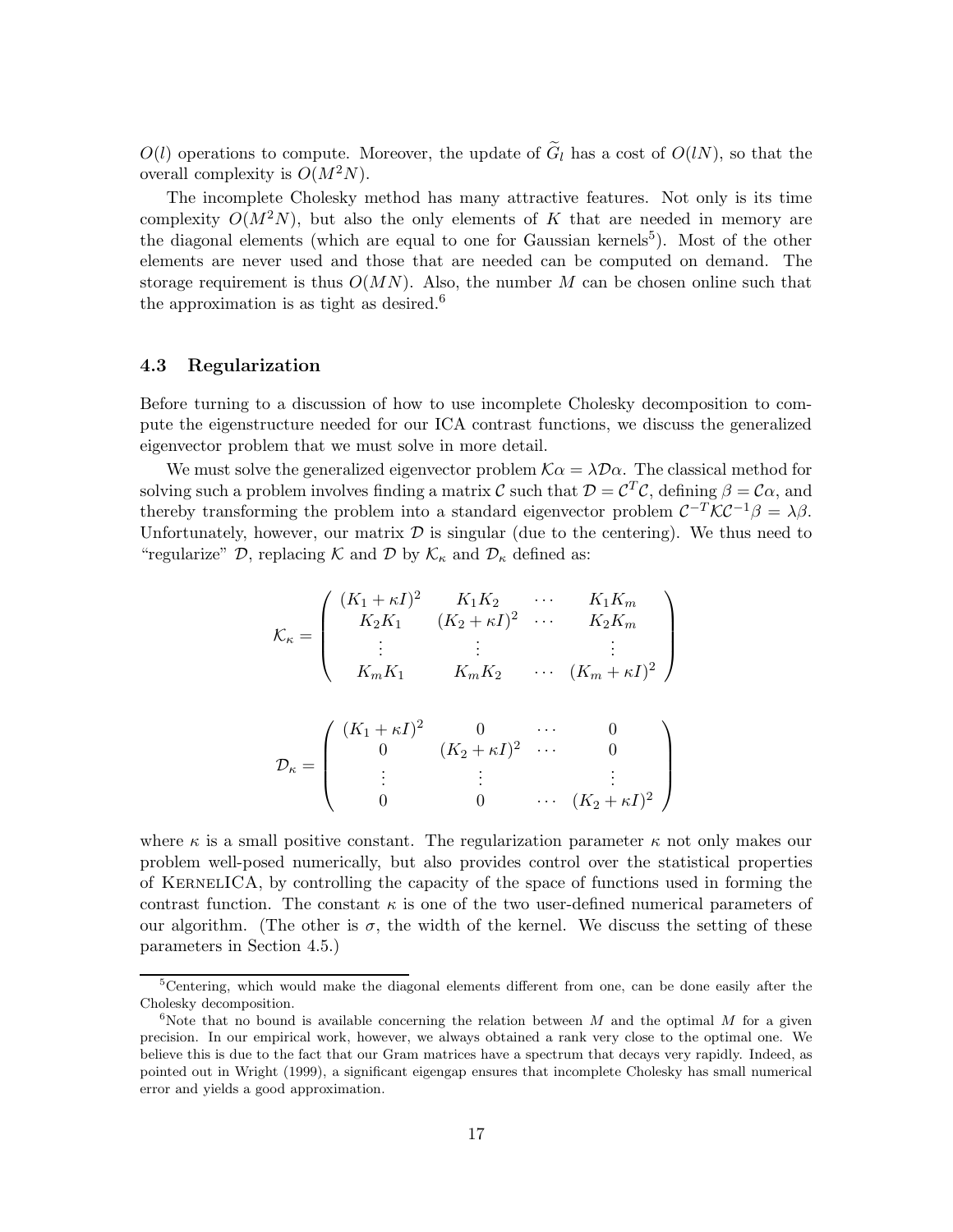Algorithm IncompleteCholesky

- **Input:**  $N \times N$  matrix K precision parameter  $\eta$ 
	- 1. Initialization:  $i = 1, K' = K, P = I$ , for  $j \in [1, N], G_{jj} = K_{jj}$
	- 2. While  $\sum_{j=i}^{n} G_{jj} > \eta$ 
		- Find best new element:  $j^* = \arg \max_{j \in [i,N]} G_{jj}$
		- Update permutation  $P$ : set  $P_{ii} = 0$ ,  $P_{j^*j^*} = 0$  and  $P_{ij^*} = 1$ ,  $P_{j^*i} = 1$
		- Permute elements i and  $j^*$  in  $K'$ : column  $K'_{1:n,i} \leftrightarrow K'_{1:n,j*}$ row  $K'_{i,1:n} \leftrightarrow K'_{j^*,1:n}$
		- Update (due to new permutation) the already calculated elements of G:  $G_{i,1:i} \leftrightarrow G_{j^*,1:i}$
		- Set  $G_{ii} = \sqrt{K'_{ii}}$
		- Calculate  $i^{th}$  column of  $G$ :  $G_{i+1:n,i} = \frac{1}{G_{ii}} \left( K'_{i+1:n,i} - \sum_{j=1}^{i-1} G_{i+1:n,j} G_{ij} \right)$
		- Update only diagonal elements: for  $j \in [i+1, N], G_{jj} = K_{jj} - \sum_{k=1}^{i} G_{jk}^2$
	- 3. Output  $P, G$  and  $M = i$

**Output:** an  $N \times M$  lower triangular matrix G and a permutation matrix P such that  $||PKP^{T} - GG^{T}|| \leqslant \eta$ 

Figure 4: An algorithm for incomplete Cholesky decomposition. The notation  $G_{a:b,c:d}$  refers to the matrix extracted from  $G$  by taking the rows  $a$  to  $b$  and columns  $c$  to  $d$ .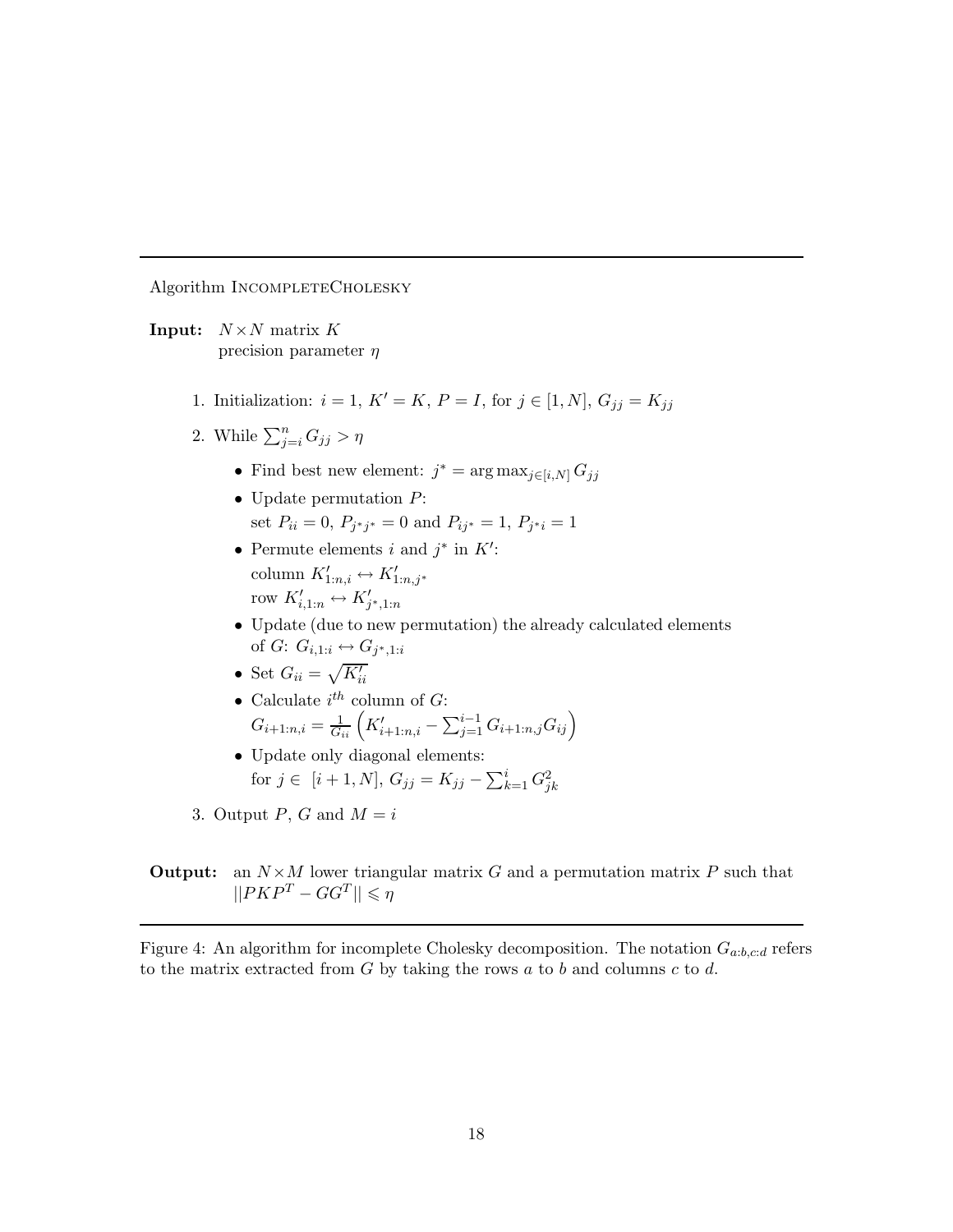Our kernelized CCA problem now reduces to finding the smallest eigenvalues of the matrix:

$$
\widetilde{\mathcal{K}}_{\kappa} = \mathcal{D}_{\kappa}^{-1/2} \mathcal{K}_{\kappa} \mathcal{D}_{\kappa}^{-1/2} = \begin{pmatrix} I & r_{\kappa}(K_1) r_{\kappa}(K_2) & \cdots & r_{\kappa}(K_1) r_{\kappa}(K_m) \\ r_{\kappa}(K_2) r(K_1) & I & \cdots & r_{\kappa}(K_2) r_{\kappa}(K_m) \\ \vdots & \vdots & & \vdots \\ r_{\kappa}(K_m) r(K_1) & r_{\kappa}(K_m) r_{\kappa}(K_2) & \cdots & I \end{pmatrix}
$$
(12)

where  $r_{\kappa}(K_i) = K_i(K_i + \kappa I)^{-1} = (K_i + \kappa I)^{-1}K_i$ . If we have an eigenvector  $\tilde{\alpha}$  of  $\tilde{\mathcal{K}}_{\kappa}$ , then we have a generalized eigenvector defined by  $\alpha_i = (K_i + \kappa I)^{-1} \tilde{\alpha}_i$ , with the same eigenvalue. In the case of the KGV problem, we need to compute  $\det \mathcal{K}_{\kappa}$ .

For nonzero  $\kappa$  these regularized criteria are smooth even when the  $K_i$  lie in the space of singular semidefinite matrices, which is important because we want to use the criteria in gradient-based optimization algorithms.

Our regularization scheme has the effect of shrinking each eigenvalue of  $K_i$  towards zero, via the function  $\lambda \mapsto \lambda/(\lambda + \kappa)$ . Consequently, all eigenvalues less than a small fraction of  $\kappa$  (we use the fraction 10<sup>-3</sup> in our simulations) will numerically be discarded. This implies that in our search for low-rank approximations, we need only keep eigenvalues greater than  $\eta = 10^{-3} \kappa$ .

In order to understand how to set  $\kappa$  with respect to N, it is useful to return to the setting of F-correlation with two variables. In that case,  $\rho_{\mathcal{F}}$  is an estimator of the Fcorrelation  $\rho_{\mathcal{F}}(x_1, x_2)$ , which is the maximal correlation between  $f_1(x_1)$  and  $f_2(x_2)$  for  $f_1, f_2$  in the corresponding feature spaces. Using the notation of Section 3.2, we have:  $\alpha_1^T (K_1 + \kappa I)^2 \alpha_1 = \alpha_1^T K_1^2 \alpha_1 + 2\kappa \alpha_1^T K_1^2 \alpha_1 + \kappa^2 \alpha_1^T \alpha_1$ . Ignoring second-order terms in  $\kappa$ , we have:

$$
\alpha_1^T (K_1 + \kappa I)^2 \alpha_1 \approx N \text{ var } f_1(x_1) + 2\kappa ||f_1||^2.
$$

Consequently, using regularization,  $\rho_F$  is an estimator of the following quantity:

$$
\max_{f_1,f_2 \in \mathcal{F}} \frac{\text{cov}(f_1(x_1), f_2(x_2))}{(\text{var } f_1(x_1) + \frac{2\kappa}{N} ||f_1||^2_{\mathcal{F}})^{1/2}(\text{var } f_2(x_2) + \frac{2\kappa}{N} ||f_2||^2_{\mathcal{F}})^{1/2}}.
$$

In order to make our criteria asymptotically independent of the number of samples  $N$ , we thus let  $\kappa = \kappa_0 N$ , where  $\kappa_0$  is a user-defined parameter. This has the numerical effect of making our Gram matrices of constant numerical rank as N increases.

### **4.4 Algorithms for KCCA and KGV**

We now show how to use incomplete Cholesky decomposition to solve the KCCA and KGV problems. As we have seen, these problems reduce to eigenvalue computations involving the regularized matrix  $\mathcal{K}_{\kappa}$  in Eq. (12).

Using the incomplete Cholesky decomposition, for each matrix  $K_i$  we obtain the factorization  $K_i \approx G_i G_i^T$ , where  $G_i$  is an  $N \times M_i$  matrix with rank  $M_i$ , where  $M_i \ll N$ . We perform a singular value decomposition of  $G_i$ , in time  $O(M_i^2N)$ , to obtain an  $N \times M_i$ orthogonal matrix  $U_i$ , and an  $M_i \times M_i$  diagonal matrix  $\Lambda_i$  such that

$$
K_i \approx G_i G_i^T = U_i \Lambda_i U_i^T.
$$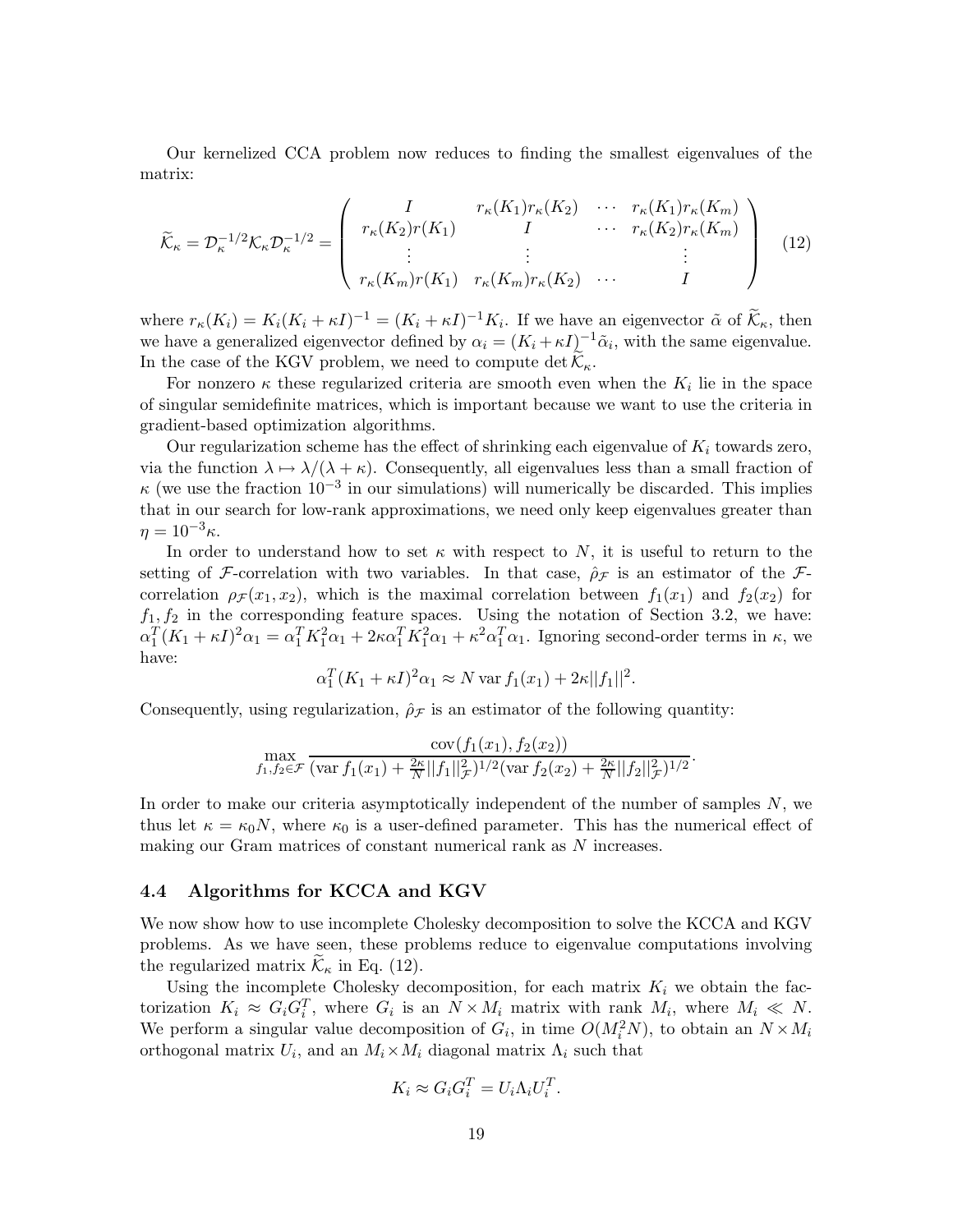Let  $M = \frac{1}{n} \sum_{i=1}^{n} M_i$  denote the average value of the ranks  $M_i$ .<br>In order to study how to use these matrices to perform our

In order to study how to use these matrices to perform our calculations, let  $V_i$  denote the orthogonal complement of  $U_i$ , such that  $(U_i V_i)$  is an  $N \times N$  orthogonal matrix. We have:

$$
K_i \approx U_i \Lambda_i U_i^T = (U_i \ V_i) \begin{pmatrix} \Lambda_i & 0 \\ 0 & 0 \end{pmatrix} (U_i \ V_i)^T
$$

If we now consider the regularized matrices  $r_{\kappa}(K_i)$ , we have:

$$
r_{\kappa}(K_i) = (K_i + \kappa I)^{-1} K_i = (U_i V_i) \begin{pmatrix} R_i & 0 \\ 0 & 0 \end{pmatrix} (U_i V_i)^T = U_i R_i U_i^T,
$$

where  $R_i$  is the diagonal matrix obtained from the diagonal matrix  $\Lambda_i$  by applying the function  $\lambda \mapsto \frac{\lambda}{\lambda + \kappa}$  to its elements. As seen before, this function softly thresholds the eigenvalues less than  $\kappa$ . We now have the following decomposition:

$$
\widetilde{\mathcal{K}}_{\kappa} = \mathcal{U}\mathcal{R}_{\kappa} \ \mathcal{U}^T + \mathcal{V}\mathcal{V}^T = (\mathcal{U} \ \mathcal{V})\left(\begin{array}{cc} \mathcal{R}_{\kappa} & 0 \\ 0 & I \end{array}\right) (\mathcal{U} \ \mathcal{V})^T,
$$

where U is  $mN\times mM$ , V is  $mN\times (mN-mM)$ ,  $\mathcal{R}_{\kappa}$  is  $mM\times mM$ , and  $(\mathcal{U} \mathcal{V})$  is orthogonal:

$$
\mathcal{U} = \begin{pmatrix} U_1 & 0 & \cdots & 0 \\ 0 & \ddots & \ddots & \vdots \\ \vdots & & \ddots & 0 \\ 0 & \cdots & 0 & U_m \end{pmatrix} \qquad \mathcal{V} = \begin{pmatrix} V_1 & 0 & \cdots & 0 \\ 0 & \ddots & \ddots & \vdots \\ \vdots & & \ddots & 0 \\ 0 & \cdots & 0 & V_m \end{pmatrix}
$$

$$
\mathcal{R}_{\kappa} = \begin{pmatrix} I & R_1 U_1^T U_2 R_2 & \cdots & R_1 U_1^T U_m R_m \\ R_2 U_2^T U_1 R_1 & I & \cdots & R_2 U_2^T U_m R_m \\ \vdots & \vdots & & \vdots \\ R_m U_m^T U_1 R_1 1 & R_m U_m^T U_2 R_2 & \cdots & I \end{pmatrix}.
$$

The nN (non negative) eigenvalues of  $\mathcal{K}_{\kappa}$  sum to  $tr(\mathcal{K}_{\kappa}) = nN$ . If  $\mathcal{K}_{\kappa} \neq I$  then at least one of these eigenvalues must be less than 1. Consequently, since  $\widetilde{\mathcal{K}}_{\kappa}$  is similar to  $\begin{pmatrix} \mathcal{R}_{\kappa} & 0 \\ 0 & I \end{pmatrix}$  $\bigg),$ the smallest eigenvalue of  $\widetilde{\mathcal{K}}_{\kappa}$  (with eigenvector  $\alpha \in \mathbb{R}^{nN}$ ) is equal to the smallest eigenvalue of  $\mathcal{R}_{\kappa}$  (with eigenvector  $\beta \in \mathfrak{R}^{mM}$ ), and the two eigenvectors are related through:

$$
\alpha = \mathcal{U}\beta \Rightarrow \beta = \mathcal{U}^T \alpha.
$$

This allows us to compute the KCCA criterion. For the KGV criterion, we trivially have  $\det \widetilde{\mathcal{K}}_\kappa = \det \left( \begin{array}{cc} \mathcal{R}_\kappa & 0 \ 0 & I \end{array} \right)$  $= \det \mathcal{R}_{\kappa}.$ 

We thus have reduced the size of our matrices from  $mN \times mN$  to  $mM \times mM$ . Once we have borne the cost of such a low-rank decomposition, the further complexity is greatly reduced. In the case of the first canonical correlation (the smallest eigenvalue of  $\mathcal{K}_{\kappa}$ ) we simply need to find the smallest eigenvalue of  $\mathcal{R}_{\kappa}$ , which has a cost of  $O(m^2M^2)$ . In the case of the generalized variance, we need to compute det  $\mathcal{K}_{\kappa} = \det \mathcal{R}_{\kappa}$ , which costs  $O(\xi(mM))$ , where  $\xi(s)$  is the complexity of multiplying two  $s \times s$  matrices (less than  $O(s^3)$ ). Thus the complexity is greatly reduced: for  $M = O(1)$ , the complexities after decomposition are  $O(m^2)$  and  $O(\xi(n))$ .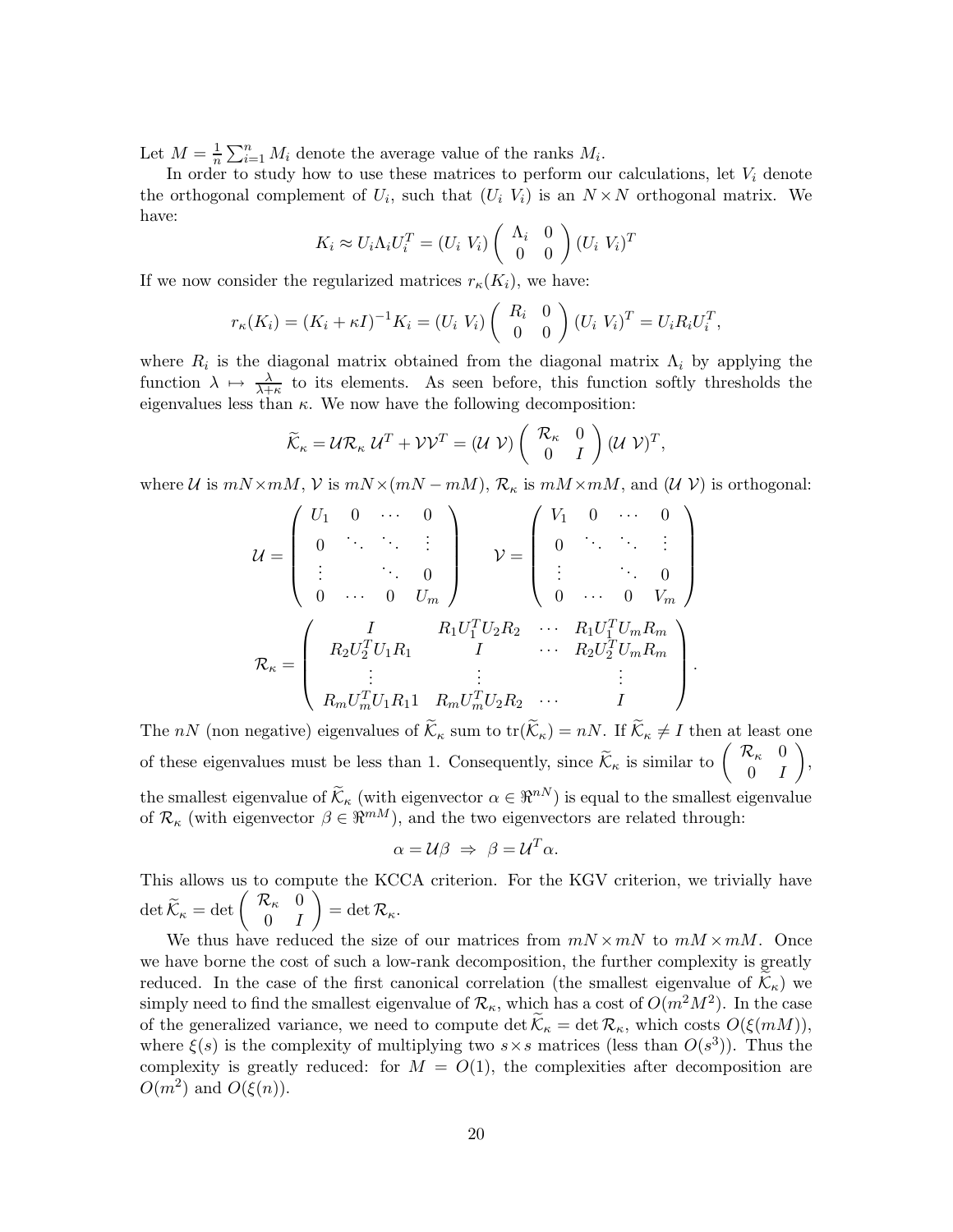### **4.5 Free parameters**

The KERNELICA algorithms have two free parameters: the regularization parameter  $\kappa_0$ and the covariance  $\sigma$  of the kernel (assuming identical Gaussian kernels for each source). In our experimental work we found that the KERNELICA algorithms were reasonably robust to the settings of these parameters. Our choices were to let  $\kappa_0 = 10^{-3}$ , and to set  $\sigma = 1/2$ for large samples  $(N > 1000)$  and  $\sigma = 1$  for smaller samples  $(N < 1000)$ .

For finite N, a value of  $\sigma$  that is overly small leads to diagonal Gram matrices and our criteria become trivial. On the other hand, for large  $N$  the KGV approaches the mutual information as  $\sigma$  tends to zero, and this suggests choosing  $\sigma$  as small as possible. Still another consideration, however, is computational—for small  $\sigma$  the spectra of the Gram matrices decay less rapidly and the computational complexity grows. This can be mitigated by an appropriate choice of  $\kappa_0$ ; in particular, the algorithm could choose  $\kappa_0$  so that the number of retained eigenvalues for each Gram matrix is held constant. Clearly, there are several tradeoffs at play here, and the development of theoretical guidelines for the choice of the parameters is deferred to future work.

### **4.6 Derivatives**

Our approach to ICA involves optimizing a contrast function defined in terms of a set of  $m$  Gram matrices, where  $m$  is the number of components. These matrices are functions of the weight matrix  $W$ , and thus our contrast functions are defined on a manifold of dimension  $m(m-1)/2$  (see Section 5). For small m (less than  $m=8$  in our simulations), the optimization can be based on simple techniques such as first-difference approximations of derivatives, or optimization methods that require only function evaluations. Such techniques are not viable for large problems, however, and in general we must turn to derivative-based optimization techniques.

The derivatives of Gram matrices are not semidefinite matrices in general, and thus we cannot directly invoke the low-rank decomposition algorithms that we have discussed in previous sections. Fortunately, however, in the case of Gaussian kernels, it is possible to express these matrix derivatives as as a difference between two low-rank positive semidefinite matrices, and we can apply the incomplete Cholesky decomposition to each of these matrices separately. The details of this computation are provided in Appendix D.

### **5 Optimization**

An ICA contrast function is ultimately a function of the parameter matrix  $W$ . Estimating ICA parameters and independent components means minimizing the contrast function with respect to W. As noted by Amari (1998), the fact that  $W$  is an orthogonal matrix in the ICA problem (once the data are whitened) endows the parameter space with additional structure, and this structure can be exploited by optimization algorithms. The particular formalism that we pursue here is that of a *Stiefel manifold*.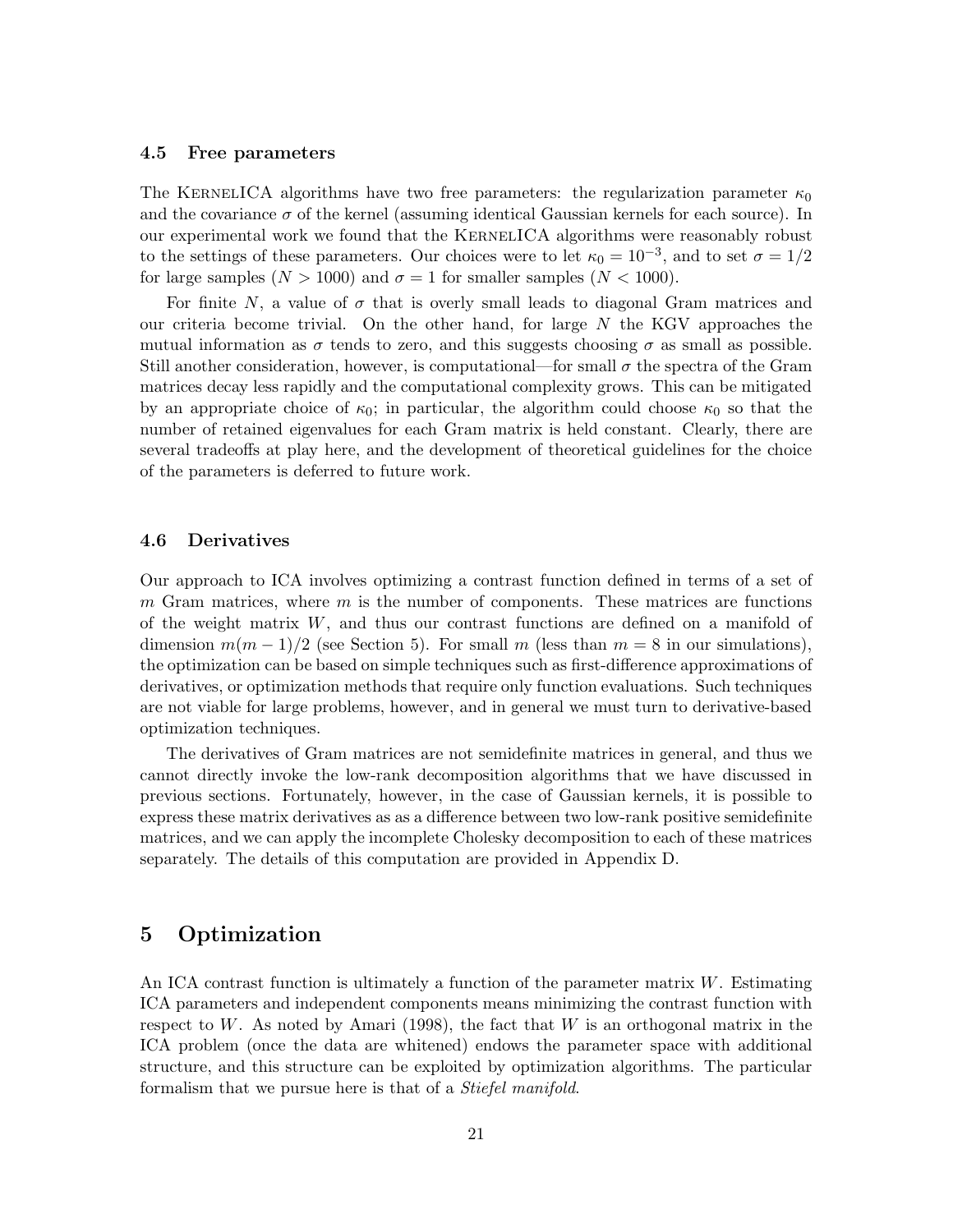### **5.1 The Stiefel manifold**

The set of all  $m \times m$  matrices W such that  $W^T W = I$  is an instance of a *Stiefel manifold* (Edelman et al., 1999). Our optimization problem is thus the minimization of a function  $F(W)$  on the Stiefel manifold. The familiar optimization algorithms of Euclidean spacesgradient descent, steepest descent and conjugate gradient—can all be performed on a Stiefel manifold. The basic underlying quantities needed for optimization are the following:

• The *gradient* of a function F is defined as

$$
\nabla F = \frac{\partial F}{\partial W} - W \left( \frac{\partial F}{\partial W} \right)^T W,
$$

where  $\frac{\partial F}{\partial W}$  is the derivative of F with respect to W; that is, an  $m \times m$  matrix whose element  $(i, j)$  is  $\frac{\partial F}{\partial w_{ij}}$ .

- The *tangent space* is equal to the space of all matrices H such that  $W<sup>T</sup>H$  is skewsymmetric. It is of dimension  $m(m-1)/2$  and equipped with the canonical metric  $||H||_c = \frac{1}{2} \text{tr}(H^T H).$
- The *geodesic* starting from W in the direction  $H$  (in the tangent space at  $W$ ) is determined as  $G_{W,H}(t) = W \exp(tW^TH)$ , where the matrix exponential can be calculated efficiently after having diagonalized (in the complex field) the skew-symmetric matrix  $W^T H$ .

In our case, the calculation of the gradient is more costly (about 10 times) than the evaluation of the function  $F$ . Consequently, conjugate gradient techniques are particularly appropriate, because they save on the number of computed derivatives by computing more values of the functions. In the simulations that we report in Section 7, we used conjugate gradient, with line search along the geodesic.

The ICA contrast functions do not have a single global optimum, and thus restarts are generally necessary to attempt to find the global optimum. Empirically, the number of restarts that were needed was found to be small when the number of samples is sufficiently large so as to make the problem well-defined. We also found in our simulations that restarts could be avoided by initializing the optimization procedure at the solution found by simpler ICA algorithms (see Section 7).

### **6 Computational complexity**

Let N denote the number of samples, and let  $m$  denote the number of sources.  $M$  is the maximal rank considered by our low-rank decomposition algorithms for the kernels. We assume that  $m \leq N$ .

• Performing PCA on the input variables is  $O(m^2N)$ —calculating the covariance matrix is  $O(m^2N)$ , diagonalizing the  $m \times m$  matrix is  $O(m^3) = O(m^2N)$ , and scaling is  $O(m^2N)$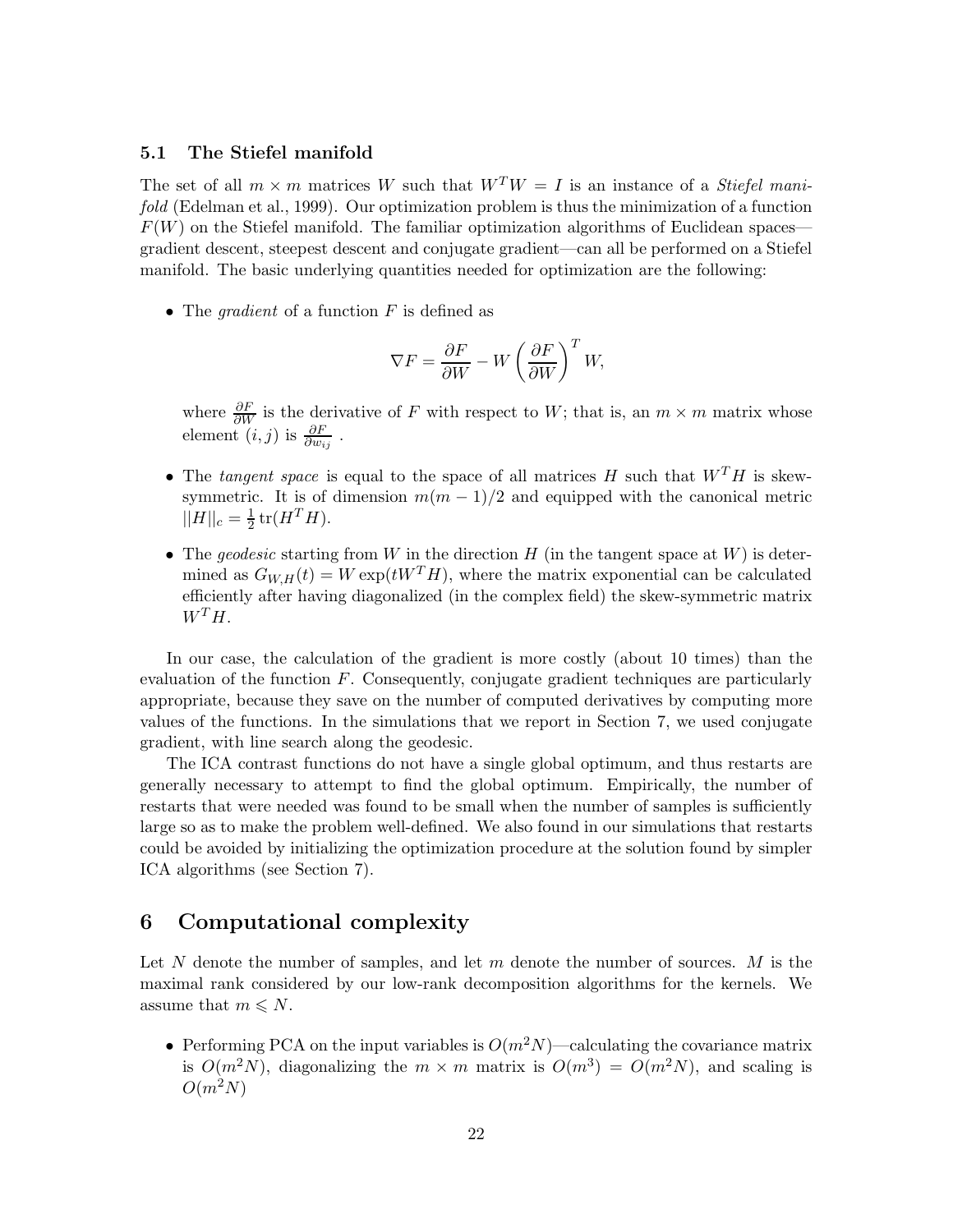- KCCA using incomplete Cholesky decomposition is  $O(m^2M^2N)$ —calculating the decomposition m times is  $m \times O(NM^2)$ , then forming the matrix  $\mathcal{R}_{\kappa}$  is  $\frac{m(m-1)}{2} \times O(N^2N) = O(m^2M^2N)$  and finding its smallest eigenvalue is  $O((mM)^2)$  $O(M^2N) = O(m^2M^2N)$ , and finding its smallest eigenvalue is  $O((mM)^2)$
- KGV using incomplete Cholesky decomposition is  $O(m^2M^2N + m^3M^3)$ , which is usually  $O(m^2M^2N)$  because N is generally greater than  $mM$ —calculating the decomposition m times is  $m \times O(M^2N)$ , then forming the matrix  $\mathcal{R}_{\kappa}$  is  $\frac{m(m-1)}{2} \times O(M^2N) = O(m^2M^2N)$ , and finding its smallest eigenvalue is  $O((mM)^3) = O(m^3NM^2)$
- Computation of the derivative of the first kernel canonical correlation is  $O(m^2M^2N)$ at most  $3m^2$  incomplete Cholesky decompositions to perform, and then matrix multiplications with lower complexity
- Computation of the derivative of the KGV is  $O(m^3M^2N)$ —at most  $3m^2$  incomplete Cholesky decompositions to perform, and then matrix multiplications with maximal complexity  $O(m^3M^2N)$

### **7 Simulation results**

We have conducted an extensive set of simulation experiments using data obtained from a variety of source distributions. The sources that we used (see Figure 5) included subgaussian and supergaussian distributions, as well as distributions that are nearly Gaussian. We studied unimodal, multimodal, symmetric, and nonsymmetric distributions.

We also varied the number of components, from 2 to 16, the number of training samples, from 250 to 4000, and studied the robustness of the algorithms to varying numbers of outliers.

Comparisons were made with three existing ICA algorithms: the FastICA algorithm (Hyvärinen, 1998, Hyvärinen and Oja, 1997), the JADE algorithm (Cardoso, 1999), and the extended Infomax algorithm (Lee et al., 1999).

### **7.1 Experimental setup**

All of our experiments made use of the same basic procedure for generating data:  $(1)$  N samples of each of the  $m$  sources were generated according to their probability density functions (pdfs) and placed into an  $m \times N$  matrix X, (2) a random mixing matrix A was chosen, with random but bounded condition number (between 1 and 2), (3) a matrix  $\widetilde{Y}$ of dimension  $m \times N$  was formed as the mixture  $\widetilde{Y} = AX$ , (4) the data were whitened by multiplying  $\widetilde{Y}$  by the inverse P of the square root of the sample covariance matrix, yielding an  $m \times N$  matrix of whitened data Y. This matrix was the input to the ICA algorithms.

Each of the ICA algorithms outputs a demixing matrix  $W$  which can be applied to the matrix  $Y$  to recover estimates of the independent components. To evaluate the performance of an algorithm, we compared W to the known truth,  $W_0 = A^{-1}P^{-1}$ , using the following metric:

$$
d(V, W) = \frac{1}{2m} \sum_{i=1}^{m} \left( \frac{\sum_{j=1}^{n} |a_{ij}|}{\max_{j} |a_{ij}|} - 1 \right) + \frac{1}{2m} \sum_{j=1}^{m} \left( \frac{\sum_{i=1}^{n} |a_{ij}|}{\max_{i} |a_{ij}|} - 1 \right),
$$
(13)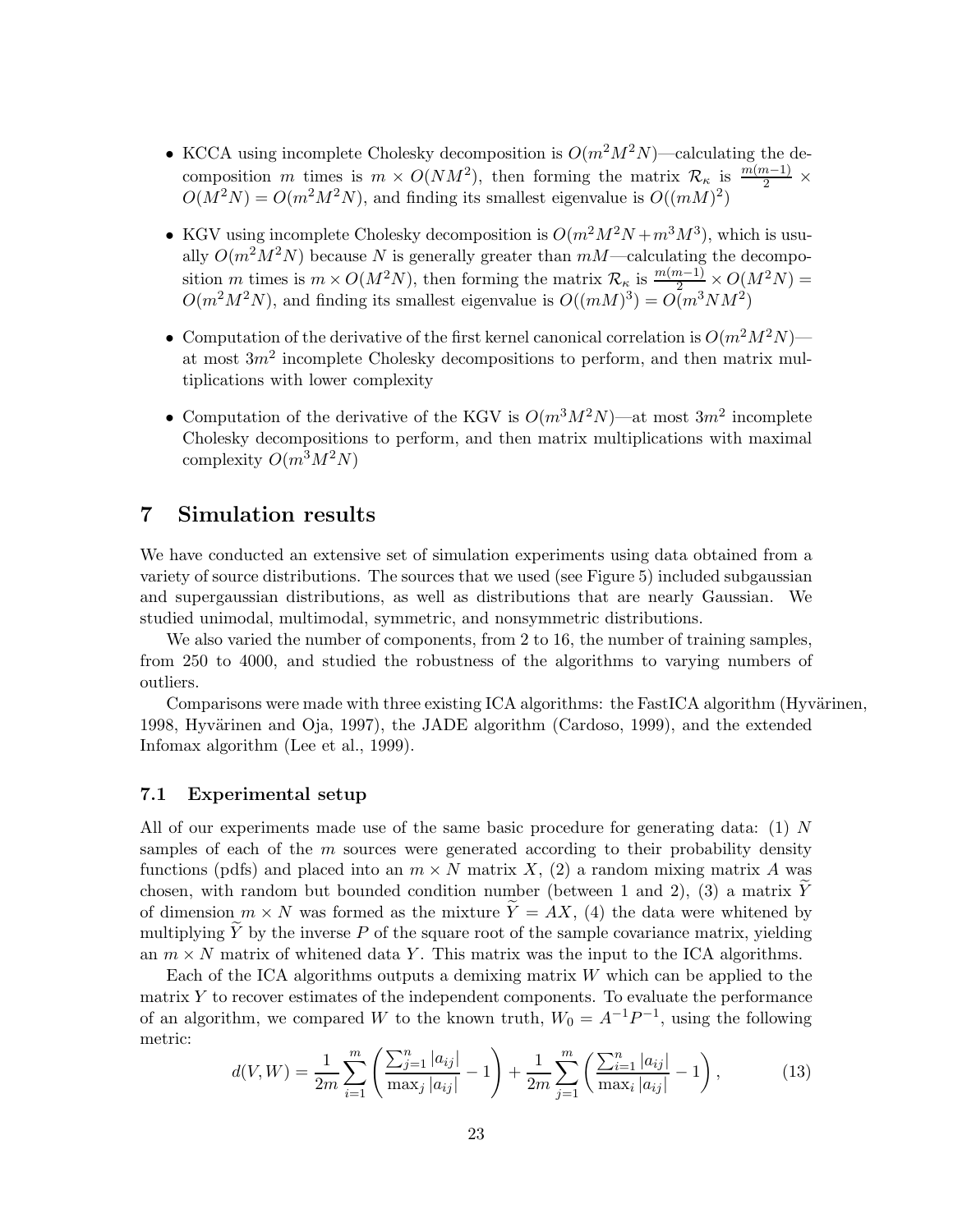

Figure 5: Probability density functions of sources with their kurtoses: (a) Student with 3 degrees of freedom; (b) double exponential; (c) uniform; (d) Student with 5 degrees of freedom; (e) exponential; (f) mixture of two double exponentials  $(g)-(h)-(i)$  symmetric mixtures of two Gaussians: multimodal, transitional and unimodal;  $(j)-(k)-(l)$  assymmetric mixtures of two Gaussians, multimodal, transitional and unimodal;  $(m)-(n)$  symmetric mixtures of four Gaussians: multimodal, transitional and unimodal;  $(p)-(q)-(r)$  assymmetric mixtures of four Gaussians: multimodal, transitional and unimodal. All distributions are scaled to have zero mean and unit variance.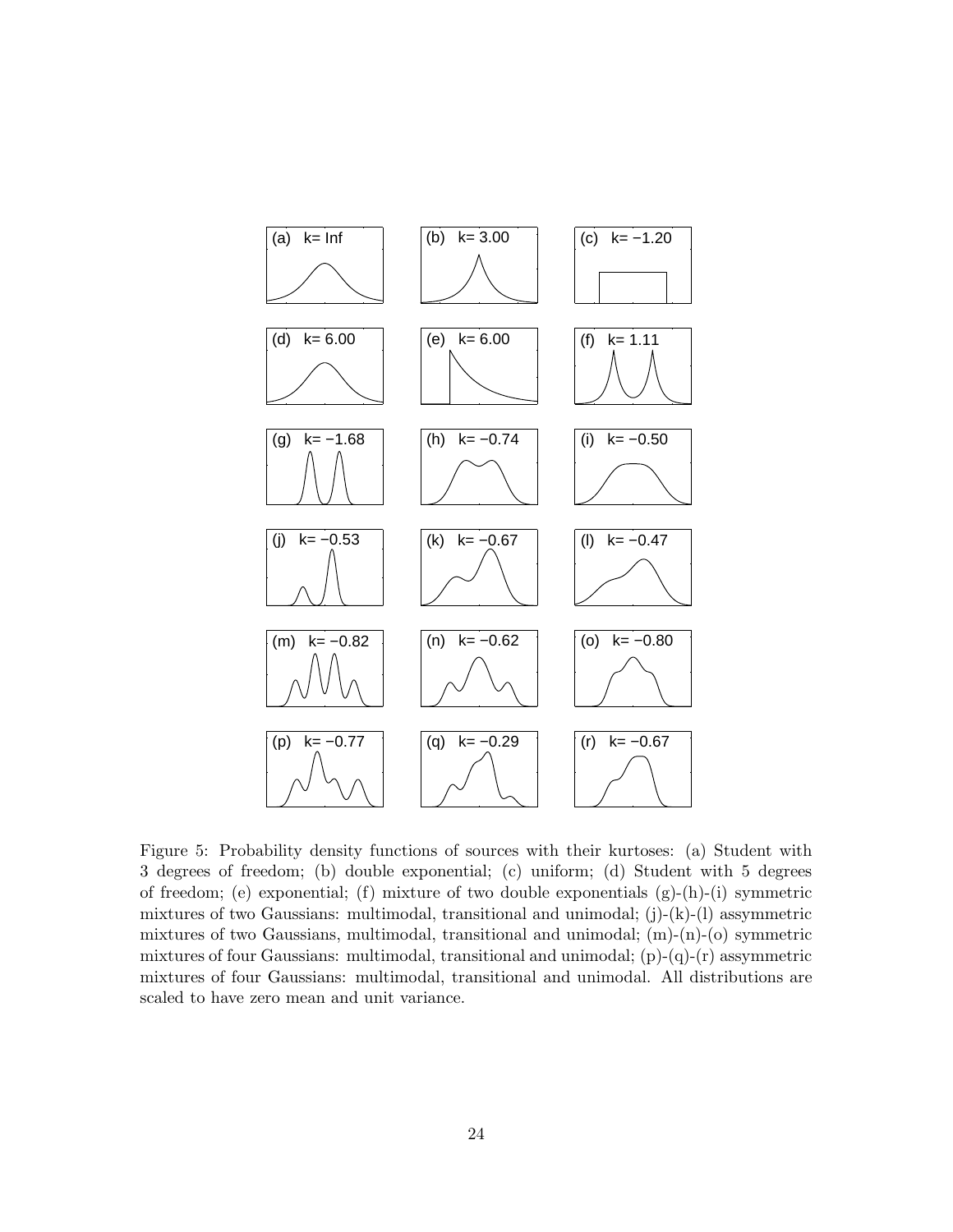where  $a_{ij} = (V W^{-1})_{ij}$ . This metric, introduced in (Amari et al., 1996), is invariant to permutation and scaling of the columns of V and W, is always between 0 and  $(m-1)$ , and is equal to zero if and only if  $V$  and  $W$  represent the same components. We thus measure the performance of an algorithm by the value  $d(W, W_0)$ , which we refer to in the following sections as the "Amari error."

### **7.2 ICA algorithms**

We briefly overview the other ICA algorithms that we used in our simulations. The FastICA algorithm (Hyvärinen, 1998, Hyvärinen and Oja, 1997) uses a "deflation" scheme to calculate components sequentially. For each component a "one-unit contrast function," based on an approximation to the negentropy of a component, is maximized. This function can be viewed as a measure of nongaussianity. The JADE algorithm (Cardoso, 1999) is a cumulant-based method that uses joint diagonalization of a set of fourth-order cumulant matrices. It uses algebraic properties of fourth-order cumulants to define a contrast function that is minimized using Jacobi rotations. The extended Infomax algorithm (Lee et al., 1999) is a variation on the Infomax algorithm (Bell and Sejnowski, 1995) that can deal with either subgaussian or supergaussian components, by adaptively switching between two nonlinearities.

The three other algorithms were used with their default settings. Thus, no fine tuning was performed to increase their performance according to the various sources that we tested. We chose to do the same for the KERNELICA algorithms, fixing the Gaussian kernel width to  $\sigma = 1/2$  and the regularization parameter to  $\kappa_0 = 10^{-3}$ , except in the case of a small sample size, i.e.,  $N = 256$ , where we used  $\sigma = 1$ .

#### **7.3 Influence of source distributions**

In a first series of experiments we tested the various algorithms on a two-component ICA problem, with 256 and 1024 samples, and with all 18 possible source distributions. We studied two kinds of ICA problem. In the first ICA problem, the two source distributions were identical. For each of the  $18$  sources (a to r), we replicated the experiment  $100$  times and calculated the average Amari error. The results are reported in Table 1. The table also shows the average across these  $18 \times 100$  simulations (the line denoted **mean**). In the second ICA problem, we chose two sources uniformly at random among the 18 possibilities. A total of 1000 replicates were performed, with the average over replications presented in the line denoted **rand** in Table 1.

The results for the KERNELICA algorithms show a consistent improvement, ranging from  $10\%$  to  $50\%$ , over the other algorithms. Comparing just between the KERNELICA algorithms, KernelICA-KGV shows small but consistent performance improvements over KernelICA-KCCA.

In addition, the performance of KERNELICA is robust with respect to the source distributions. Performance is similar across multimodal (f, g, j, m, p), unimodal (a, b, d, e, i, l, o, r) and transitional  $(c, h, k, n, q)$  distributions. The KERNELICA algorithms are particularly insensitive to asymmetry of the pdf when compared to the other algorithms (see, e.g., case n).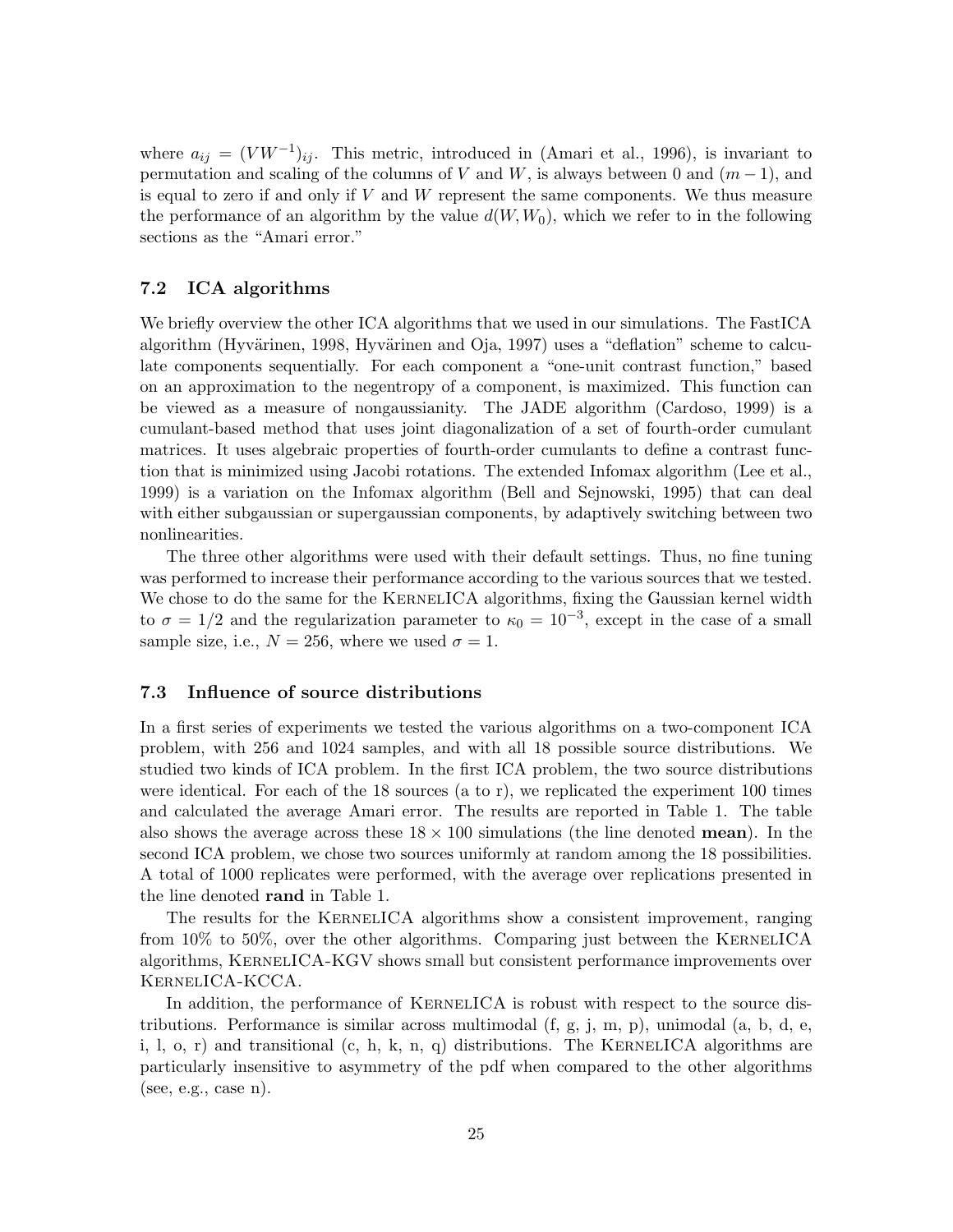| pdfs                      | Fica    | Jade      | Imax     | Kcca     | Kgv       | pdfs           | Fica    | Jade    | Imax | Kcca    | Kgv     |
|---------------------------|---------|-----------|----------|----------|-----------|----------------|---------|---------|------|---------|---------|
| a                         | 8.5     | 7.6       | 56.6     | 7.6      | $6.5\,$   | a              | 4.6     | 4.4     | 3.1  | 4.7     | 3.3     |
| b                         | 10.7    | 8.7       | 61.4     | 7.7      | 6.4       | $\mathbf b$    | 5.9     | 5.1     | 3.8  | 4.3     | 2.7     |
| $\mathbf{c}$              | 4.8     | 3.6       | 15.7     | 5.3      | 4.7       | $\mathbf c$    | $2.4\,$ | 1.6     | 2.0  | 2.7     | 1.7     |
| d                         | $3.5\,$ | $2.7\,$   | 22.1     | $2.8\,$  | 2.7       | $\mathbf d$    | $1.9\,$ | 1.4     | 1.4  | $1.5\,$ | 1.4     |
| e                         | 12.7    | 8.4       | 33.3     | 10.2     | 9.0       | e              | $5.2\,$ | 4.0     | 3.3  | 4.5     | $3.4\,$ |
| $\mathbf f$               | 23.8    | 18.1      | 45.4     | 22.0     | 20.0      | $\mathbf f$    | 10.7    | 7.1     | 6.8  | 10.2    | 9.6     |
| g                         | 18.3    | 14.5      | 55.4     | 3.1      | 2.9       | g              | 7.8     | 6.0     | 54.9 | 1.5     | 1.4     |
| $\boldsymbol{\mathrm{h}}$ | 12.1    | 8.6       | 36.6     | $5.9\,$  | 4.8       | $\mathbf{h}$   | $6.2\,$ | 4.2     | 3.8  | $3.0\,$ | 2.6     |
| $\mathbf{i}$              | 22.7    | 16.1      | $42.0\,$ | 12.3     | $\,9.5$   | $\mathbf{i}$   | 10.7    | 8.1     | 11.4 | $5.0\,$ | 4.4     |
| j                         | 12.1    | 10.9      | 61.3     | 14.1     | 11.4      | $\rm j$        | $5.9\,$ | 5.0     | 7.1  | 7.7     | 6.0     |
| $\mathbf k$               | 9.3     | 7.7       | 69.4     | 3.8      | 3.4       | $\mathbf k$    | 5.4     | 4.2     | 4.5  | 1.7     | 1.4     |
| $\mathbf{l}$              | 6.8     | 5.1       | 22.2     | $3.5\,$  | $3.0\,$   | 1              | 3.3     | 2.6     | 1.5  | $1.5\,$ | 1.3     |
| m                         | 8.0     | $5.8\,$   | 31.1     | 13.1     | $\rm 9.9$ | m              | 4.0     | 2.7     | 4.4  | 2.3     | 1.3     |
| $\mathbf n$               | 12.9    | $\rm 9.3$ | 37.3     | $15.0\,$ | 8.8       | $\mathbf n$    | 5.5     | 4.0     | 28.9 | $2.9\,$ | 1.8     |
| $\mathbf{O}$              | 10.0    | 6.1       | 25.1     | 11.4     | 9.1       | $\overline{O}$ | 4.1     | 2.9     | 3.9  | 5.0     | 3.3     |
| p                         | 9.7     | 7.0       | 26.7     | 7.0      | $5.5\,$   | $\mathbf{p}$   | 3.7     | $2.8\,$ | 10.3 | 2.3     | 1.8     |
| $\mathbf q$               | 41.7    | 32.8      | 44.3     | 10.6     | 9.2       | q              | 17.4    | 12.4    | 41.1 | $3.9\,$ | 2.6     |
| $\bf r$                   | 14.0    | 9.4       | 37.3     | 8.2      | 6.9       | r              | $6.2\,$ | 4.6     | 5.0  | 4.2     | 3.1     |
| mean                      | 13.4    | 10.1      | 40.2     | 9.1      | 7.4       | mean           | 6.2     | 4.6     | 11.0 | 3.8     | 2.9     |
| rand                      | 10.9    | 9.6       | 27.6     | 7.3      | 6.0       | rand           | 6.4     | 4.7     | 10.5 | 3.2     | 2.3     |

Table 1: The Amari errors (multiplied by 100) for two-component ICA with 256 samples (left) and 1024 samples (right). For each pdf (from a to r), averages over 20 replicates are presented. The overall mean is calculated in the row labeled **mean**. The **rand** row presents the average over 1000 replications when two (generally different) pdfs were chosen uniformly at random among the 18 possible pdfs.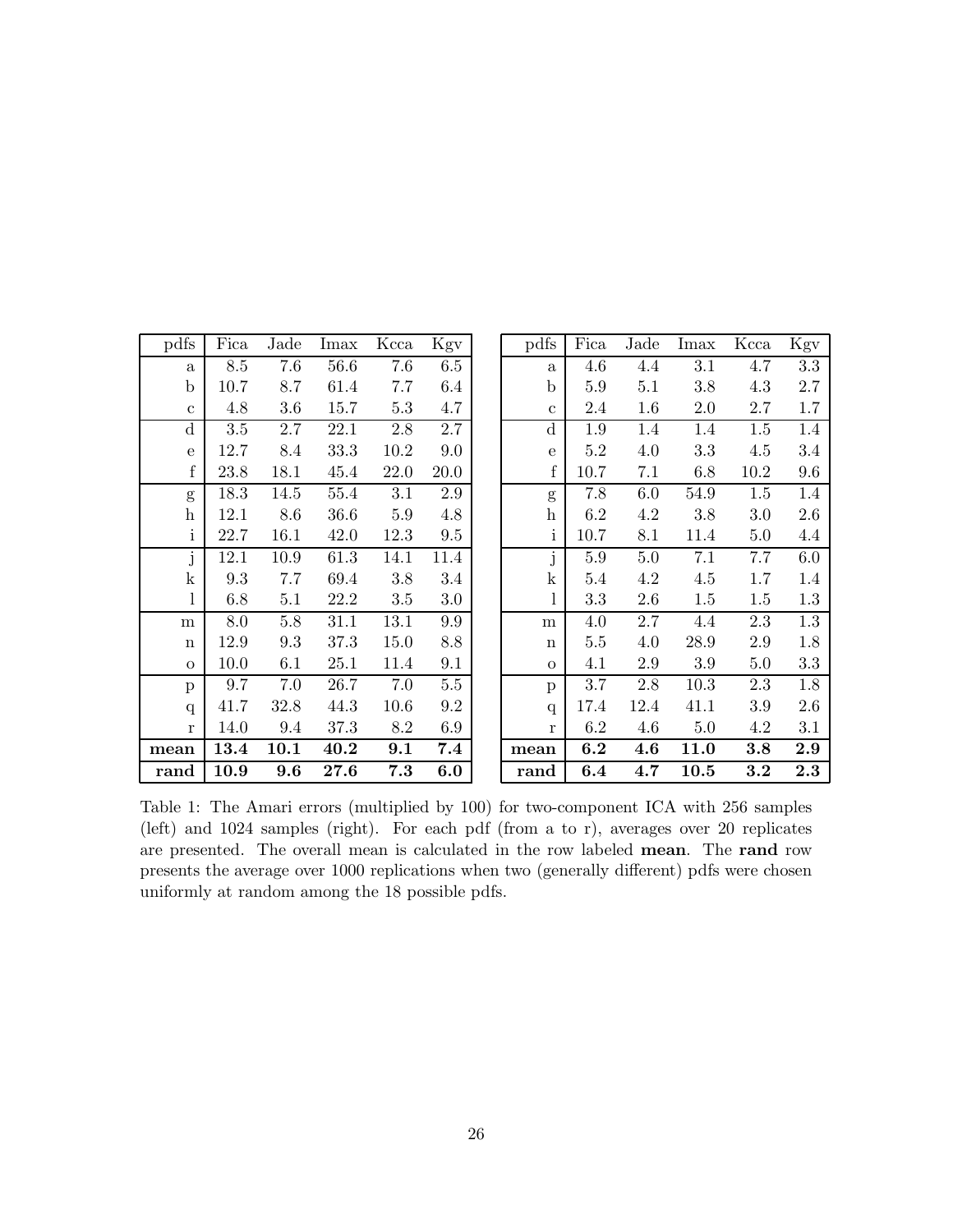| m              | Ν    | $#$ repl | Fica | Jade | Imax | Kcca | Kgy |
|----------------|------|----------|------|------|------|------|-----|
| $\overline{2}$ | 250  | 1000     | 11   | 9    | 28   |      | 6   |
|                | 1000 | 1000     | 6    | 5    | 11   | 3    | 2   |
| 4              | 1000 | 100      | 19   | 15   | 35   | 13   | 9   |
|                | 4000 | 20       | 9    | 6    | 22   | 5    | 3   |
| 8              | 1000 | 20       | 34   | 39   | 87   | 31   | 32  |
|                | 4000 | 20       | 19   | 16   | 51   | 12   |     |
| 16             | 4000 | 10       | 40   | 36   | 99   | 22   | 13  |

Table 2: The Amari errors (multiplied by 100) for m components with N samples: m (generally different) pdfs were chosen uniformly at random among the 18 possible pdfs. The results are averaged over the stated number of replications.

### **7.4 Increasing number of components**

In a second series of experiments, we tested the algorithms in simulations with 4, 8 and 16 components. Source distributions were chosen at random from the 18 possible sources in Figure 5. The KERNELICA algorithms were initialized using the outputs of other algorithms and no restarts were performed. We also performed experiments using random initialization and random restarts and obtained essentially identical results.

The results are presented in Table 2, where we see that KERNELICA yields a smaller Amari error than the other ICA algorithms in all cases.

### **7.5 Robustness to Gaussianity**

ICA algorithms are known to have difficulties when the sources are nearly Gaussian. To address this issue, we studied a two-component ICA problem using two types of symmetric distributions that were nearly Gaussian. The first type was supergaussian with small positive kurtosis, obtained by using a mixtures of two Gaussians with identical variance and nearly identical means. The second type was subgaussian with small negative kurtosis, and were obtained by using a mixtures of Gaussians with identical means and nearly identical variances.

Figure 6 shows the performance of the algorithms as the kurtosis approaches zero, from above and from below. We see that the KERNELICA algorithms are more robust to near-Gaussianity than the other algorithms.

#### **7.6 Robustness to outliers**

Outliers are also an important concern for ICA algorithms, given that ICA algorithms are based in one way or another on high-order statistics. Direct estimation of third and fourth degree polynomials can be particularly problematic in this regard, and many ICA algorithms are based on nonlinearities that are more robust to outliers. In particular, in the case of the FastICA algorithm, the hyperbolic tangent and Gaussian nonlinearities are recommended in place of the default polynomial when robustness is a concern (Hyvärinen and Oja, 1997).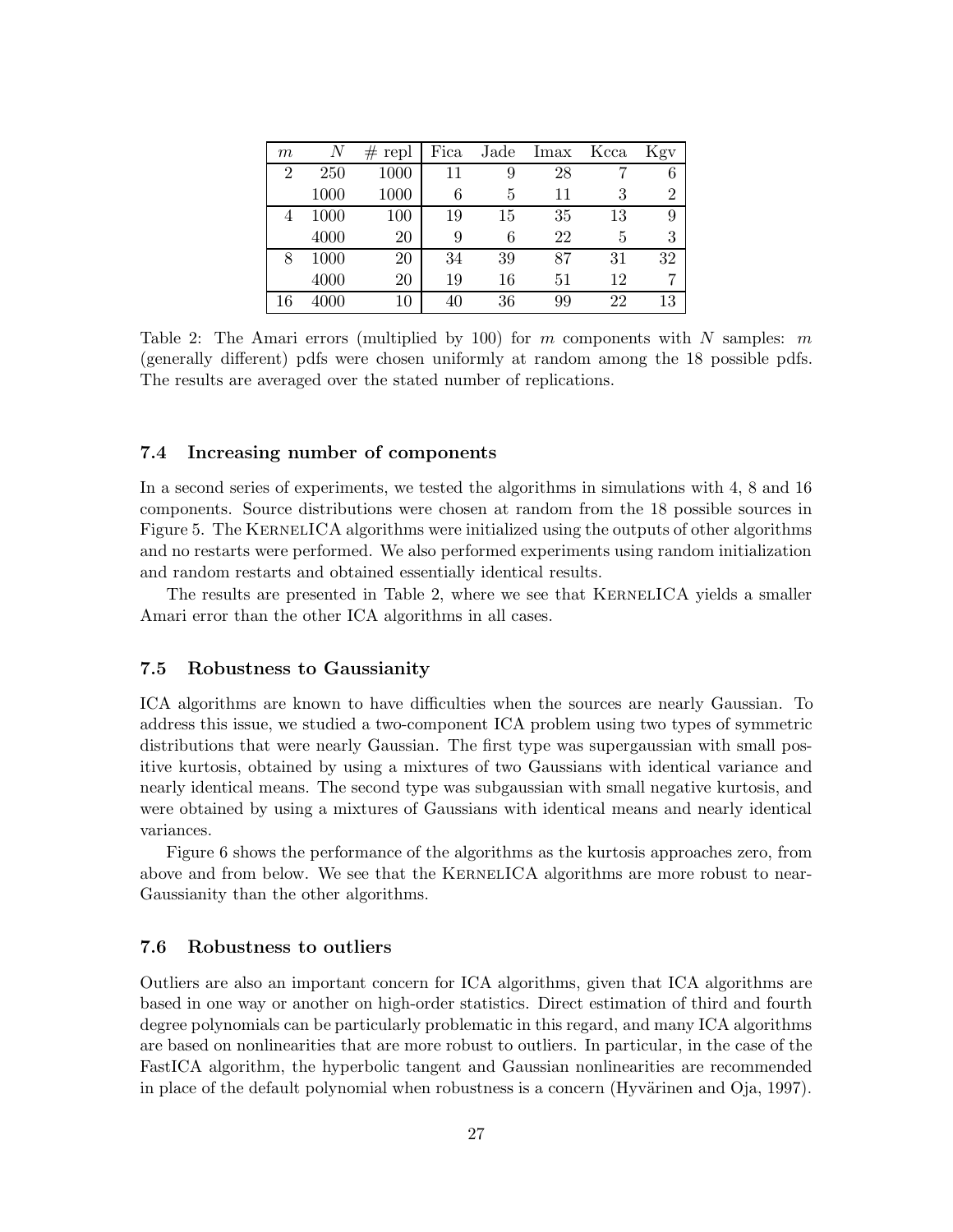

Figure 6: Robustness to near-Gaussianity. The solid lines plot the error of the KERNELICA algorithms as the kurtosis approaches zero. The dotted lines plot the performance of the other three algorithms.

We simulated outliers by randomly choosing up to thirty data points to corrupt. This was done by adding the value +5 or  $-5$  (chosen with probability 1/2) to a single component in each of the selected data points. We performed 100 replications using source distributions chosen uniformly at random from the 18 possible sources.

The results are shown in Figure 7. We see that the KERNELICA methods are significantly more robust to outliers than the other ICA algorithms, including FastICA with the hyperbolic tangent and Gaussian nonlinearities.

### **7.7 Running time**

The performance improvements that we have demonstrated in this section come at a computational cost—KernelICA is slower than the other algorithms we studied. The running time is, however, still quite reasonable in the examples that we studied. For example, for  $N = 1000$  samples, and  $m = 2$  components, it takes 0.1 seconds to evaluate our contrast functions, and 1 second to evaluate their derivatives (using Matlab with a Pentium 500 MHz processor). Moreover, the expected scaling of  $O(m^2N)$  for the computations of KCCA and KGV was observed empirically in our experiments.

### **8 Conclusions**

We have presented a new approach to ICA based on kernel methods. While most current ICA algorithms are based on using a single nonlinear function—or a small parameterized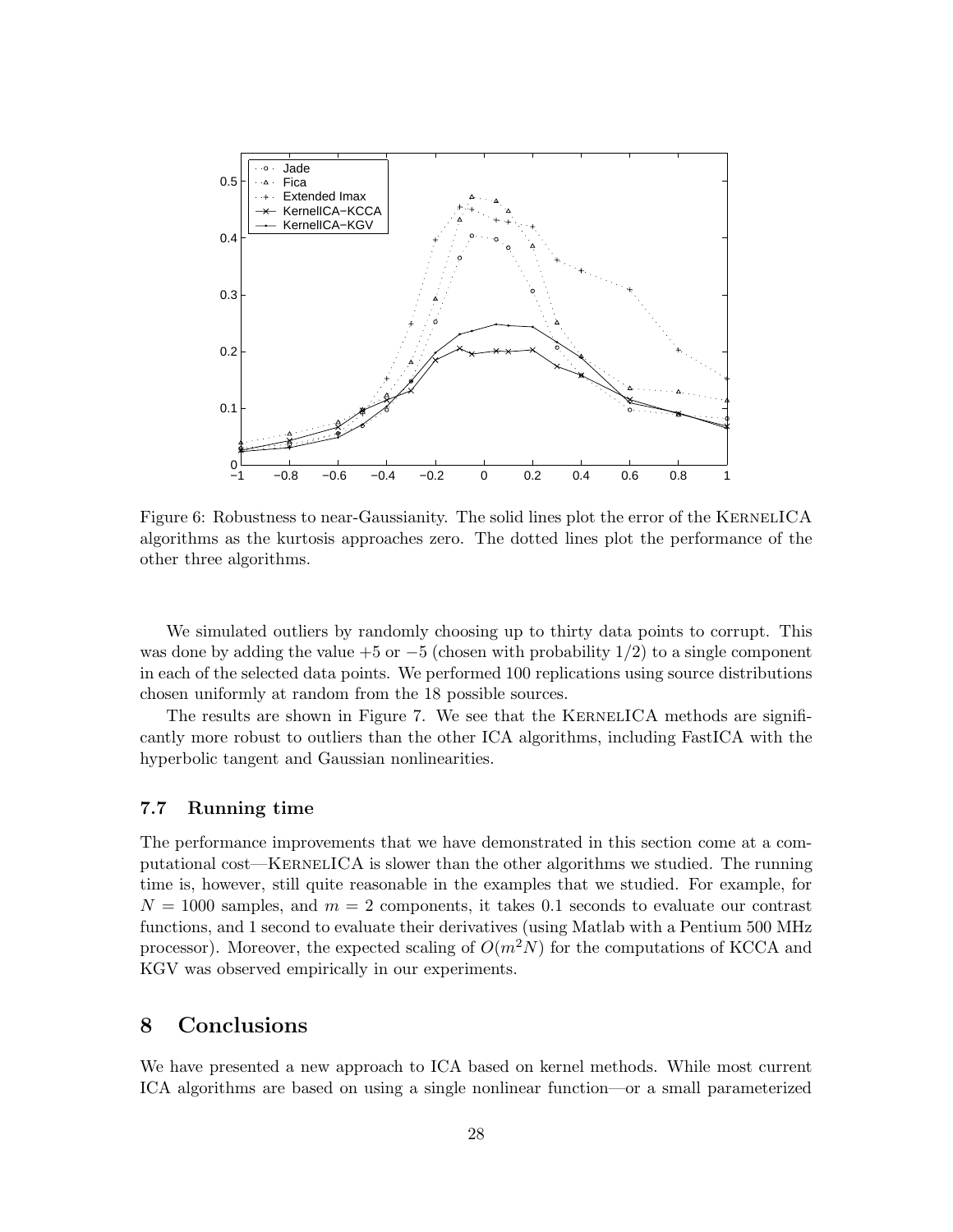

Figure 7: Robustness to outliers. The abscissa displays the number of outliers and the ordinate shows the Amari error.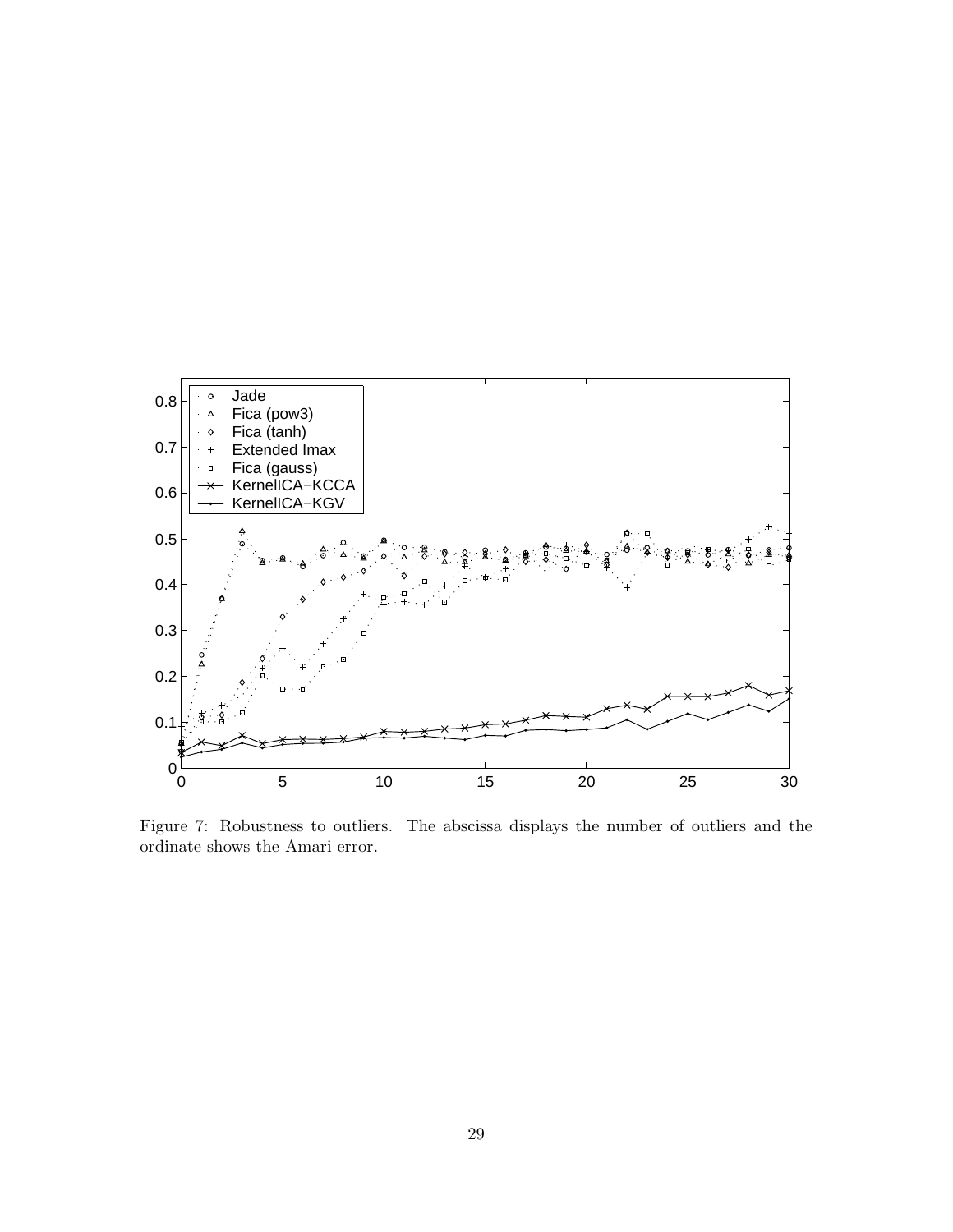set of functions—to measure departures from independence, our approach is a more flexible one in which candidate nonlinear functions are chosen adaptively from a reproducing kernel Hilbert space. Our approach thus involves a search in this space, a problem which boils down to finding solutions to a generalized eigenvector problem. Such a search is not present in other ICA algorithms, and our approach to ICA is thus more demanding computationally than the alternative approaches. But the problem of measuring (and minimizing) departure from independence over all possible non-Gaussian source distributions is a difficult one, and we feel that the flexibility provided by our approach is appropriately targeted. Moreover, our experimental results show that the approach is more robust than other ICA algorithms with regards to variations in source densities, degree of non-Gaussianity, and presence of outliers.

Related work has been presented by Fyfe and Lai (2000), who propose the use of a kernelized version of canonical correlation analysis as an ICA algorithm (for two-component problems). Canonical correlation analysis in and of itself, however, is simply a feature extraction technique—it can be viewed as an extension of PCA to two variables. CCA does not define an ICA contrast function and it should not be expected to find independent components in general. Indeed, in the experiments presented by Fyfe and Lai (2000), independent components were not always present among the first canonical variates. It is important to emphasize that in our approach, canonical correlation is used to define an ICA contrast function, and this contrast function is subsequently optimized with respect to the parameters of the model to derive an ICA algorithm.

Harmeling et al. (2002) have recently described work on kernel-based ICA methods whose focus is complementary to ours. They show how linear ICA methods in feature space can be used to solve nonlinear ICA problems (problems of the general form  $y = f(x)$ , for nonlinear  $f$ ). Their method finds a certain number of candidate nonlinear functions of the data as purported independent components. These candidates, however, do not have any optimizing property in terms of an ICA contrast function that allows them to be ranked and evaluated, and in Harmeling et al. (2002) the authors simply pick those components that are closest to the known sources (in simulations in which these sources are known). A possible solution to this problem may lie in combining their approach with ours, using KERNELICA in the subspace of feature space identified by their method, and identifying components sequentially.

The current paper provides a general, flexible foundation for algorithms that measure and minimize departure from independence, and can serve as a basis for exploring various extensions of the basic ICA methodology. There are several directions which we are currently exploring.

First, our approach generalizes in a straightforward manner to multidimensional ICA (Cardoso, 1998), which is a variant of ICA with multivariate components. Indeed, the Gram matrices in our methods can be based on kernel functions computed on vector variables, and the rest of our approach goes through as before. A possible difficulty is that the spectrum of such Gram matrices may not decay as fast as the univariate case, and this may impact the running time complexity.

Second, kernels can be defined on data that are not necessarily numerical (e.g., the "string kernels" of Lodhi et al., 2001), and it is interesting to explore the possibility that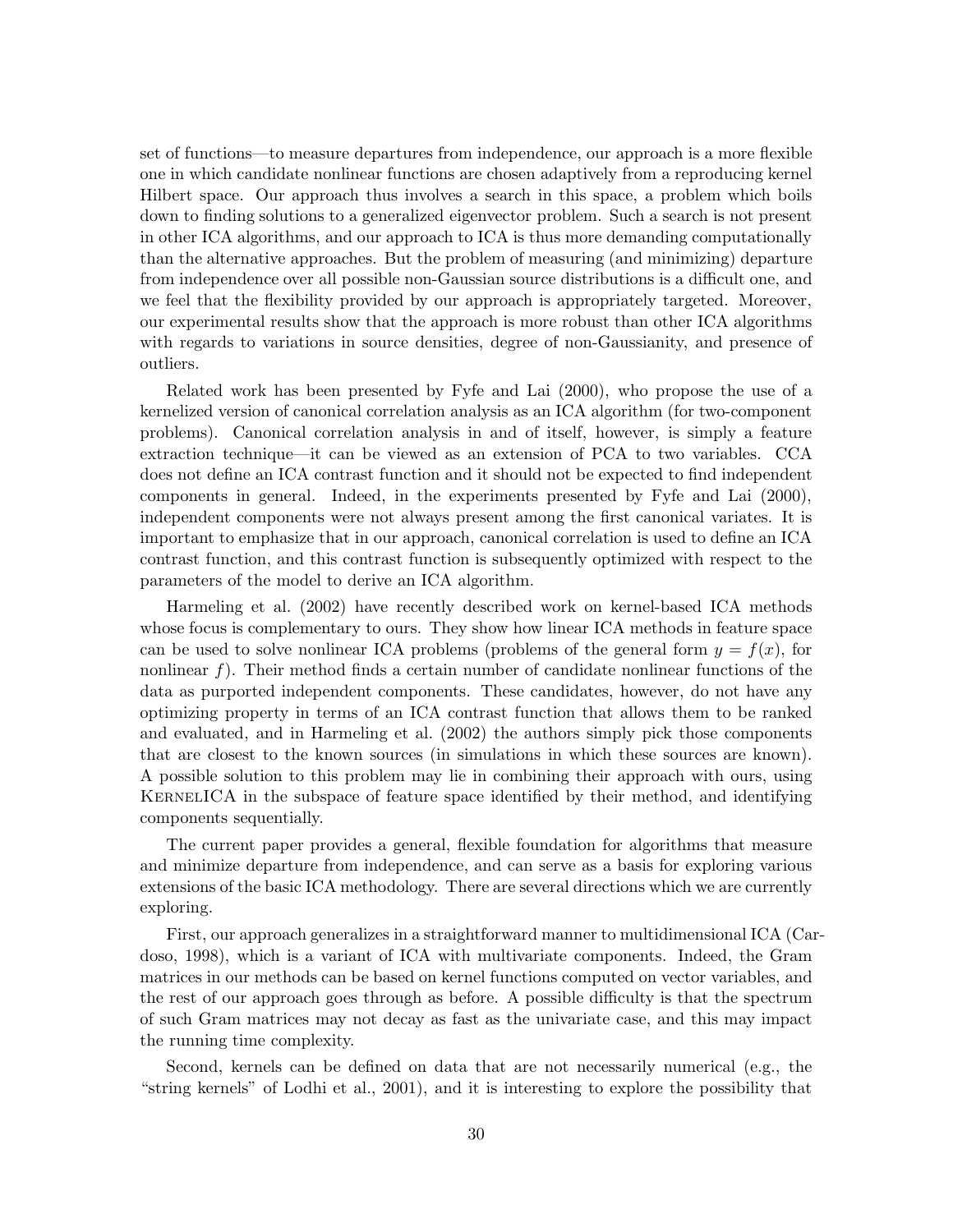our kernel-based approach may allow generalizations of ICA to problems involving more general notions of "sources" and "mixtures."

Third, the optimization procedures that we have discussed in this paper can be extended and improved in several ways. For example, so-called "one-unit contrast functions" objective functions similar to projection pursuit criteria that are designed to discover single components—have been usefully employed in the ICA setting (Hyvärinen et al., 2001). These functions involve optimization on the sphere (of dimension  $m-1$ ) rather than the orthogonal group (of dimension  $m(m-1)/2$ ); this helps to tame problems of local minima. In the KERNELICA setting, the KCCA or KGV between one univariate component and its orthogonal subspace provides a natural one-unit contrast function. Note also that methods exist to combine components obtained from one-unit contrasts into a full ICA solution. These include "deflationary orthogonalization," in which components are found one by one and orthogonality is ensured by successive Gram-Schmidt projections, and "symmetric orthogonalization," in which components are found in parallel and orthogonality is ensured by symmetric orthogonalization  $(WW^T)^{-1/2}W$  of the demixing matrix W. Finally, another optimization technique that has been used in the context of ICA is Jacobi rotation (Cardoso, 1999), which can be used to perform optimization of any function on the group of orthogonal matrices. All of these techniques are applicable in principle to our approach.

Finally, a more thoroughgoing study of the statistical properties of KERNELICA are needed. In particular, while we have justified our contrast functions in terms of their mathematical properties in the limiting case of an infinite number of samples, we have not yet studied the finite-sample properties of these contrast functions, including the bias and variance of the resulting estimators of the parameters. Nor have we studied the statistical adaptivity of our method as a semiparametric estimation method, comparing its theoretical rate of convergence to that of a method which knows the exact source distributions. Such analyses are needed not only to provide deeper insight into the ICA problem and our proposed solution, but also to give guidance for choosing the values of the free parameters  $\sigma$  and  $\kappa_0$  in our algorithm.

### **A Canonical correlation and its generalizations**

In the following appendices, we expand on several of the topics discussed in the paper. This material should be viewed as optional, complementing and amplifying the ideas presented in the paper, but not necessary for a basic understanding of the KERNELICA algorithms.

This first section provides additional background on canonical correlation, complementing the material in Section 2.1. In particular, we review the relationship between CCA and mutual information for Gaussian variables, and we motivate the generalization of CCA to more than two variables.

### **A.1 CCA and mutual information**

For Gaussian random variables there is a simple relationship between canonical correlation analysis and the mutual information. Consider two multivariate Gaussian random variables  $x_1$  and  $x_2$ , of dimension  $p_1$  and  $p_2$ , with covariance matrix  $C = \begin{pmatrix} C_{11} & C_{12} \\ C_{21} & C_{22} \end{pmatrix}$ .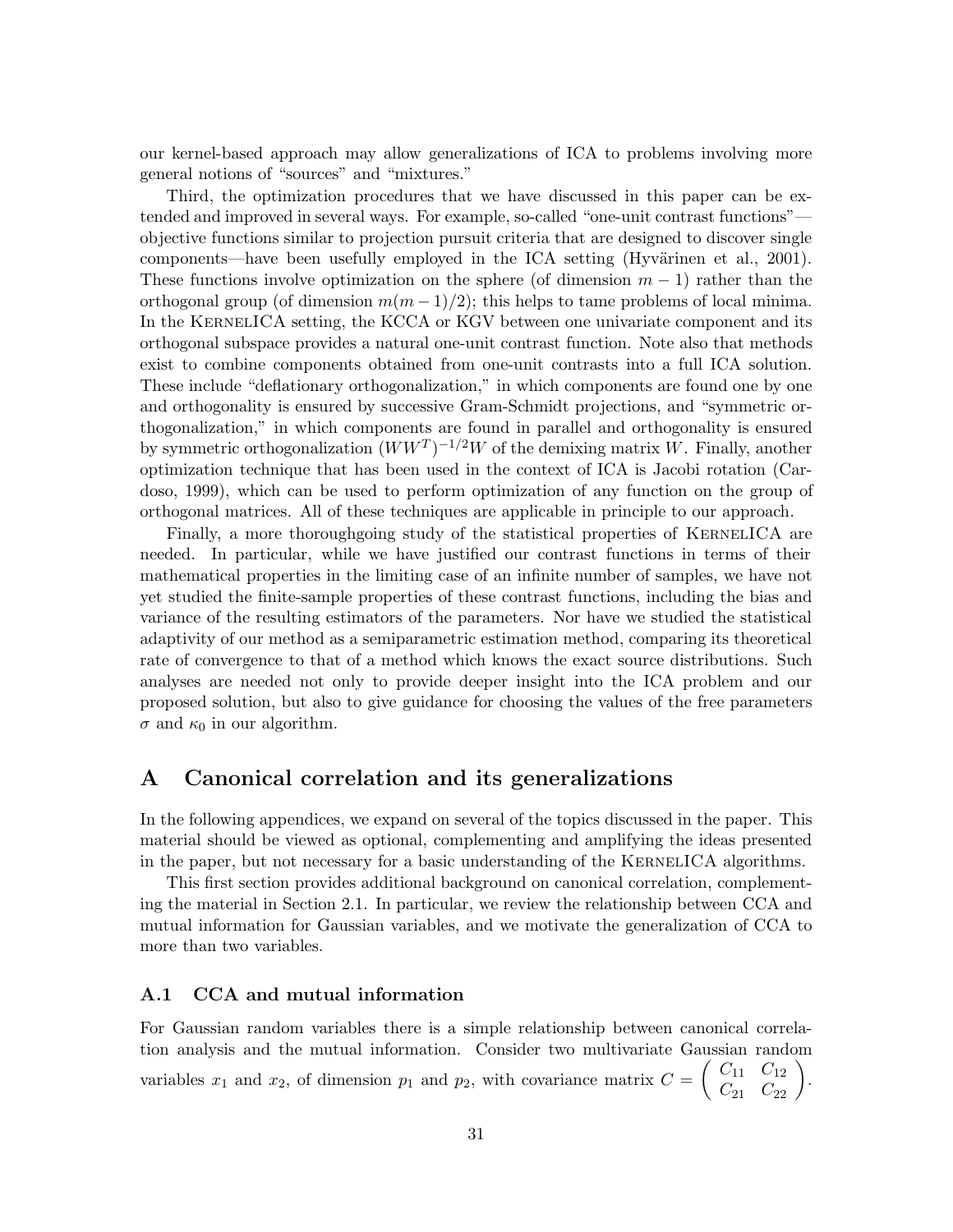The mutual information,  $M(x_1, x_2) = \int p(x_1, x_2) \log[p(x_1, x_2)/p(x_1)p(x_2)]dx_1dx_2$ , is readily computed (Kullback, 1959):

$$
M(x_1, x_2) = -\frac{1}{2} \log \left( \frac{\det C}{\det C_{11} \det C_{22}} \right).
$$
 (14)

The determinant ratio appearing in this expression, det  $C/(\det C_{11} \det C_{22})$ , is known as the "generalized variance."

As we discussed in Section 2.1, CCA reduces to the computation of eigenvalues of the following generalized eigenvector problem:

$$
\begin{pmatrix}\nC_{11} & C_{12} \\
C_{21} & C_{22}\n\end{pmatrix}\n\begin{pmatrix}\n\xi_1 \\
\xi_2\n\end{pmatrix} = (1+\rho)\n\begin{pmatrix}\nC_{11} & 0 \\
0 & C_{22}\n\end{pmatrix}\n\begin{pmatrix}\n\xi_1 \\
\xi_2\n\end{pmatrix}.
$$
\n(15)

The eigenvalues appear in pairs:  $\{1 - \rho_1, 1 + \rho_1, \ldots, 1 - \rho_p, 1 + \rho_p, 1, \ldots, 1\}$ , where  $p =$  $\min\{p_1, p_2\}$  and where  $(\rho_1, \ldots, \rho_p)$  are the canonical correlations.

For invertible B, the eigenvalues of a generalized eigenvector problem  $Ax = \lambda Bx$  are the same as the eigenvalues of the eigenvector problem  $B^{-1}Ax = \lambda x$ . Thus the ratio of determinants in Eq. (14) is equal to the product of the generalized eigenvalues of Eq. (15). This yields:

$$
M(x_1, x_2) = -\frac{1}{2} \log \prod_{i=1}^p (1 - \rho_i)(1 + \rho_i) = -\frac{1}{2} \sum_{i=1}^p \log(1 - \rho_i^2).
$$
 (16)

Thus we see that for Gaussian variables, the canonical correlations  $\rho_i$  obtained from CCA can be used to compute the mutual information.

While Eq. (16) is an exact result (for Gaussian variables), it also motivates us to consider approximations to the mutual information. Noting that all of the terms in Eq. (16) are positive, suppose that we retain only the largest term in that sum, corresponding to the first canonical correlation. The following theorem, which is easily proved, shows that this yields an approximation to the mutual information.

**Theorem 3** Let  $x_1$  and  $x_2$  be Gaussian random variables of dimension  $p_1$  and  $p_2$ , respec*tively.* Letting  $\rho(x_1, x_2)$  denote the maximal canonical correlation between  $x_1$  and  $x_2$ , and *defining*  $M_\rho(x_1, x_2) = -\frac{1}{2} \log(1 - \rho^2(x_1, x_2))$ *, we have:* 

$$
M_{\rho}(x_1, x_2) \leq M(x_1, x_2) \leq \min\{p_1, p_2\} M_{\rho}(x_1, x_2). \tag{17}
$$

*Moreover,*  $M_0(x_1, x_2)$  *is the maximal mutual information between one-dimensional linear projections of* <sup>x</sup>1 *and* <sup>x</sup>2*. Also, these bounds are tight—for each of the inequalities, one can find* <sup>x</sup>1 *and* <sup>x</sup>2 *such that the inequality is an equality.*

#### **A.2 Generalizing to more than two variables**

We generalize CCA to more than two variables by preserving the relationship that we have just discussed between mutual information and CCA for Gaussian variables. (For alternative generalizations of CCA, see Kettenring, 1971).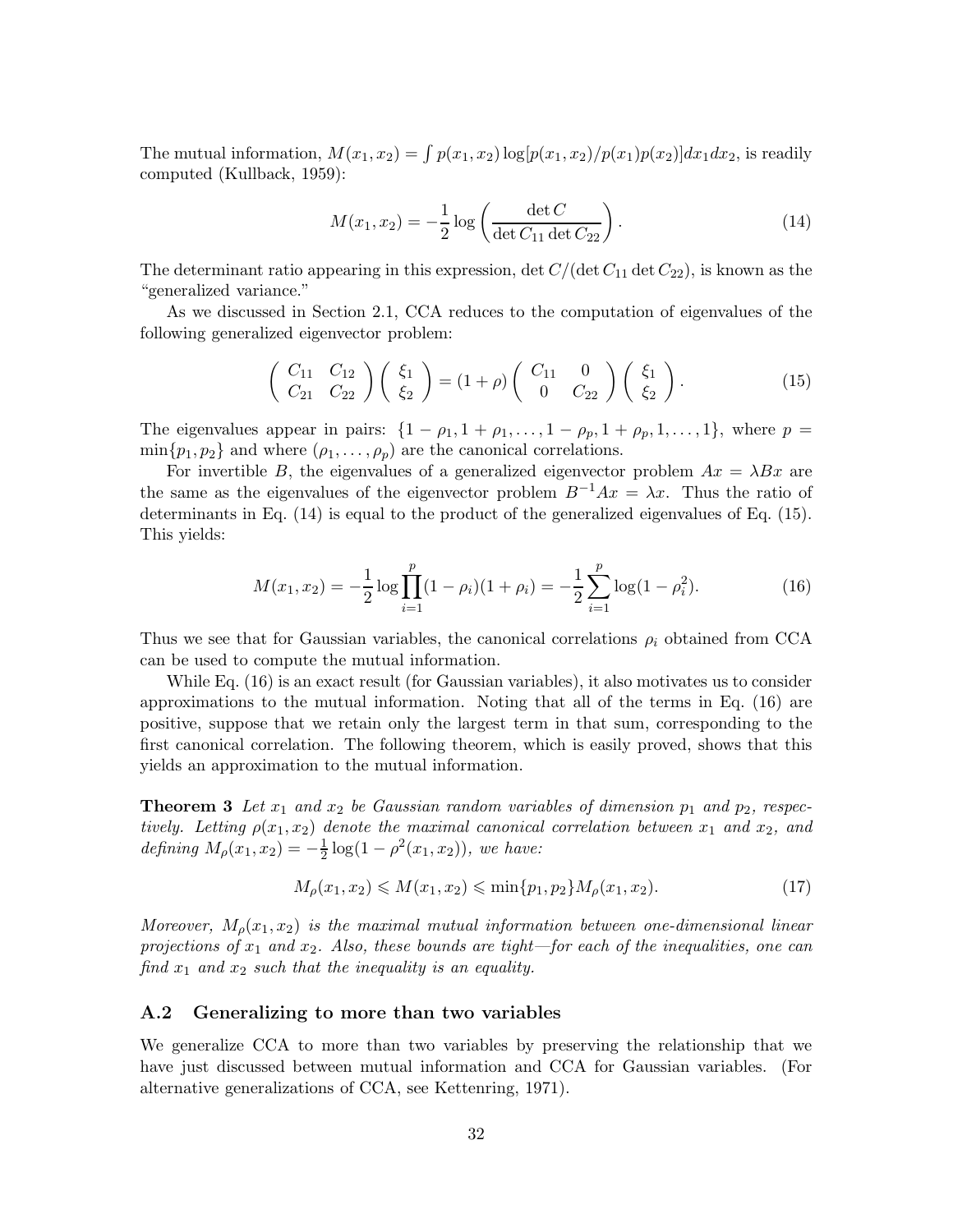Consider m multivariate Gaussian random variables  $(x_1,...,x_m)$ , where  $x_i$  has dimension  $p_i$ . Let  $C_{ij}$  denote the  $p_i \times p_j$  covariance matrix between  $x_i$  and  $x_j$ , and C the overall covariance matrix whose  $(i, j)$ th block is  $C_{ij}$ . The mutual information,  $M(x_1, \ldots, x_m)$ , is readily computed in terms of  $C$  (Kullback, 1959):

$$
M(x_1, \dots, x_m) = -\frac{1}{2} \log \left( \frac{\det C}{\det C_{11} \cdots \det C_{nn}} \right).
$$
 (18)

We again refer to the ratio appearing in this expression,  $\det C/(\det C_{11} \cdots \det C_{nn})$ , as the "generalized variance."

As in the two-variable case, the generalized variance can be obtained as the product of the eigenvalues of a certain generalized eigenvector problem. In particular, we define the following problem:

$$
\begin{pmatrix}\nC_{11} & C_{12} & \cdots & C_{1n} \\
C_{21} & C_{22} & \cdots & C_{2n} \\
\vdots & \vdots & & \vdots \\
C_{n1} & C_{n2} & \cdots & C_{nn}\n\end{pmatrix}\n\begin{pmatrix}\n\xi_1 \\
\xi_2 \\
\vdots \\
\xi_m\n\end{pmatrix} = \lambda \begin{pmatrix}\nC_{11} & 0 & \cdots & 0 \\
0 & C_{22} & \cdots & 0 \\
\vdots & \vdots & & \vdots \\
0 & 0 & \cdots & C_{nn}\n\end{pmatrix}\n\begin{pmatrix}\n\xi_1 \\
\xi_2 \\
\vdots \\
\xi_m\n\end{pmatrix},
$$
\n(19)

which we also write as  $C\xi = \lambda D\xi$ , where D is the block-diagonal matrix whose diagonal blocks are the  $C_{ii}$ . Given the definition of C and D, the ratio of determinants of C and D is clearly equal to the generalized variance. Thus we have:

$$
M(x_1, ..., x_m) = -\frac{1}{2} \sum_{i=1}^{P} \log \lambda_i,
$$
 (20)

where  $\lambda_i$  are the generalized eigenvalues of  $C\xi = \lambda D\xi$ . Defining CCA as the solution of the generalized eigenvector problem  $C\xi = \lambda D\xi$ , we again obtain the mutual information in terms of a sum of functions of generalized eigenvalues.7

If we wish to obtain a single "maximal canonical correlation," we can proceed by analogy to the two-variable case and take the largest (positive) term in the sum in Eq. (20). Thus, we define the first canonical correlation  $\lambda(x_1,\ldots,x_m)$  as the smallest generalized eigenvalue of  $C\xi = \lambda D\xi$ . We define  $M_\lambda(x_1,\ldots,x_m) = -\frac{1}{2}\log \lambda(x_1,\ldots,x_m)$  as an approximation to the mutual information based on this eigenvalue. The following theorem, proved by making the mutual information based on this eigenvalue. The following theorem, proved by making use of Jensen's inequality, shows that this approximation yields upper and lower bounds on the mutual information, in the case of Gaussian variables:

**Theorem 4** Let  $(x_1, \ldots, x_m)$  be multivariate Gaussian random variables, where  $x_i$  has di*mension* pi*. We have the following lower and upper bounds on the mutual information*  $M = M(x_1, \ldots, x_m)$ :

$$
M_{\lambda} + \frac{\lambda - 1}{2} \le M_{\lambda} - \frac{P - 1}{2} \log \frac{P - \lambda}{P - 1} \le M \le PM_{\lambda},\tag{21}
$$

where  $M_{\lambda} = M_{\lambda}(x_1, \ldots, x_m)$ ,  $\lambda = \lambda(x_1, \ldots, x_m)$ , and  $P = \sum_i p_i$ .

<sup>&</sup>lt;sup>7</sup>Note that the  $\lambda_i$  are all nonnegative and sum to  $P = \sum_i p_i$ . Note also that the  $\lambda_i$  do not occur in pairs as they do in the two-variable case. Moreover, the terms in the sum in Eq. (20) are not all positive.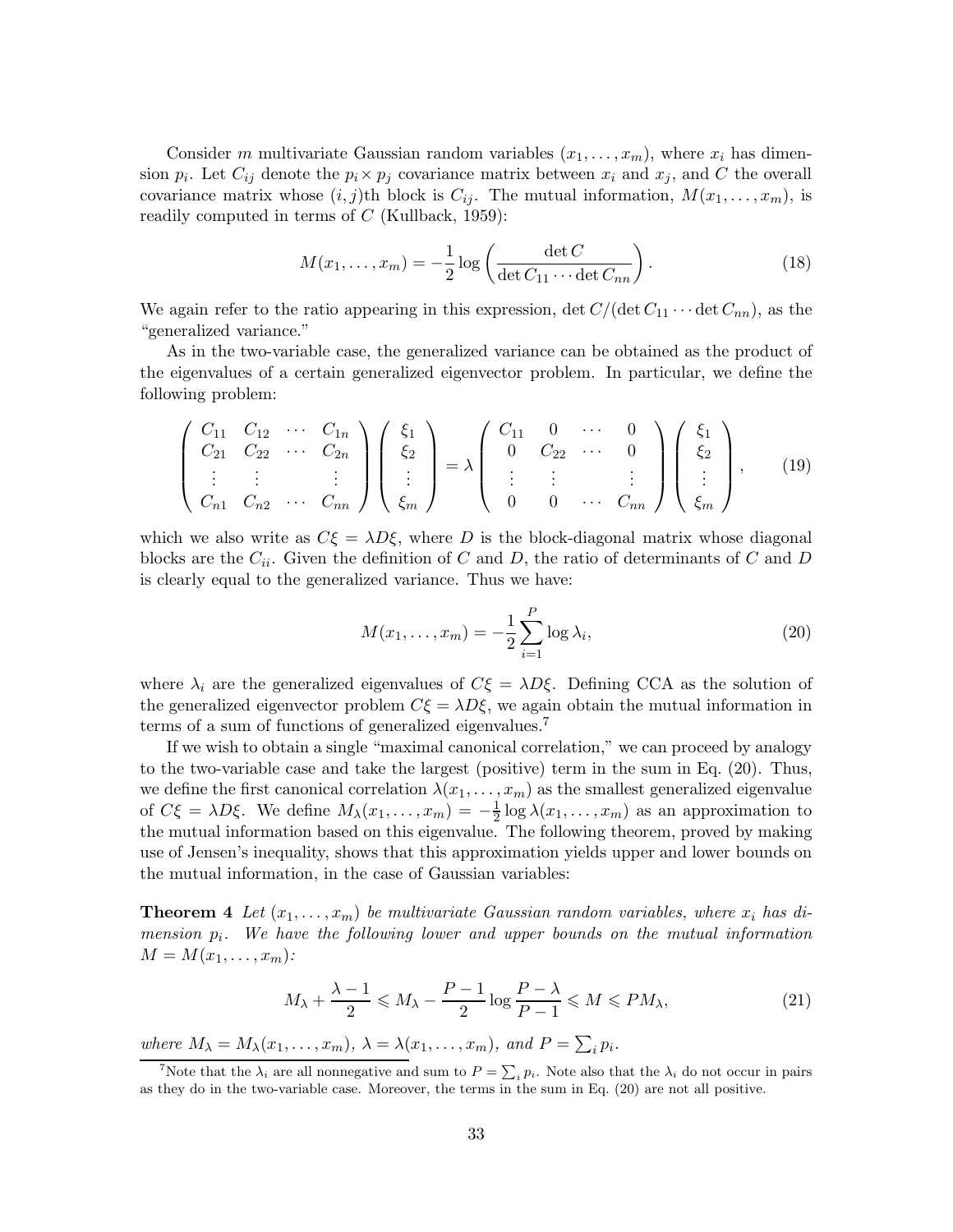Which of the properties of the classical definition of the first canonical correlation generalize to the m-variable definition? As we have already noted, the eigenvalues occur in pairs in the two-variable case, while they do not in the m-variable case. This implies that the specialization of the m-variable definition to  $m = 2$ ,  $\lambda(x_1, x_2)$ , does not reduce exactly to the classical definition,  $\rho(x_1, x_2)$ . But the difference is unimportant; indeed, we have  $\rho(x_1, x_2)=1 - \lambda(x_1, x_2)$ . A more important aspect of the two-variable case is the fact (cf. Theorem 3) that there is a relationship between  $\rho(x_1, x_2)$  and one-dimensional projections of  $x_1$  and  $x_2$ . This relationship is an important one, lying at the heart of the properties of F-correlation. In the following section, we prove that such a relation exists in the m-way case as well.

### **A.3** F**-correlation and independence**

Let  $y_1, \ldots, y_m$  be univariate random variables, with correlation matrix  $\tilde{C}$ , a matrix whose  $(i, j)$ th element is corr $(y_i, y_j)$ . We define  $\nu(y_1, \ldots, y_m)$  to be the minimal eigenvalue of C. Note that a correlation matrix is symmetric with trace equal to  $m$ , and thus the eigenvalues are nonnegative and sum to m. This implies that  $\nu(y_1,\ldots,y_m)$  must always be between zero and one, and is equal to one if and only if  $\tilde{C}=I$ . That is,  $\nu(y_1,\ldots,y_m)=1$  if and only if the variables  $y_1, \ldots, y_m$  are uncorrelated. The function  $\nu$ , a function of m univariate random variables, plays a similar role as the correlation between two random variables, as shown in the following theorem:

**Theorem 5** Let  $x_1, \ldots, x_m$  be m multivariate random variables. Let  $\lambda(x_1, \ldots, x_m)$  be *the first canonical correlation, defined as the smallest generalized eigenvalue of Eq. (19). Then*  $\lambda(x_1,\ldots,x_m)$  *is the minimal possible value of*  $\nu(y_1,\ldots,y_m)$ *, where*  $y_1,\ldots,y_m$  *are one-dimensional projections of*  $x_1, \ldots, x_m$ :

$$
\lambda(x_1, \dots, x_m) = \min_{\xi_1, \dots, \xi_m} \nu(\xi_1^T x_1, \dots, \xi_m^T x_m).
$$
 (22)

*In addition,*  $\lambda(x_1,\ldots,x_m)=1$  *if and only if the variables*  $x_1,\ldots,x_m$  *are uncorrelated.* 

**Proof** Let  $\widetilde{C}(\xi_1^T x_1, \ldots, \xi_m^T x_m)$  denote the correlation matrix between  $(\xi_1^T x_1, \ldots, \xi_m^T x_m)$ . If the vectors  $\xi_i$  have unit norm then the  $(i, j)$ th element of  $\widetilde{C}(\xi_1^T x_1, \ldots, \xi_m^T x_m)$  is just  $\widetilde{\xi}_i^T \widetilde{C}_{ij} \xi_j$ , where  $C_{ij}$  is the correlation between  $x_i$  and  $x_j$ . We then have:

$$
\min_{\xi_1, ..., \xi_m} \nu(\xi_1^T x_1, ..., \xi_m^T x_m) = \min_{\|\xi_1\| = \dots = \|\xi_m\| = 1} \nu(\xi_1^T x_1, ..., \xi_m^T x_m)
$$
\n
$$
= \min_{\|\xi_1\| = \dots = \|\xi_m\| = 1} \min_{\beta \in \mathbb{R}^n, \|\beta\| = 1} \beta^T \widetilde{C}(\xi_1^T x_1, ..., \xi_m^T x_m) \beta
$$
\n
$$
= \min_{\|\xi_1\| = \dots = \|\xi_m\| = \|\beta\| = 1} \sum_{i,j=1}^n (\beta_i \xi_i)^T \widetilde{C}_{ij}(\beta_j \xi_j)
$$

Minimizing over all possible  $\xi_1,\ldots,\xi_m$  and  $\beta$  of unit norm is the same as minimizing over all possible  $\zeta_i$  such that  $\sum_{i=1}^n ||\zeta_i||^2 = 1$ . Consequently, by assembling all  $\zeta_i$ 's in one vector  $\zeta$ , necessarily of unit norm, we have:

$$
\min_{\xi_1, ..., \xi_m} \nu(\xi_1^T x_1, ..., \xi_m^T x_m) = \min_{||\zeta||=1} \sum_{i,j=1}^n \zeta_i^T \widetilde{C}_{ij} \zeta_j = \min_{||\zeta||=1} \zeta^T \widetilde{C} \zeta = \lambda(x_1, ..., x_m),
$$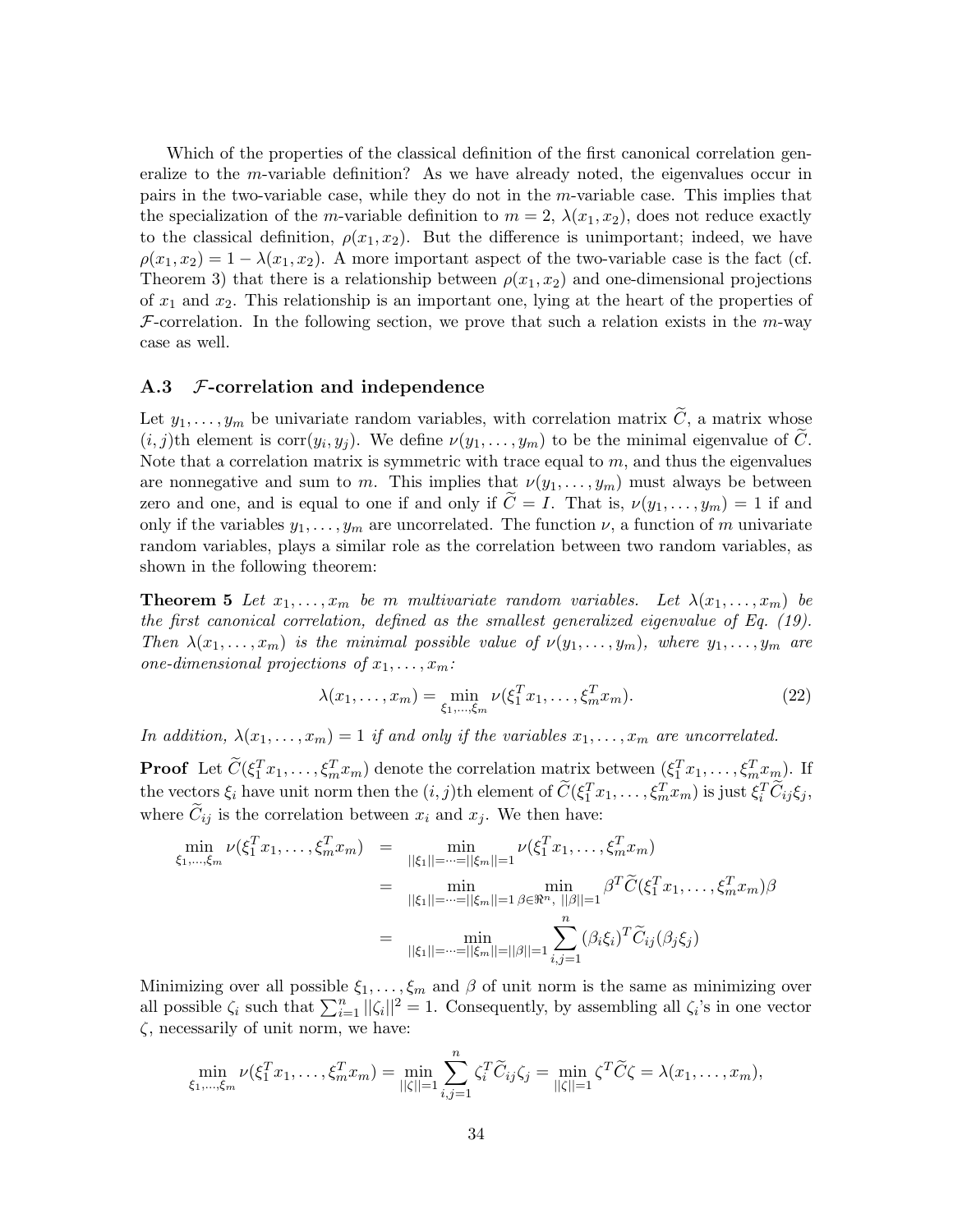which proves the first part of Theorem 5. Let us now prove the second part.

If the variables  $x_1, \ldots, x_m$  are uncorrelated, then any linear projections will also be uncorrelated, so  $\nu(\xi_1^T x_1, \ldots, \xi_m^T x_m)$  is constant equal to one, which implies by Eq. (22) that  $\lambda(x_1,\ldots,x_m) = 1$ . Conversely, if  $\lambda(x_1,\ldots,x_m) = 1$ , then since  $\nu$  is always between zero and one, using Eq. (22), for all  $\xi_i$ ,  $\nu(\xi_1^T x_1,\ldots,\xi_m^T x_m)$  must be equal to one, and consequently,<br>the universite random variables  $\xi_1^T x_1,\ldots,\xi_m^T x_m$  are uncorrelated. Since this is true for all the univariate random variables  $\xi_1^T x_1, \ldots, \xi_m^T x_m$  are uncorrelated. Since this is true for all<br>one-dimensional linear projections  $x_i$ ,  $\ldots$  must be uncorrelated one-dimensional linear projections,  $x_1, \ldots, x_m$  must be uncorrelated.

Applying this theorem to a reproducing kernel Hilbert space  $\mathcal{F}$ , we see that the  $\mathcal{F}$ correlation between m variables is equal to zero if and only if for all functions  $f_1,\ldots,f_m$  in F, the variables  $f_1(x_1),...,f_m(x_m)$  are uncorrelated. Consequently, assuming a Gaussian kernel, we can use the same line of reasoning as in Theorem 2 to prove that the  $\mathcal{F}\text{-correlation}$ is zero if and only if the variables  $x_1, \ldots, x_m$  are independent.

Concerning our second contrast function, the KGV, Theorem 4 shows that the KGV is always an upper bound of a constant function  $\varphi(\lambda)$  of the first canonical correlation  $\lambda$ . Since  $\varphi$  is nonnegative and equal to zero if and only if  $\lambda = 1$ , this shows that if the KGV is equal to zero, then the first canonical correlation is also zero, and the variables  $x_1, \ldots, x_m$ are independent. As in the KCCA case, the converse is trivially true. Thus, the KGV also defines a valid contrast function.

### **B Kernel generalized variance and mutual information**

In Section 3.4 we noted that there is a relationship between the kernel generalized variance (KGV) and the mutual information. In particular, we claim that the KGV approaches a limit as the kernel width approaches zero, and that this limit is equal to the mutual information, up to second order, expanding around independence. A full proof of this result is beyond the scope of this paper, but in this section we provide a sketch of the proof. We restrict ourselves to two univariate random variables and Gaussian kernels for simplicity.

#### **B.1 Multinomial and Gaussian variables**

We begin by establishing a relationship between a pair of multinomial random variables and a pair of Gaussian random variables with the same covariance structure. Let  $x$  and  $y$ be multinomial random variables of dimension  $p$  and  $q$ , respectively, and let  $P$  denote the  $p \times q$  joint probability matrix whose  $(i, j)$ th element,  $P_{ij}$ , is equal to  $P(x = i, y = j)$ . As usual, we also represent these variables as unit basis vectors,  $X \in \mathbb{R}^p$  and  $Y \in \mathbb{R}^q$ , such that  $P(X_i = 1, Y_j = 1) = P_{ij}$ .

Let  $p_x$  denote a p-dimensional vector representing the marginal probability distribution of x, and let  $p_y$  denote a q-dimensional vector representing the marginal probability distribution of y. The covariance structure of  $(X, Y)$  can be written as follows, where  $D_{p_x} = \text{diag}(p_x)$  and  $D_{p_y} = \text{diag}(p_y)$ :

$$
E(XY^T) = P
$$
,  $E(X) = p_x$ ,  $E(Y) = p_y$ ,  $E(XX^T) = D_{p_x}$ ,  $E(YY^T) = D_{p_y}$ ,

which implies  $C_{XY} = P - p_x p_y^T$ ,  $C_{XX} = D_{p_x} - p_x p_x^T$ , and  $C_{YY} = D_{p_y} - p_y p_y^T$ . Let  $X^G$ and  $Y^G$  denote Gaussian random variables that have the same covariance structure as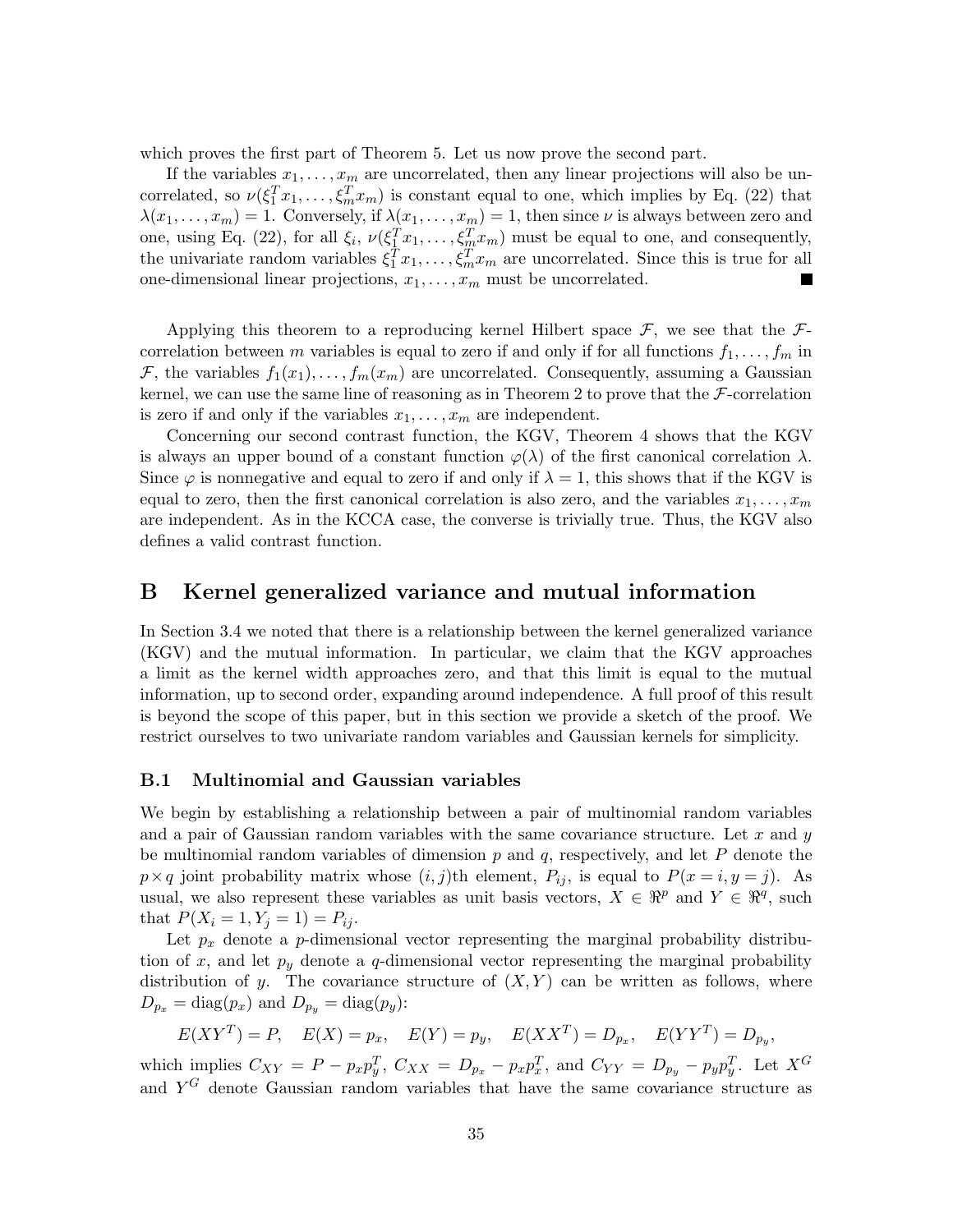X and Y. It is easy to show that the mutual information between  $X^G$  and  $Y^G$ , which we denote as *I*, is equal to  $I = -\frac{1}{2} \log \det(I - C^T C) = -\frac{1}{2} \log \det(I - C C^T)$ , where  $C = D_{p_x}^{-1/2} (P - p_x p_y^T) D_{p_y}^{-1/2}.$ 

Near independence, that is, if we assume  $P_{ij} = p_{xi}p_{yj}(1 + \varepsilon_{ij})$  where  $\varepsilon$  is a matrix with small norm, we can expand  $\mathcal I$  as follows:

$$
\mathcal{I} = -\frac{1}{2}\log \det(I - CC^T) \approx \frac{1}{2}\operatorname{tr}(CC^T),
$$

where  $C = D_{p_x}^{-1/2} (P - p_x p_y^T) D_{p_y}^{-1/2} = D_{p_x}^{1/2} \varepsilon D_{p_y}^{1/2}$ . Thus, we have:

$$
\mathcal{I} \approx \frac{1}{2} \operatorname{tr}(D_{p_x} \varepsilon D_{p_y} \varepsilon^T) = \frac{1}{2} \sum_{ij} \varepsilon_{ij}^2 p_{xi} p_{yj}.
$$
 (23)

Let us now expand the mutual information  $M = M(x, y)$ , using the Taylor expansion  $(1+\varepsilon)\log(1+\varepsilon) \approx \varepsilon + \varepsilon^2/2$ :

$$
M = \sum_{ij} p_{xi} p_{yj} (1 + \varepsilon_{ij}) \log(1 + \varepsilon_{ij}) \approx \sum_{ij} p_{xi} p_{yj} (\varepsilon_{ij} + \frac{1}{2} \varepsilon_{ij}^2) \approx \frac{1}{2} \sum_{ij} \varepsilon_{ij}^2 p_{xi} p_{yj}, \qquad (24)
$$

using  $\sum_{ij} \varepsilon_{ij} p_{xi} p_{yj} = \sum_{ij} (1 + \varepsilon_{ij}) p_{xi} p_{yj} - \sum_{ij} p_{xi} p_{yj} = \sum_{ij} P_{ij} - \sum_{ij} p_{xi} p_{yj} = 1 - 1 = 0.$ 

In summary, for multinomial random variables  $x$  and  $y$ , we have defined the quantity  $\mathcal{I}(x, y)$  in terms of the mutual information between Gaussian variables with the same covariance. We have shown that this quantity is equal up to second order to the actual mutual information,  $M(x, y)$ , when we expand "near independence." We now extend these results, defining the quantity I, which we will refer to as the *Gaussian mutual information (GMI)*, for continuous univariate variables.

### **B.2 A new information measure for continuous random variables**

Let x and y be two continuous random variables. Their mutual information,  $M(x, y) =$  $\int p(x, y) \log[p(x, y)/p(x)p(y)] dx dy$ , can be defined as the upper bound of the mutual information between all discretizations of x and y (Kolmogorov, 1956). Behind this definition lies the crucial fact that when refining the partitions of the sample space used to discretize  $x$  and  $y$ , the discrete mutual information must increase.

By analogy, we generalize the GMI to continuous variables: the GMI  $\mathcal{I}(x, y)$  is defined to be the supremum of  $\mathcal{I}(x_d, y_d)$  for discretizations  $(x_d, y_d)$  of x and y. In order to have a proper definition, we need to check that when we refine the partitions, then the discrete GMI can only increase. It is easy to check that the associated Gaussian random variables before the refinement are linear combinations of the associated Gaussian random variables after the refinement, which implies that the refinement can only increase the mutual information between the associated Gaussian random variables. But this implies that  $\mathcal I$  can only increase during a refinement.

Another property of the Gaussian mutual information that we will need in the following section, one that is also shared by the classical mutual information, is that it is equal to the limit of the discrete mutual information, when the discretization is based on a uniform mesh whose spacing tends to zero.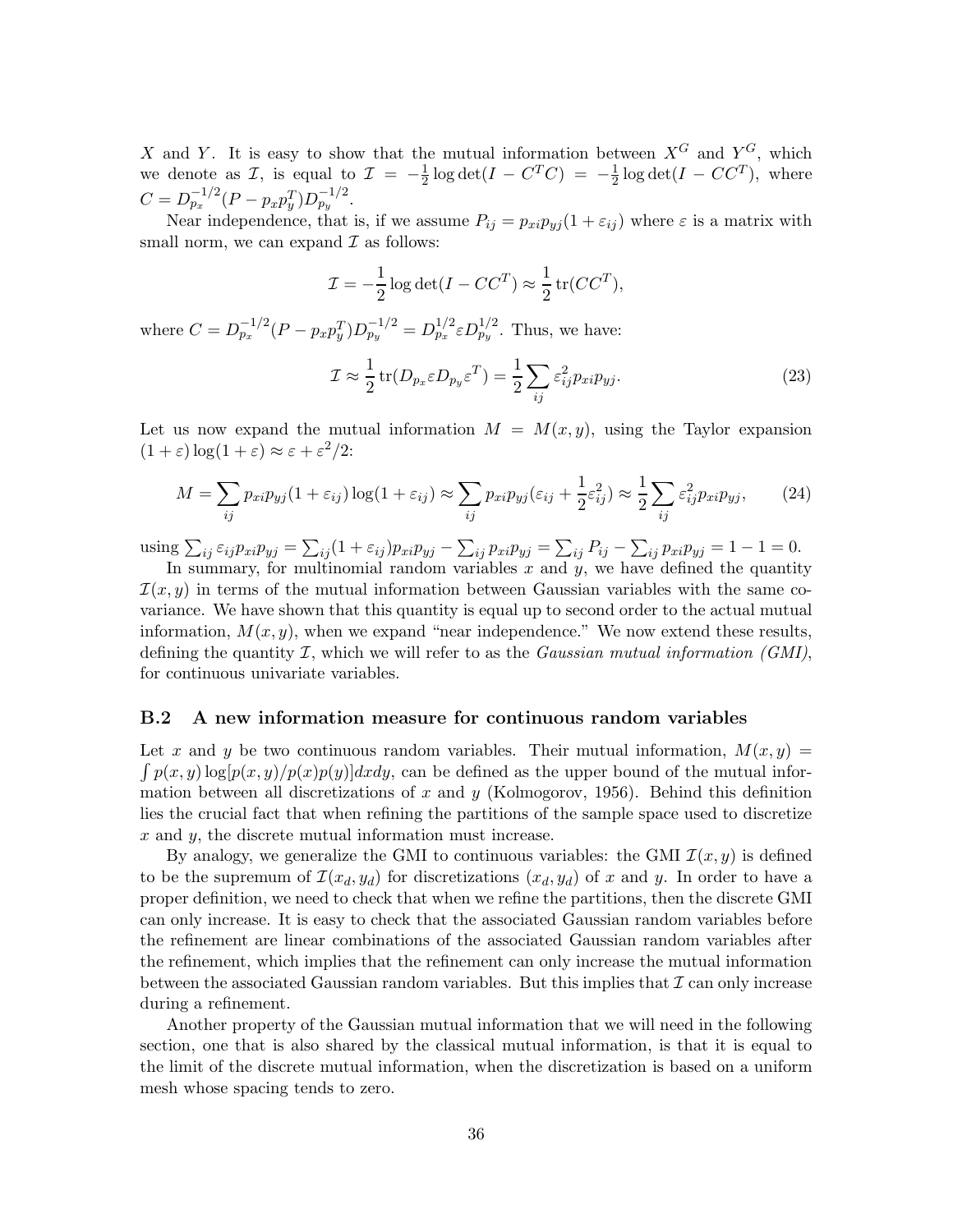### **B.3 Relation with kernel generalized variance**

Let us consider the feature space  $\mathcal{F}_{\sigma}$  associated with a Gaussian kernel  $K(x, y) = \frac{1}{\sqrt{2}}$  $rac{1}{2\pi\sigma}G\left(\frac{x-y}{\sigma}\right)$  $\frac{-y}{\sigma}$ where  $G(x) = e^{-x^2/2}$ . Let us denote  $G_{\sigma}(x) = \frac{1}{\sqrt{2\pi}\sigma} G\left(\frac{x}{\sigma}\right)$ <br>we saw in Section 2, the space  $\mathcal{F}_{\sigma}$  can be viewed as the  $\frac{x}{\sigma}$ , such that  $\int G_{\sigma}(x)dx = 1$ . As we saw in Section 2, the space  $\mathcal{F}_{\sigma}$  can be viewed as the completion of the space of finite linear combinations of functions of the form  $G_{\sigma}(x-x^i)$  where  $x^i \in \mathbb{R}$ . Let  $\{x^i\}$  be a mesh of uniformly distributed points in  $\Re$  with spacing h. Using these fixed points, we define  $\mathcal{F}_{\sigma}\{x^{i}\}\$  to be the (finite-dimensional) linear span of the functions  $f_{i} = G_{\sigma}(x-x^{i})$ . Similarly we define a mesh  $\{y^j\}$  for the second random variable, and let  $\mathcal{F}_{\sigma}\{y^j\}$  denote the linear span of the functions  $g_i = G_{\sigma}(x - y^j)$ .

The contrast function  $M_{\delta_{\mathcal{F}}}(\sigma)$  based on the KGV is defined as the mutual information between Gaussian random variables that have the same covariance structure as  $\Phi(x)$  and  $\Phi(y)$ . Let  $M_{\delta\tau}(h,\sigma)$  be the mutual information between finite-dimensional Gaussian random variables that have the same covariance structure as the projections of  $\Phi(x)$  and  $\Phi(y)$ onto  $\mathcal{F}_{\sigma}\lbrace x^i \rbrace$  and  $\mathcal{F}_{\sigma}\lbrace y^j \rbrace$ .

As the spacing  $h$  tends to zero and as the number of points tends to infinity, the spaces  $\mathcal{F}_{\sigma}\lbrace x^i \rbrace$  and  $\mathcal{F}_{\sigma}\lbrace y^j \rbrace$  tend to the feature space  $\mathcal{F}_{\sigma}$ , so that  $M_{\delta_{\mathcal{F}}}(h,\sigma)$  tends to  $M_{\delta_{\mathcal{F}}}(\sigma)$ .<sup>8</sup> We now relate the quantity  $M_{\delta_{\mathcal{F}}}(h, \sigma)$  to the Gaussian mutual information. We have:

$$
E\langle f_i, \Phi(x) \rangle \langle g_j, \Phi(y) \rangle = \int G_{\sigma}(x - x^i) G_{\sigma}(y - y^j) p(x, y) dx dy
$$
  
= 
$$
[G_{\sigma}(x) G_{\sigma}(y) * p(x, y)](x^i, y^j)
$$
  
= 
$$
p_{G_{\sigma}}(x^i, y^j),
$$

where  $p_{G_{\sigma}}$ , a smoothed version of p, is well defined as a probability density function because  $G_{\sigma}$  is normalized. Similar formulas can be obtained for the other expectations:

$$
E\langle f_i, \Phi(x)\rangle = (p_{G_{\sigma}})_x(x^i), \qquad E\langle g_j, \Phi(x)\rangle = (p_{G_{\sigma}})_y(y^j)
$$

and covariances:

$$
E\langle f_i, \Phi(x)\rangle \langle f_j, \Phi(x)\rangle \propto (p_{G_{\sigma}})_x(x^i)
$$
 if  $\sigma \ll h \ll 1$ .

These identities ensure that, as h and  $\sigma$  tends to zero, the covariance structure of the projections of  $\Phi(x)$  and  $\Phi(y)$  onto  $\mathcal{F}_{\sigma}\{x^{i}\}\$ and  $\mathcal{F}_{\sigma}\{y^{j}\}\$ is equivalent to the covariance obtained through the discretization on the mesh  $\{x^i, y^j\}$  of random variables having joint distribution  $p_{G_{\sigma}}$ . This implies that, as h and  $\sigma$  tends to zero,  $M_{\delta_{\mathcal{F}}}(h,\sigma)$  is equivalent to the Gaussian mutual information of the variables x and y, smoothed by  $G_{\sigma}$ . Moreover, as the smoothing parameter  $\sigma$  tends to zero,  $p_{G_{\sigma}}$  tends to p, and we see that  $M_{\delta_{\tau}}(\sigma)$  tends to  $\mathcal{I}$ . Thus the KGV tends to the Gaussian mutual information, as claimed in Section 3.4.

### **C Spectrum of Gram matrices**

The computational efficiency of our algorithms relies on the approximation of Gram matrices by matrices of very low rank.<sup>9</sup> In this section we present theoretical results from functional

<sup>&</sup>lt;sup>8</sup>This limiting process can be made rigorous, but doing so is outside of the scope of the paper.

<sup>&</sup>lt;sup>9</sup>Note that a (non-centered) Gram matrix is always invertible, given distinct sample points and a Gaussian kernel, so any low-rank representation of such a matrix is necessarily an approximation.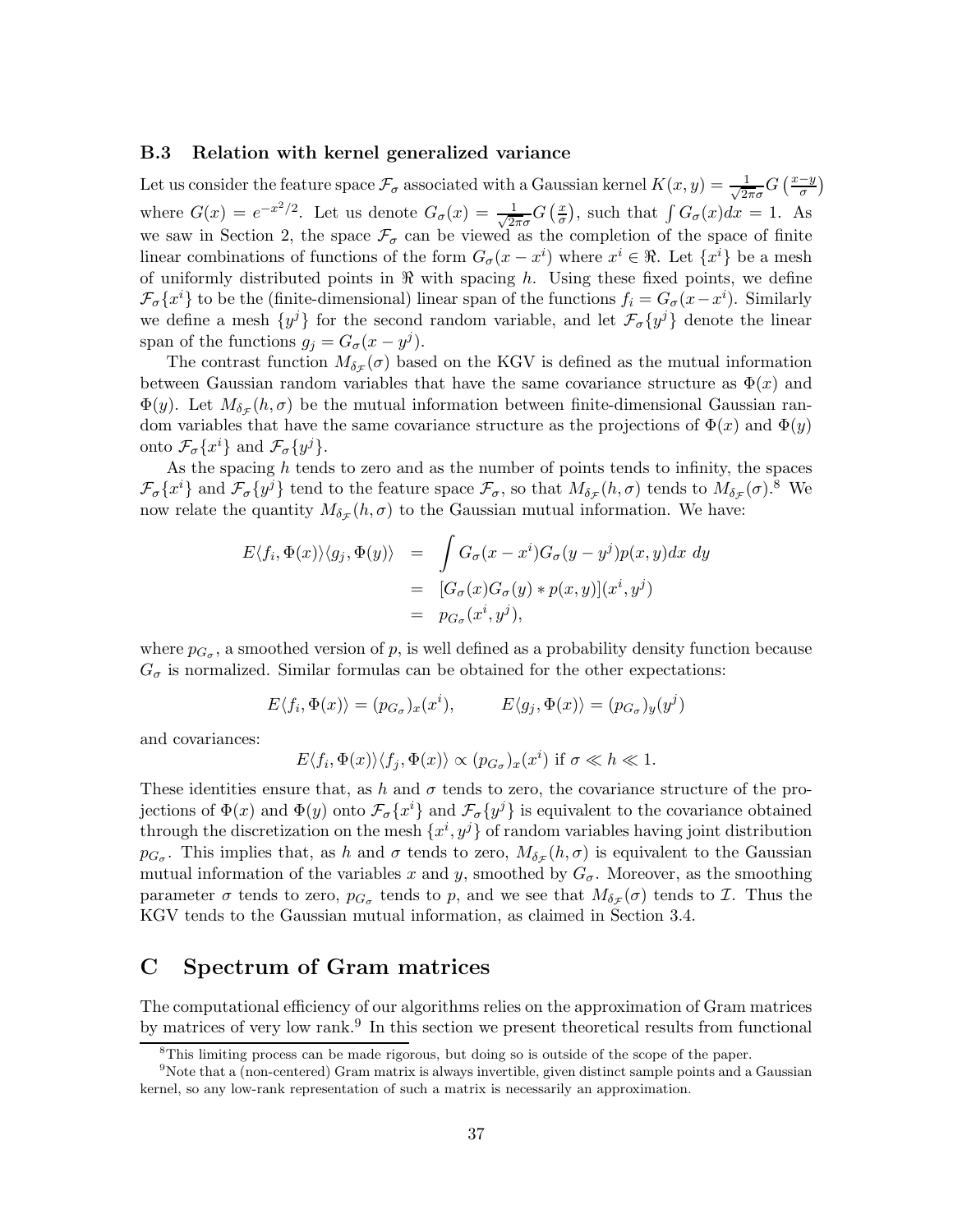analysis that justify the use of such approximations. For simplicity, we restrict ourselves to Gaussian kernels, but many of these results can be generalized to other translation-invariant kernels.

The rank of approximations to Gram matrices depends on the decay of the distribution of the eigenspectrum of these matrices. As pointed out by Williams and Seeger (2000), for one-dimensional input spaces the eigenvalues decay geometrically if the input density is Gaussian. We discuss a generalizaion of this result in this section, showing that the decay of the spectrum depends in general on the decay of the tails of the underlying distribution  $p(x)$  of the data.

The study of the spectrum of Gram matrices calculated from a kernel  $K(x, y)$  is usually carried out by studying the spectrum of an associated integral operator, and using the Nyström method to relate these spectra (Baker, 1977). We briefly review the relevant machinery.

### **C.1** Integral Operators and Nyström method

Let  $K \in L^2(\mathbb{R}^d \times \mathbb{R}^d)$  denote a symmetric kernel and  $p(x)$  the probability density of a random variable on  $\mathcal{R}^d$ . We assume that p is bounded and that the integral  $\int_{\mathcal{R}^d \times \mathcal{R}^d} |K(x, y)| p(x) dx dy$ is finite. We define the *integral operator* T, from  $L^2(\mathbb{R}^d)$  to  $L^2(\mathbb{R}^d)$ , as follows:

$$
T: \phi(y) \mapsto \int_{\Re^d} K(x, y) p(x) \phi(x) dx.
$$
 (25)

T is called a Hilbert-Schmidt operator (Brezis, 1980). It is known that the spectrum of such an operator is a sequence of real numbers tending to zero, where the spectrum is defined as the set of  $\lambda_i$  for which there exists  $\phi_i \in L^2(\mathbb{R}^d)$  such that  $T\phi_i = \lambda_i \phi_i$ :

$$
\int_{\Re^d} K(x, y) p(x) \phi_i(x) dx = \lambda_i \phi_i(y). \tag{26}
$$

The eigenvalues  $\lambda_i$  and eigenvectors  $\phi_i$  are often approximated using the "Nyström method," which relates them to the spectra of Gram matrices of points sampled from p. That is, the expectation in Eq. (25) is approximated by the sample mean  $T\phi(y) \approx \frac{1}{N} \sum_{k=1}^{N} K(x_k, y) \phi(x_k)$ , where  $x_k$  are N data points sampled from p. Substituting this into the definition of an eigenvector in Eq. (26) and evaluating at  $y = x_j$ , we get:

$$
\frac{1}{N} \sum_{k=1}^{N} K(x_k, x_j) \phi_i(x_k) \approx \lambda_i \phi_i(x_j), \tag{27}
$$

and thus  $\Phi_i = (\phi_i(x_1), \ldots, \phi_i(x_N))^T$  is an eigenvector of the Gram matrix  $K = (K(x_i, x_i))$ with eigenvalue  $N\lambda_i$ :

$$
\frac{1}{N}K\Phi_i = \lambda_i \Phi_i.
$$

Consequently, the eigenvalues of the Gram matrix K are approximately equal to  $N\lambda$ , where  $\lambda$  ranges over eigenvalues of the integral operator. It is also possible to approximate the eigenfunctions  $\phi_i$  using this approach (see Baker, 1977).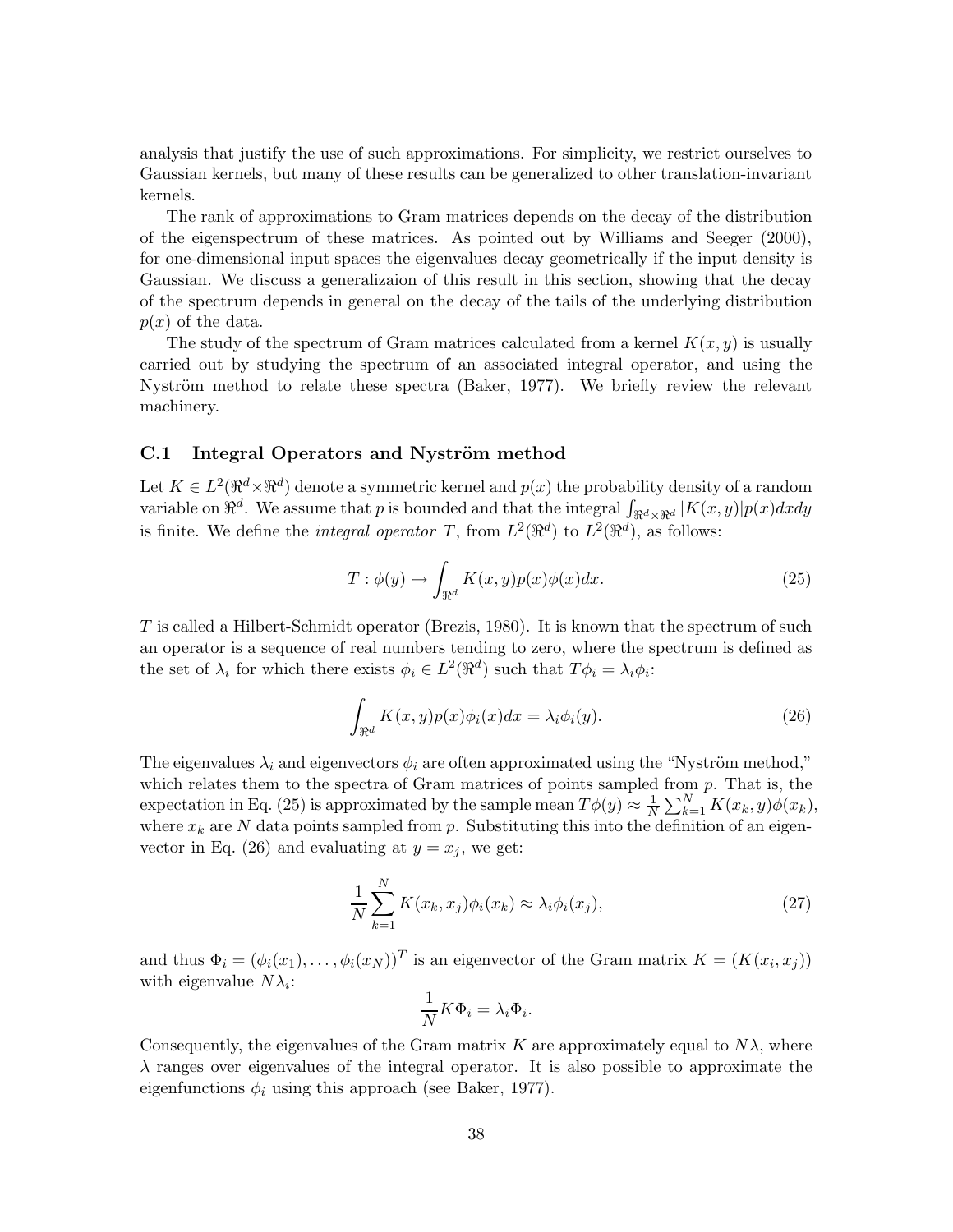| Decay of $p(x)$                        | Bound of $n(\eta)$ Decay of $\lambda_n$        |                      |
|----------------------------------------|------------------------------------------------|----------------------|
| compact support $\sigma(\log(1/\eta))$ |                                                | $e^{-An\log n}$      |
| $e^{-x^2/2}$                           | $\frac{\log(1/\eta)}{\eta^{-\varepsilon-1/d}}$ | $e^{-An}$            |
| $ x ^{-d}, d > 2$                      |                                                | $n^{-d+\varepsilon}$ |

Table 3: Bounds for the number  $N(\eta)$  of eigenvalues greater than  $\eta$ , and the *n*-th eigenvalue  $\lambda_n$  of the integral operator T

Two problems arise: How fast does the spectrum of the integral operator decay for various kernels K and densities  $p$ ? How close are the eigenvalues of the Gram matrices to N times the eigenvalues of the integral operator? In the following section, we overview some theoretical results that give asymptotic bounds for the decay of the spectra of integral operators, and we provide empirical results that relate the eigenvalues of Gram matrices to the eigenvalues of the integral operator.

### **C.2 Spectra of integral operators**

Widom (1963, 1964) provides some useful results regarding the spectra of the operator  $T$ defined in Eq. (25) for translation-invariant kernels of the form  $k(x-y)$ . He shows that the rate of decay of the spectrum depends only on the rate of decay of the Fourier tranform  $\nu(\omega)$ of  $k$ , and of the rate of decay of the probability density function of the underlying input variable x. Moreover, he provides asymptotic equivalents for many cases of interest. Most of the results can be generalized to multivariate kernels. For the case of Gaussian kernels, we summarize some of the pertinent results in Table 3. Note that except for heavy-tailed distributions (those with polynomial decay), the spectrum vanishes at least geometrically.

### **C.3** Nyström approximation

We now provide empirical results about how the spectra of Gram matrices relate to the spectra of the associated integral operator. We study the Gaussian distribution, where an exact result can be calculated, and the Student distribution with three degrees of freedom, where a function of the form  $\lambda_n = \frac{a}{(b+n)^4}$  can be fit tightly to the spectrum.<sup>10</sup> In both cases, we used distributions with unit variance.

We sampled N data points from these distributions, for N ranging from  $2^3$  to  $2^13$ , and computed the spectra of the resulting Gram matrices. The results are plotted in Figure 8. We see that the spectrum of the  $N \times N$  Gram matrix, which we denote as  $\lambda_{k,N}$ , is composed of two regimes. For eigenvalues  $\lambda_{k,N}$  up to a given rank  $k_0(N)$ , the eigenvalues are very close to their limiting value  $\lambda_k/N$ , where  $\lambda_k$  is the k-th eigenvalue of the associated integral operator. After  $k_0(N)$ , the spectrum decays very rapidly.

The important point is that the spectra of the Gram matrices decay at least as rapidly as N times the eigenvalues of the integral operators. Consequently, we need only consider low-rank approximations of order  $M = h(\eta/N)$ , where as  $\eta/N$  tends to zero,  $h(t)$  grows

 $10$ Note that this is consistent with the bounds in Table 3, since the Student distribution with three degrees of freedom has a density that decays as  $|x|^{-4}$ .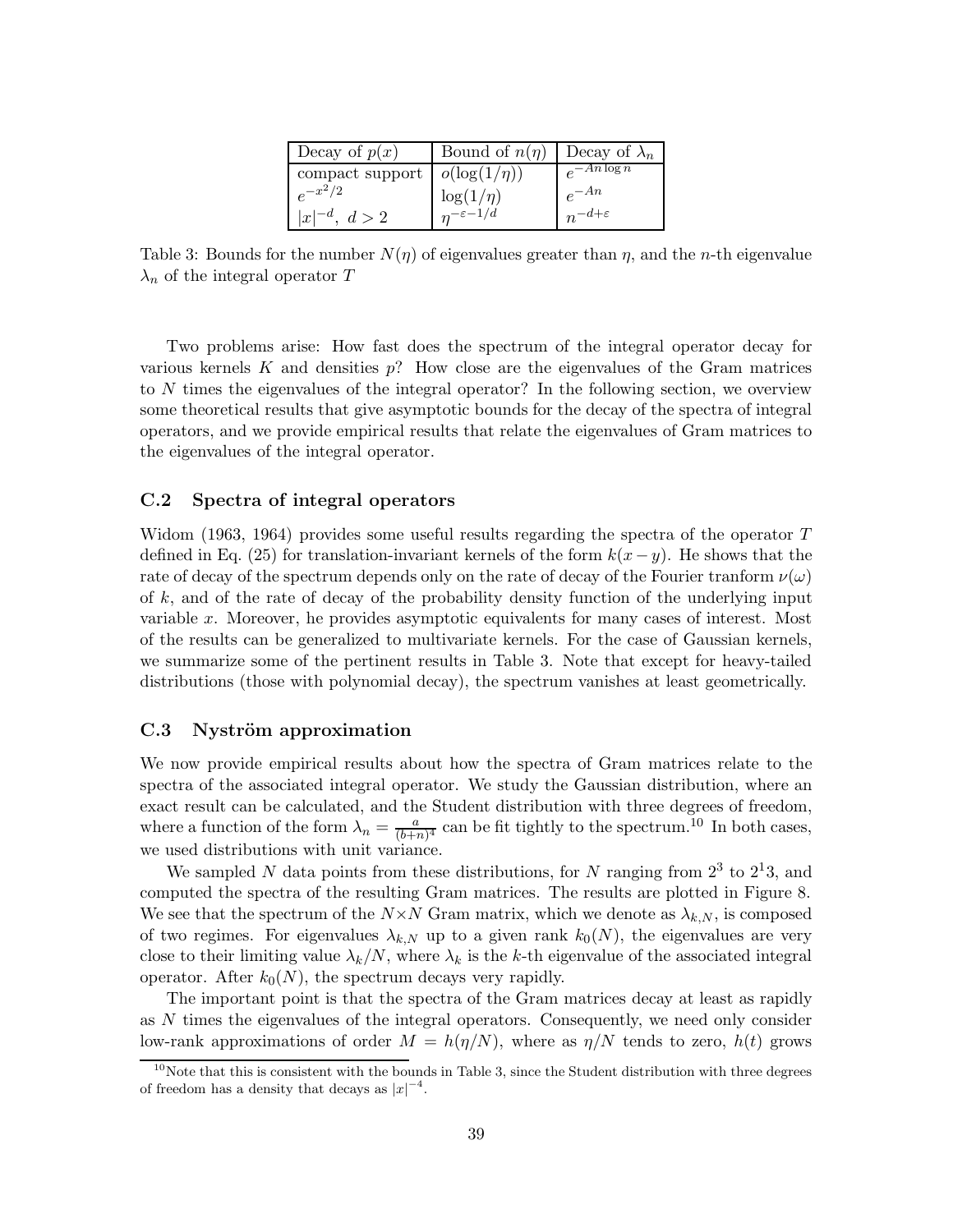as described in Table 3. Given that we choose the precision to be proportional to  $N$ , i.e.  $\eta = \eta_0 N$ , the number of eigenvalues we need to consider is bounded by a constant that depends solely on the input distribution.



Figure 8: Spectra for two different input densities (top: Gaussian, bottom: Student distribution with three degrees of freedom). The dashed lines are the exact or fitted (see text for details) logarithm of the spectra log  $\lambda_k$ , plotted as a function of the eigenvalue number k. (Left) The solid lines represent  $\log \frac{1}{N} \lambda_{k,N}$ , for  $N = 2^3, 2^5, 2^7, 2^9, 2^{11}, 2^{13}$ . (Right) For  $N = 2^{11} = 2048$ , the solid line represents  $\log \frac{1}{N} \lambda_{k,N}$ , plotted as a function of k, while the lower and upper ends of the error bars represent the minimum and the maximum of  $\log \frac{1}{N} \lambda_{k,N}$  across 20 replications.

### **D Derivatives**

In this section we provide a discussion of the computation of the derivatives of our contrast functions. The computation of these derivatives is a straightforward application of the chain rule, where the core subroutine is the computation of the derivatives of the Gram matrices. This latter computation is not entirely straightforward, however, and it is our focus in this section. Note that the computation of the derivatives of a Gram matrix arises outside of the ICA setting, and this material may therefore have utility for other kernel-based methods.

The key problem is that although the Gram matrix  $K$  is symmetric and positive semidefinite, its derivative with respect to some underlying variable is symmetric but not in general positive or negative semidefinite. Consequently, incomplete Cholesky decomposition cannot be used directly to find low-rank approximations of derivatives.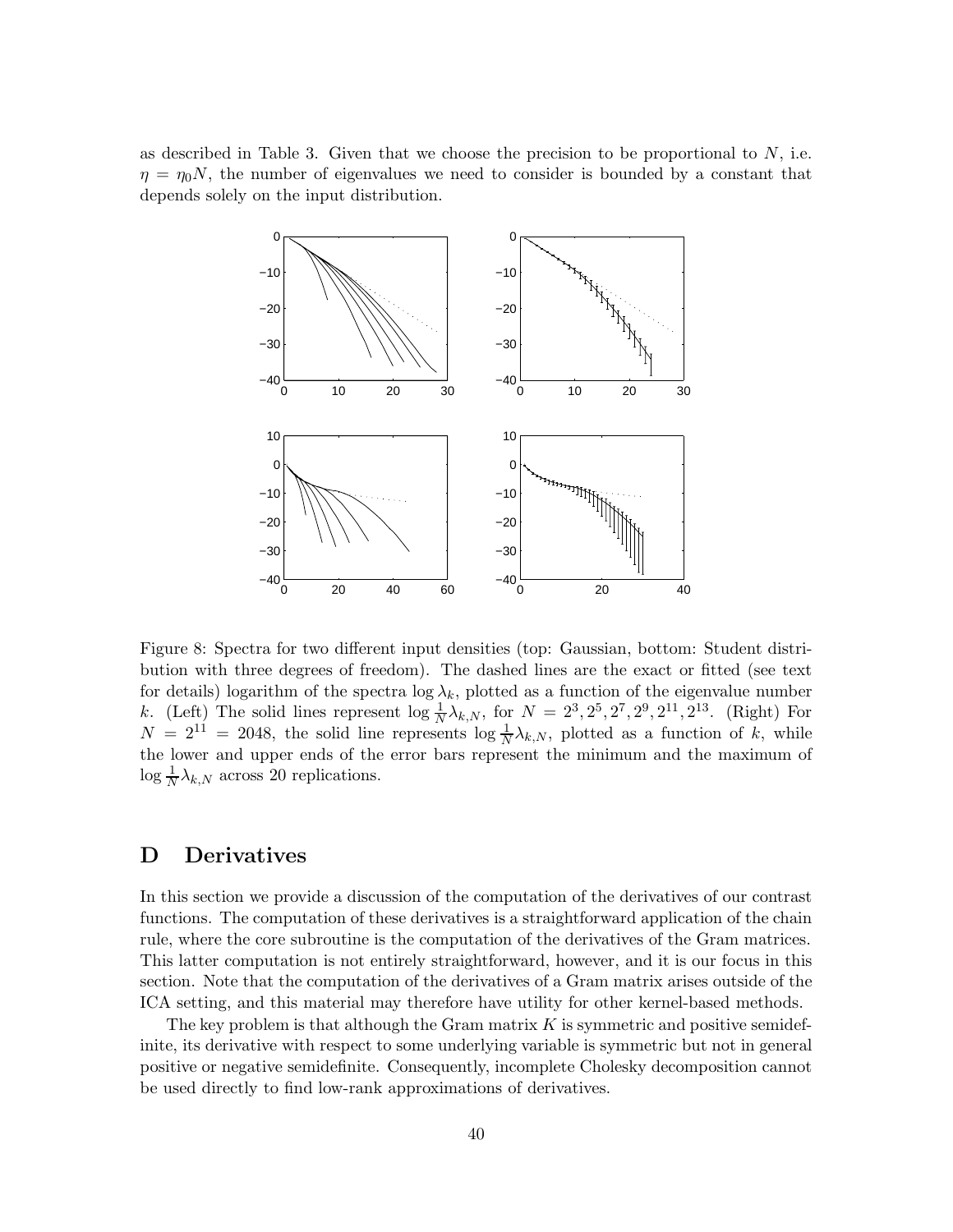Fortunately, for Gaussian kernels, it is possible to express the derivatives as sum and/or difference of positive semidefinite matrices that themselves are Gram matrices, and to which incomplete Cholesky decomposition can be applied. More precisely, if  $w \in \mathbb{R}^n$  is a row of our parameter matrix W, then the Gram matrix that we have to differentiate has its  $(a, b)$ th element equal to  $\exp\left\{-\frac{1}{2\sigma^2}(w^T x_a - w^T x_b)^2\right\}$ . Without loss of generality, let us differentiate this expression around  $w = (1, 0, \dots, 0)^T$ . We obtain this expression around  $w = (1, 0, \ldots, 0)^T$ . We obtain:

$$
\left(\partial_{w_j} K\right)_{ab} = -\frac{1}{2\sigma^2} (x_{a1} - x_{b1}) (x_{aj} - x_{bj}) e^{-\frac{1}{2\sigma^2} (x_{a1} - x_{b1})^2}.
$$
\n(28)

This is not a Gram matrix, because the Fourier transform of  $x \mapsto x_1 x_j e^{-x_1^2/2\sigma^2}$  is not real-<br>related and permeasing. We instead present by decomposing the derivative as a difference valued and nonnegative. We instead proceed by decomposing the derivative as a difference of Gram matrices. Two cases arise:

• If  $j = 1$ , from Eq. (28), we have a matrix whose elements are of the form  $f(x_{a1} - x_{b1})$ where  $f(x) = x^2 e^{-x^2/2\sigma^2}$ . Let  $\hat{f}$  be the Fourier transform of f. The Fourier transform where  $f(x) = x e^{-x^2/2\sigma^2}$  is  $\nu(\omega) = \sqrt{2\pi\sigma}e^{-\omega^2\sigma^2/2}$ , and we have:

$$
\hat{f}(\omega) = -\frac{d^2}{d\omega^2}(\nu(\omega)) = -\frac{d^2}{d\omega^2}(\sqrt{2\pi\sigma}e^{-\omega^2\sigma^2/2})
$$
\n
$$
= \sigma^2(1-\sigma^2\omega^2)\sqrt{2\pi\sigma}e^{-\omega^2\sigma^2/2}
$$
\n
$$
= \sigma^2\nu(\omega) - \sigma^4\omega^2\sqrt{2\pi\sigma}e^{-\omega^2\sigma^2/2}
$$
\n
$$
= \sigma^2\nu(\omega) - \hat{h}(\omega) \tag{29}
$$

The function  $h = \sigma^2 g - f$  has a nonnegative Fourier transform, which implies that the matrix whose elements are  $\sigma^2 g(x_{a1} - x_{b1}) - f(x_{a1} - x_{b1})$  is positive semidefinite. Since  $q(x)$  also induces a positive semidefinite matrix, we have managed to decompose our derivative.

• If  $j \neq 1$ , from Eq. (28), we have a matrix induced by a function of the form  $f(x_{a1} - x_{a1})$  where  $f(x_a)$  =  $\sum_{n=1}^{\infty}$   $\sum_{n=1}^{\infty}$   $\sum_{n=1}^{\infty}$   $\sum_{n=1}^{\infty}$   $\sum_{n=1}^{\infty}$   $\sum_{n=1}^{\infty}$   $\sum_{n=1}^{\infty}$   $\sum_{n$  $x_{b1}, x_{aj} - x_{bj}$ , where  $f(x, y) = xye^{-x^2/2\sigma^2}$ . We use the following trick to reduce the problem to the previous case. For a positive real number  $\gamma$ , we write:

$$
xy = \frac{1}{2}(\sigma^2 - x^2) + \frac{1}{2}(\gamma^2 - y^2) - \frac{1}{2}(\sigma^2 + \gamma^2 - (x + y)^2).
$$
 (30)

Thus we can decompose the function  $f_{\gamma}(x, y) = xye^{-x^2/2\sigma^2}e^{-y^2/2\gamma^2}$  as before, letting  $f_{\gamma}(x, y) = g_{\sigma}(x, y) + g_{\gamma}(x, y) - h(x, y)$  where  $g_{\sigma}, g_{\gamma}$  and h all have real positive Fourier transforms. To approximate f based on  $f_{\gamma}$ , we note that:

$$
|f(x,y) - f_{\gamma}(x,y)| \le |xy|e^{-x^2/2\sigma^2}y^2/2\gamma^2.
$$
 (31)

Given that our goal is to obtain a descent direction and not an exact value for the derivative, we can chose a large value of  $\gamma$  (we used  $\gamma = 50$  in our simulations) and obtain satisfactory results.11

<sup>&</sup>lt;sup>11</sup>Note that the variables x and y have unit variance, and thus by the Chebyshev bound  $y^2$  is unlikely to be larger than  $\gamma = 50$ .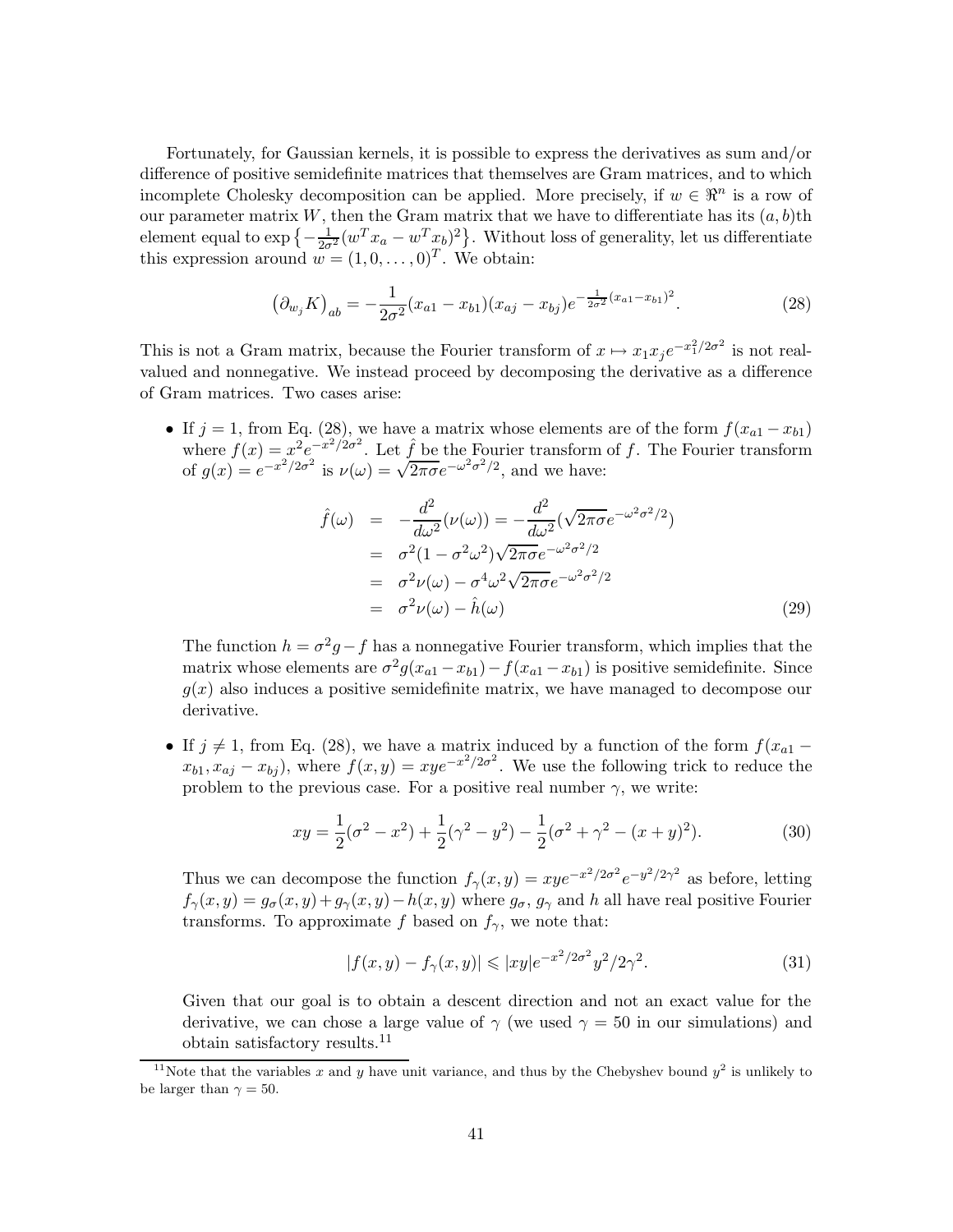In summary, we have managed to decompose the derivatives of Gram matrices in terms of the difference of two matrices to which we can apply our low-rank decomposition algorithm. The final time complexity is  $O(m^2M^2N)$  for the derivatives of the KCCA criterion and  $O(m^3M^2N)$  for the KGV criterion.

#### **Acknowledgments**

We would like to acknowledge support for this project from the National Science Foundation (NSF grant IIS-9988642), and the Multidisciplinary Research Program of the Department of Defense (MURI N00014-00-1-0637).

### **References**

- Amari, S. (1998). Natural gradient works efficiently in learning. *Neural Computation*, 10(2):251–276.
- Amari, S., Cichocki, A., and Yang, H. H. (1996). A new learning algorithm for blind signal separation. In Touretzky, D. S., Mozer, M. C., and Hasselmo, M. E., editors, *Advances in Neural Information Processing Systems*, volume 8, pages 757–763, Cambridge, MA. MIT Press.
- Baker, C. (1977). *The Numerical Treatment of Integral Equations*. Clarendon Press, Oxford, UK.
- Bell, A. J. and Sejnowski, T. J. (1995). An information-maximization approach to blind separation and blind deconvolution. *Neural Computation*, 7(6):1129–1159.
- Bickel, P. J., Klaassen, C. A. J., Ritov, Y., and Wellner, J. A. (1998). *Efficient and Adaptive Estimation for Semiparametric Models*. Springer Verlag, New York, NY.
- Borga, M., Knutsson, H., and Landelius, T. (1997). Learning canonical correlations. In *Proceedings of the 10th Scandinavian Conference on Image Analysis*, Lappeenranta, Finland.
- Brezis, H. (1980). *Analyse Fonctionelle*. Masson, Paris, France.
- Cardoso, J.-F. (1998). Multidimensional independent component analysis. In *Proceedings of the 1998 IEEE International Conference on Acoustics, Speech, and Signal Processing (ICASSP'98)*.
- Cardoso, J.-F. (1999). High-order contrasts for independent component analysis. *Neural Computation*, 11(1):157–192.
- Comon, P. (1994). Independent Component Analysis, a new concept? *Signal Processing*, 36(3):287–314. Special issue on Higher-Order Statistics.
- Cover, T. M. and Thomas, J. A. (1991). *Elements of Information Theory*. John Wiley & Sons, New York, NY.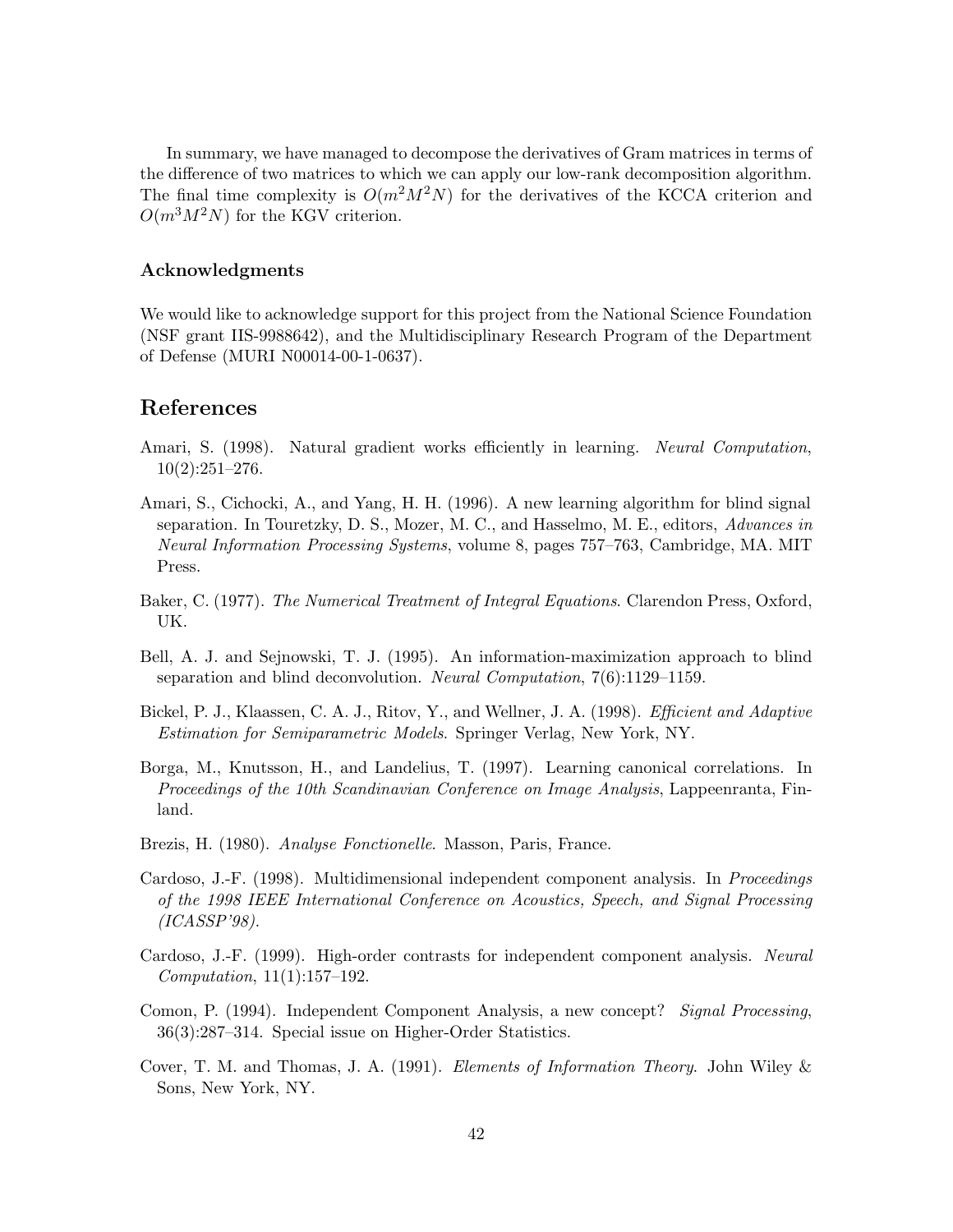Durrett, R. (1996). *Probability: Theory and Examples*. Duxbury Press, Belmont, CA.

- Edelman, A., Arias, T. A., and Smith, S. T. (1999). The geometry of algorithms with orthogonality constraints. *SIAM Journal on Matrix Analysis and Applications*, 20(2):303– 353.
- Fine, S. and Scheinberg, K. (2001). Efficient SVM training using low-rank kernel representation. Technical Report RC 21911, IBM T. J. Watson Research Center.
- Fyfe, C. and Lai, P. L. (2000). ICA using kernel canonical correlation analysis. In *Proceedings of the International Workshop on Independent Component Analysis and Blind Signal Separation (ICA 2000)*, pages 279–284.
- Girosi, F., Jones, M., and Poggio, T. (1995). Regularization theory and neural networks architectures. *Neural Computation*, 7(2):219–269.
- Golub, G. H. and Loan, C. F. V. (1983). *Matrix Computations*. The Johns Hopkins University Press, Baltimore, MD.
- Harmeling, S., Ziehe, A., Kawanabe, M., and M¨uller, K.-R. (2002). Kernel feature spaces and nonlinear blind source separation. In *Advances in Neural Information Processing Systems*, volume 14, Cambridge, MA. MIT Press.
- Hotelling, H. (1936). Relation between two sets of variates. *Biometrika*, 28:322–377.
- Hyvärinen, A. (1998). The FastICA MATLAB toolbox. Available at http://www.cis.hut./projects/ica/fastica/.
- Hyvärinen, A. (1999). Fast and robust fixed-point algorithms for independent component analysis. *IEEE Transactions on Neural Networks*, 10(3):626–634.
- Hyvärinen, A., Karhunen, J., and Oja, E. (2001). *Independent Component Analysis*. John Wiley & Sons, New York, NY.
- Hyvärinen, A. and Oja, E. (1997). A fast fixed point algorithm for independent component analysis. *Neural Computation*, 9(7):1483–1492.
- Jutten, C. and Herault, J. (1991). Blind separation of sources, part I: An adaptive algorithm based on neuromimetic architecture. *Signal Processing*, 24:1–10.
- Kettenring, J. (1971). Canonical analysis of several sets of variables. *Biometrika*, 58:433– 451.
- Kolmogorov, A. N. (1956). On the Shannon theory of information transmission in the case of continuous signals. *IEEE Transactions on Information Theory, IT-2*, pages 102–108.
- Kullback, S. (1959). *Information Theory and Statistics*. John Wiley, New York, NY.
- Lee, T.-W., Girolami, M., and Sejnowski, T. J. (1999). Independent component analysis using an extended infomax algorithm for mixed subgaussian and supergaussian sources. *Neural Computation*, 11(2):417–441.